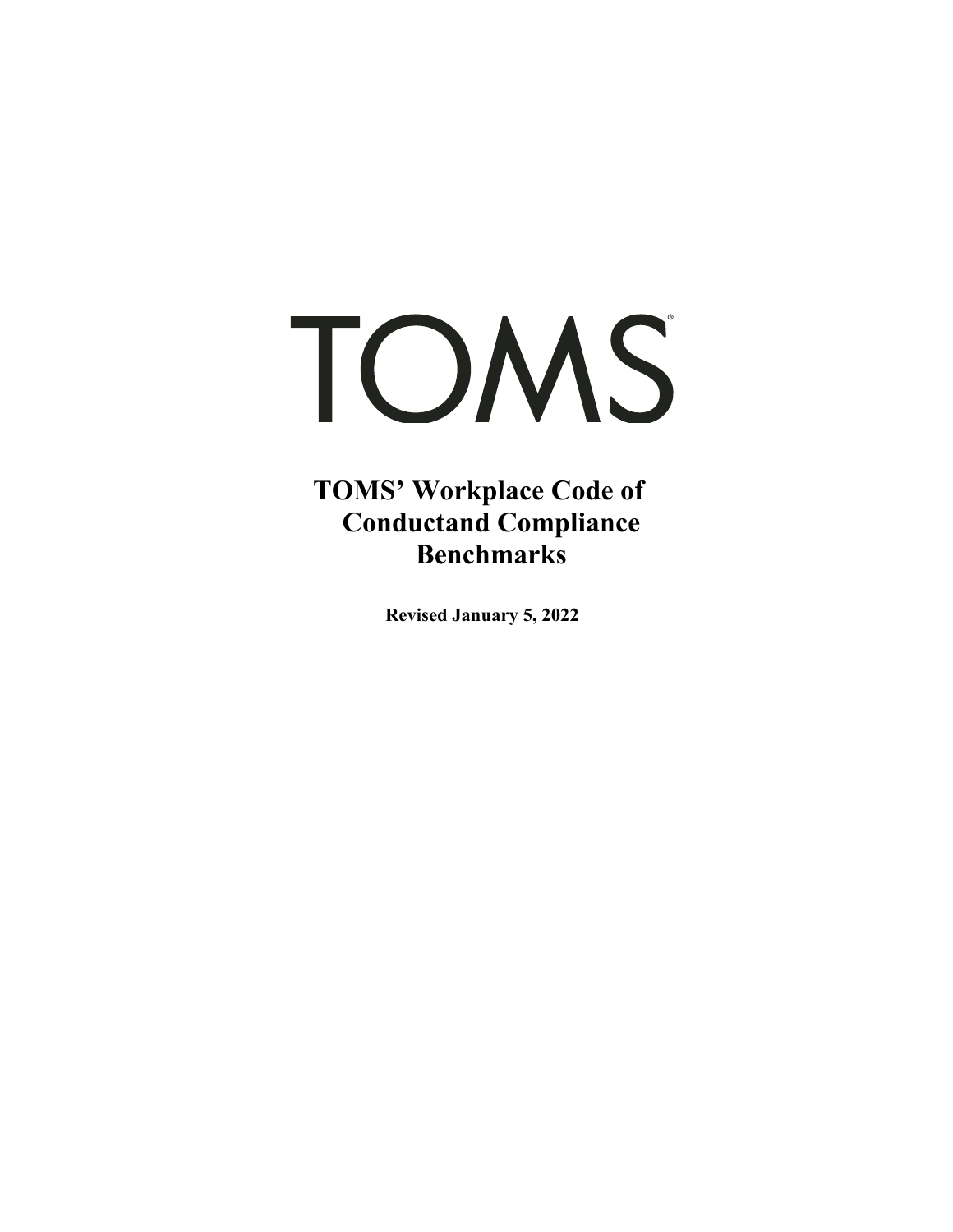# **PREAMBLE**

At TOMS, we believe we can improve people's lives through business. We expect that the suppliers who manufacture our products will conduct their business in a manner consistent with the unique values and spirit of our company and source materials from vendors that do the same. We have provided this Supplier Code of Conduct (this "Code") to clearly articulate specific minimum standards for those suppliers who manufacture our products and the subcontractors and vendors with whom they work.

We desire that by implementing and enforcing this Code, our products will be made in environments that protect workers' rights, ensure workers' health and safety and respect workers' dignity. We will work to seek out innovative suppliers that exceed our standards and strive for continuous improvement in identifying positive solutions to environmental and social issues. When differences or conflicts in standards arise, we shall apply the highest standard.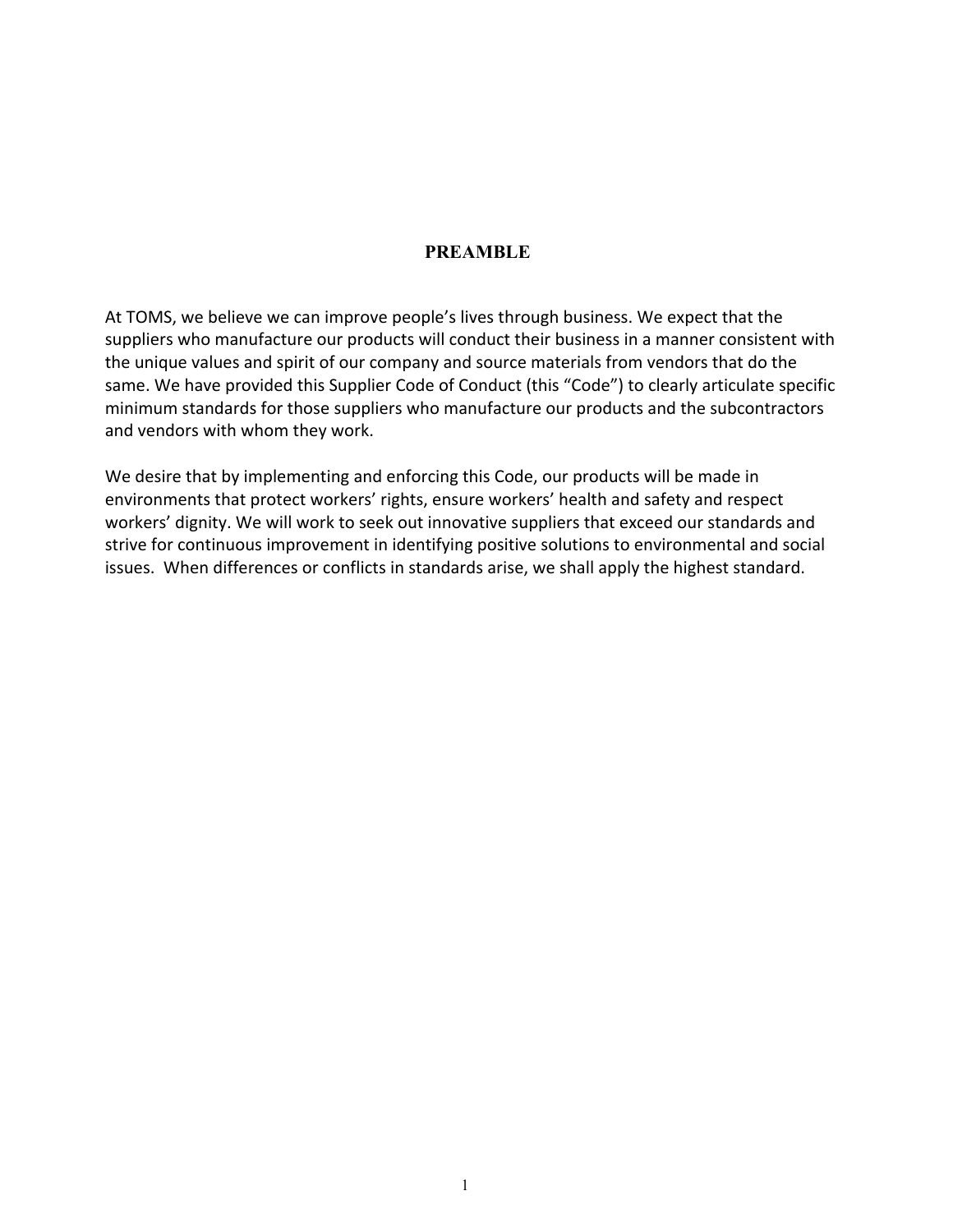#### **TOMS SUPPLIER CODE OF CONDUCT**

**Minimum Work Age** – Child labor is strictly prohibited. Suppliers' employees shall be at least 15 years of age or, if greater, the minimum age for employment according to local laws in the country of operation. This applies to all subcontractors as well.

**Voluntary Employment** – Suppliers shall not use any form of involuntary or forced labor (including, without limitation, prison labor, bonded labor, indentured labor or other forms of forced labor.)

**Non-Discrimination** – Suppliers shall not discriminate against any worker based on race, color, age, gender, sexual orientation, ethnicity, disability, religion, political affiliation, union membership, national origin, or marital status in any hiring or employment practices.

**Wages and Benefits** – Suppliers' employees have a right to compensation for a regular work week that is sufficient to meet their basic needs and provide some discretionary income. Suppliers shall pay at least the minimum wage or the appropriate prevailing wage, whichever is higher, comply with all legal requirements on wages, and provide any fringe benefits required by law or contract. Where compensation does not meet workers' basic needs and provide some discretionary income, each supplier shall work with TOMS to take appropriate actions that seek to progressively realize a level of compensation that does.

**Hours of Wor**k – Suppliers shall not require workers to work more than the regular and overtime hours allowed by the law of the country where the workers are employed. The regular work week shall not exceed 48 hours. Suppliers shall allow workers at least 24 consecutive hours of rest in every seven-day period. All overtime work shall be consensual. Suppliers shall not request overtime on a regular basis and shall compensate all overtime work at a premium rate. Other than in exceptional circumstances, the sum of regular and overtime hours in a week shall not exceed 60 hours.

**Freedom of Association/Collective Bargaining** – Employees' rights to associate, form or join a worker organization, and bargain collectively shall be recognized and respected without penalty or interference.

**Workplace Health, Safety and Environment**– Suppliers shall provide a safe and healthy workplace setting to prevent accidents and injury to health arising out of, linked with, or occurring during work or as a result of the operation of suppliers' facilities. Suppliers shall adopt responsible measures to mitigate negative impacts that the workplace has on the environment.

**Positive Work Environment** – Employees shall be treated with respect and dignity. They should not be subjected to any form or harassment or abuse, including, without limitation, physical, sexual, verbal or psychological, at the workplace.

**Subcontracting** – Unapproved subcontractors should not be used to manufacture TOMS products.

**Legal Compliance** – Suppliers shall adopt and adhere to rules and conditions of employment that respect workers and, at a minimum, safeguard their rights under national and international labor and social security laws and regulations.

**Management System** – Suppliers shall establish a management system whose scope is related to the content of this Code. The management system shall be designed to ensure (a) compliance with applicable laws, regulations and customer requirements related to the Suppliers' operations and products; (b) conformance with this Code; and (c) identification and mitigation of operational risks related to this Code. It should also facilitate continual improvement. Suppliers shall also maintain accurate financial books and business records in accordance with all applicable legal and regulatory requirements and generally accepted accounting practices.

**Code Implementation** – Suppliers must post this Code in the prominently in workplace in the local language and shall actively work to implement and integrate this Code into their operations. Suppliers shall ensure all subcontractors comply with this Code.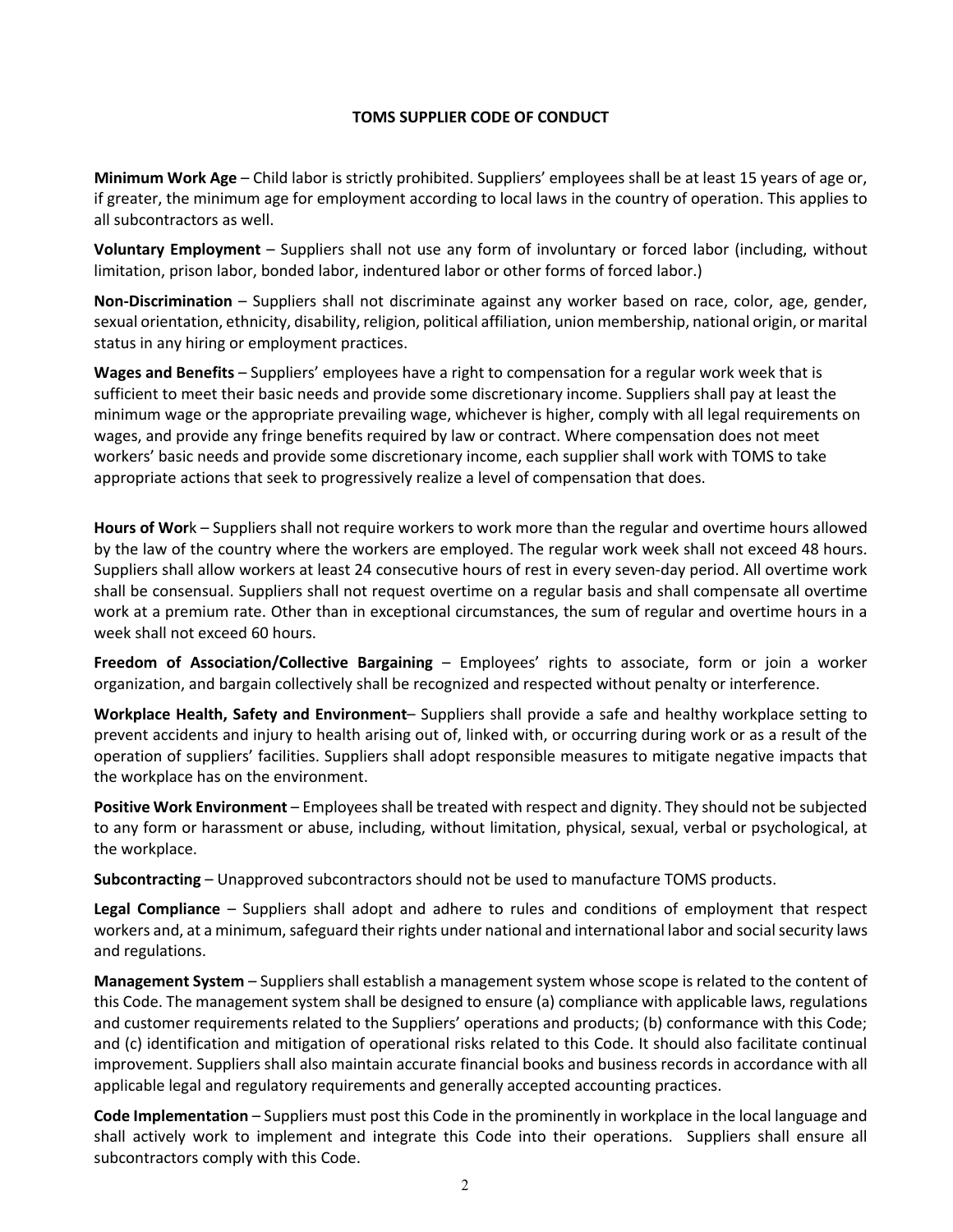Suppliers, subcontractors, and their facilities are subject to monitoring and verification of their efforts to comply with this Code. Facilities may be visited on an announced and unannounced basis by both TOMS' employees and third-party auditors. TOMS is committed to work with Suppliers and support them in continued efforts to implement and comply with this Code, and remediation efforts when necessary, however, failure to consistently show improvement or continuous failure to follow the Code may result in termination of our business relationship.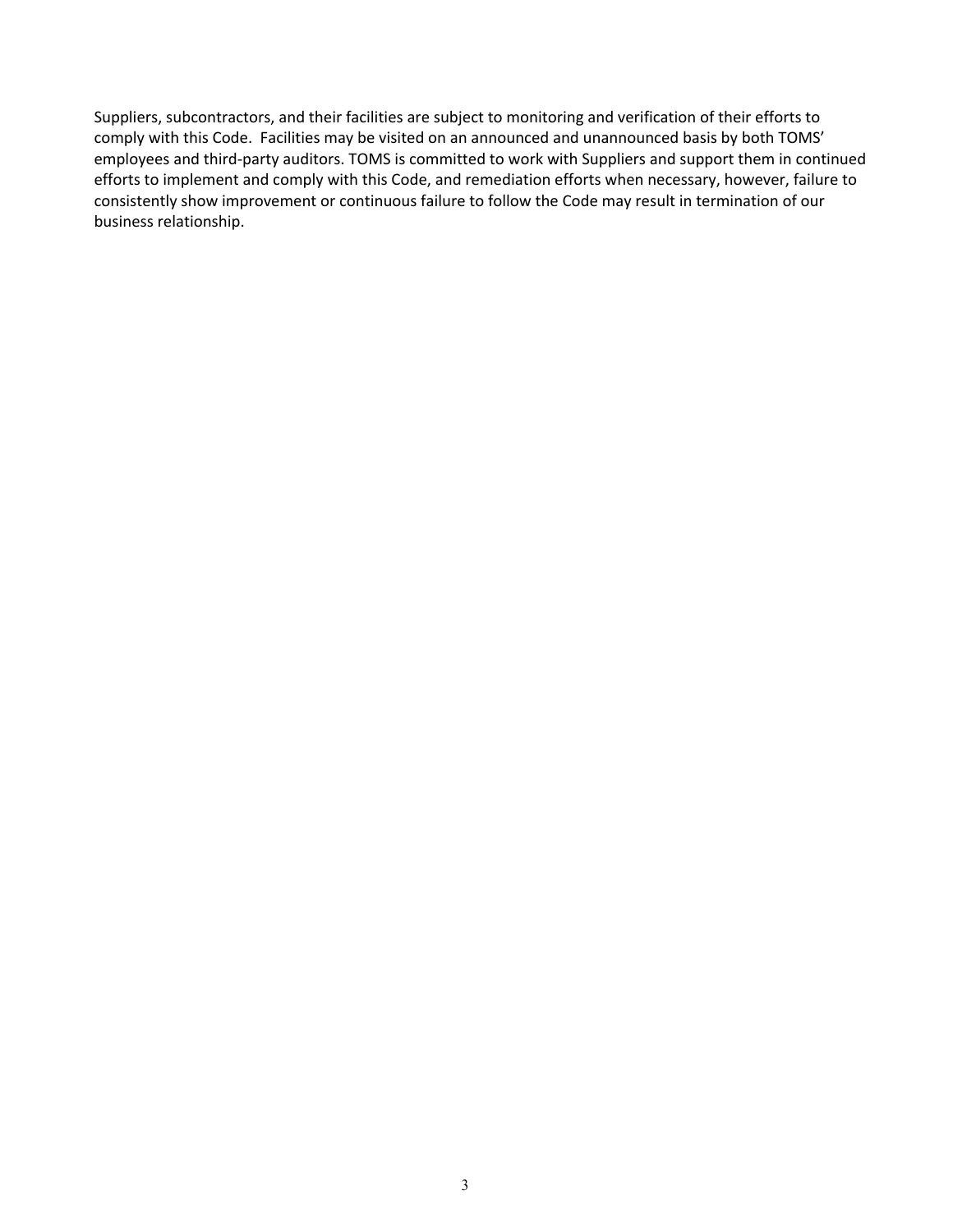# **TOMS Workplace Code of Conduct and Compliance Benchmarks**

**Revised January 5, 2022** 

# **I. EMPLOYMENT RELATIONSHIP (ER)**

**WORKPLACE CODE PROVISION: Employers shall adopt and adhere to rules and conditions of employment that respect workers and, at a minimum, safeguard their rights under national and international labor and social security laws and regulations.** 

## **Employment Management Systems**

#### **ER.1 Employment Management Systems / Human Resources**

ER.1.1 Employers shall have in place written policies and practices and maintain proper and accurate records governing all aspects of employment from recruitment, hiring and probation, including written terms and conditions of employment, job descriptions, administration of compensation, and working hours for all positions, through to retrenchment and termination processes.

ER.1.2 Employers shall assign responsibility for the administration of human resources to a clearly defined and adequately qualified staff member or staff members and ensure workers at all levels receive communication and training about existing policies and procedures or any revisions.

ER.1.3 Employers should implement an annual, review process with input from workers of all policies, procedures and their implementation to ensure they meet legal requirements and the TOMS Workplace Code.

#### **ER.2 Employment Management Systems / Special Categories of Workers**

Employers shall ensure that all legally mandated requirements for the protection or management of special categories of workers, including migrant, juvenile, contract/contingent/temporary, probationary workers, home workers, and pregnant or disabled workers, are implemented. Where local laws and TOMS standards differ, the employer is expected to follow the highest applicable standard.

#### **ER.3 Employment Management Systems / New Employee Orientation**

ER.3.1 Employers shall provide an orientation to new employees at the time of hiring, which includes explanations of the employers' rules, compensation package and policies for human resources, grievance systems, industrial relations, including respect of the right to freedom of association, workers' rights and responsibilities, TOMS Code of Conduct, health and safety, and environmental protection.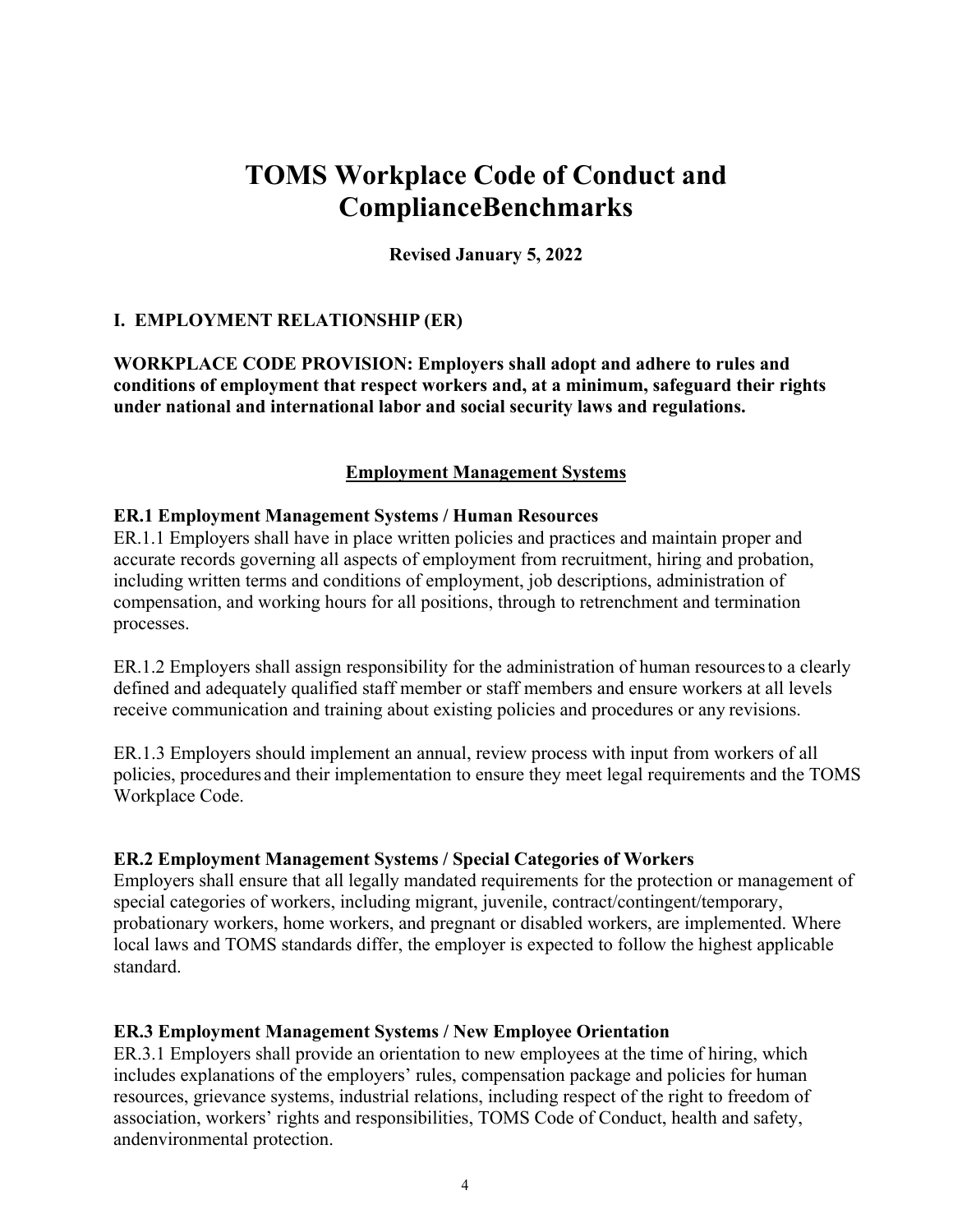ER.3.2 Training should be updated on a regular basis, and in particular, when any policies and procedures are revised.

ER.3.3 Workers should be provided with written documentation that substantiates all the issues covered in orientation briefings.

#### **ER.4 Employment Management Systems / Communication**

Employers shall inform workers about workplace rules, environmental protection systems, health and safety information, and laws regarding workers' rights with respect to freedom of association, compensation, working hours, and any other legally required information, and the TOMS Code through appropriate means, including posted in local language(s) throughout the workplace's common areas.

# **ER.5 Employment Management Systems / Supervisor Training**

ER.5.1 Employers shall ensure that all supervisors are trained in national laws, workplace regulations, and the TOMS Code, workplace grievance systems, and the appropriate practices to ensure compliance.

ER.5.2 Employers shall inform supervisors that they should not use any form of harassment or abuse to maintain labor discipline.

ER.5.3 Trainings should be updated on a regular basis.

# **ER.6 Employment Management Systems / Skills Development Training**

ER.6.1 Employers shall have written policies and procedures and implement practices that encourage ongoing training of all categories of workers with the goal of raising or broadening skills in order to advance in their careers within the workplace or beyond.

ER.6.2 The policies and procedures should include how workers will be informed of training opportunities, eligibility requirement for participation, if the training will be compulsory or voluntary, if it will take place during or after working hours, and if the training time will be compensated.

# **ER.7 Employment Management Systems /Performance Reviews**

ER.7.1 Employers shall have written policies and procedures with regard to performance reviews that outline the review steps and process, demonstrate linkages to job grading, prohibit discrimination, are provided in writing and seek feedback and agreement/disagreement from employees in writing, and that follow all local legal requirements.

ER.7.2 The performance review process should be communicated to the workforce and reviewed regularly.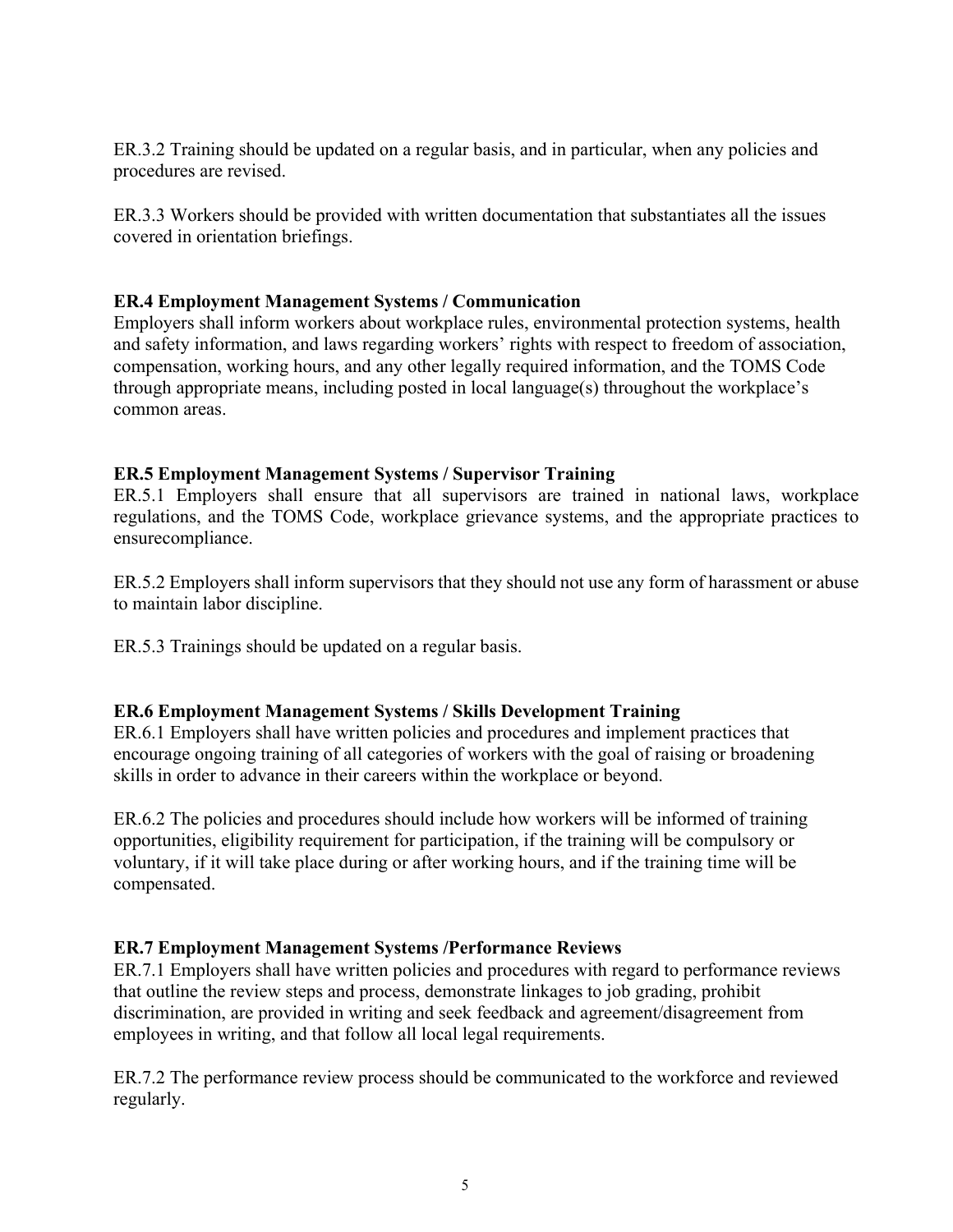# **ER.8 Employment Management Systems/Promotion, Demotion and Job Reassignment**

Employers shall have written policies and procedures with regard to promotion, demotion, and job reassignment that outline the criteria, demonstrate linkages to job grading, and prohibit discrimination or use of demotion or job reassignment as a form of penalty or punishment, are provided in writing and seek feedback from employees in writing, and follow all local legal requirements.

# **Recruitment and Hiring**

# **ER.9 Recruitment and Hiring / Contract, Contingent or Temporary Workers**

ER.9.1 Employers shall hire contract/contingent/temporary workers only if such hiring is consistent with the national law of the country of production.

ER.9.2 Employers shall have in place written policies and procedures regulating the recruitment and hiring of contract/contingent/temporary workers.

ER.9.3 Contract/contingent/temporary workers shall only be hired if one of the following conditions is met:

ER.9.3.1 the permanent workforce of the enterprise is not sufficient to meet unexpected or unusually large volume of orders;

ER.9.3.2 exceptional circumstances<sup>\*</sup> may result in great financial loss to the supplier if delivery of goods cannot be met on time; or

ER.9.3.3 work that needs to be done and is outside the professional expertise of the permanent workforce.

**ER.10 Recruitment and Hiring / Invalid Use of Contract, Contingent or Temporary Workers**  ER.10.1 Employers shall not hire contract/contingent/temporary workers as a means to support continuing business needs on a long-term basis.

ER.10.2 Employers shall not renew contracts for multiple successive short terms in lieu of providing regular employment.

## **ER.11 Recruitment and Hiring / Terms for Contract, Contingent, Migrant or Temporary Workers**

Employers must ensure the following minimum terms and conditions are met in the employment of contract/contingent/migrant/temporary workers:

ER.11.1 The enterprise must define the job functions or tasks that contract /contingent /migrant /temporary workers are hired to perform and maintains information on the use of contract/ contingent/ migrant/ temporary workers in relation to production needs;

ER.11.2 Contract/contingent/migrant/temporary workers shall be provided an employment agreement in their native language setting out the employment terms and conditions. For

<sup>\*</sup> Please see the glossary at the end of this document for the TOMS' definition of this and other terms.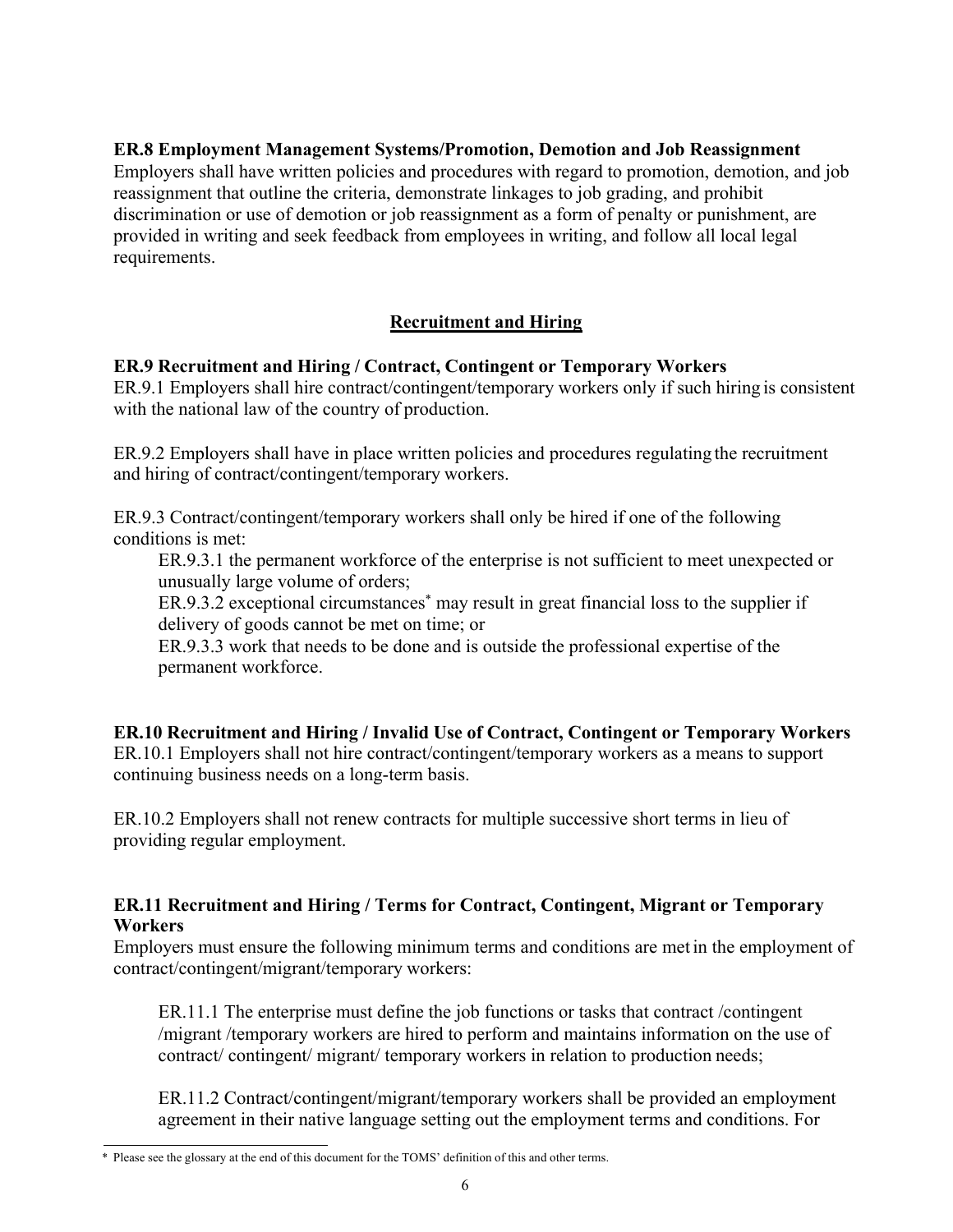migrant workers, a copy of their employment contract in their native language shall be provided prior to departure from their country of origin;

ER.11.3 Workplace rules and regulations apply to contract/contingent/migrant/temporary workers the same as for permanent workers;

ER.11.4 National laws governing contract/contingent/migrant/temporary workers shall be observed.

ER.11.1.5 Personnel files and all relevant employment information for contract/ contingent/ migrant/ temporary workers shall be maintained and accessible at the workplace site at all times;

ER.11.1.6 Contract/ contingent/ migrant/ temporary workers who are hired on more than one occasion for seasonal production and specialization shall sign a separate contract for each new hire event. The workplace must retain all relevant information in each worker's personnel file; and

ER.11.1.7 Contract/ contingent/ migrant/ temporary workers shall be given priority when the enterprise is seeking 'new' permanent employees.

# **ER.12 Recruitment and Hiring / Transition to Permanent Employee**

For any contract/contingent/temporary worker who becomes a permanent employee, seniority and other benefits eligibility must be dated from the first date as a contract/contingent/temporary worker and not from the first day of permanent employment.

# **ER.13 Recruitment and Hiring / Apprenticeships and Vocational Training**

ER.13.1 Employers shall comply with all regulations and requirements of apprentice or vocational education programs, and shall be able to document to monitors that these are legally recognized programs. Informal arrangements of any kind are not acceptable.

ER.13.2 Apprentice and vocational training programs shall be reserved exclusively for workers who lack necessary training or experience and therefore cannot yet be hired as regular workers.

ER.13.3 Apprentice and vocational training programs shall be subject to workplace conditions as set by the TOMS Workplace Code and national laws and regulations.

#### **ER.14 Recruitment and Hiring / Employers Agreement with Employment Agencies**

ER.14.1 Employers shall use standard contract language with employment agencies or intermediaries that specifically imparts power to employers to directly pay wages to migrant/contract/contingent/temporary workers and ensures equality of compensation and workplace standards as set under the TOMS Workplace Code and national laws and regulations.

ER.14.2 Employers shall use standard contract language with employment agencies or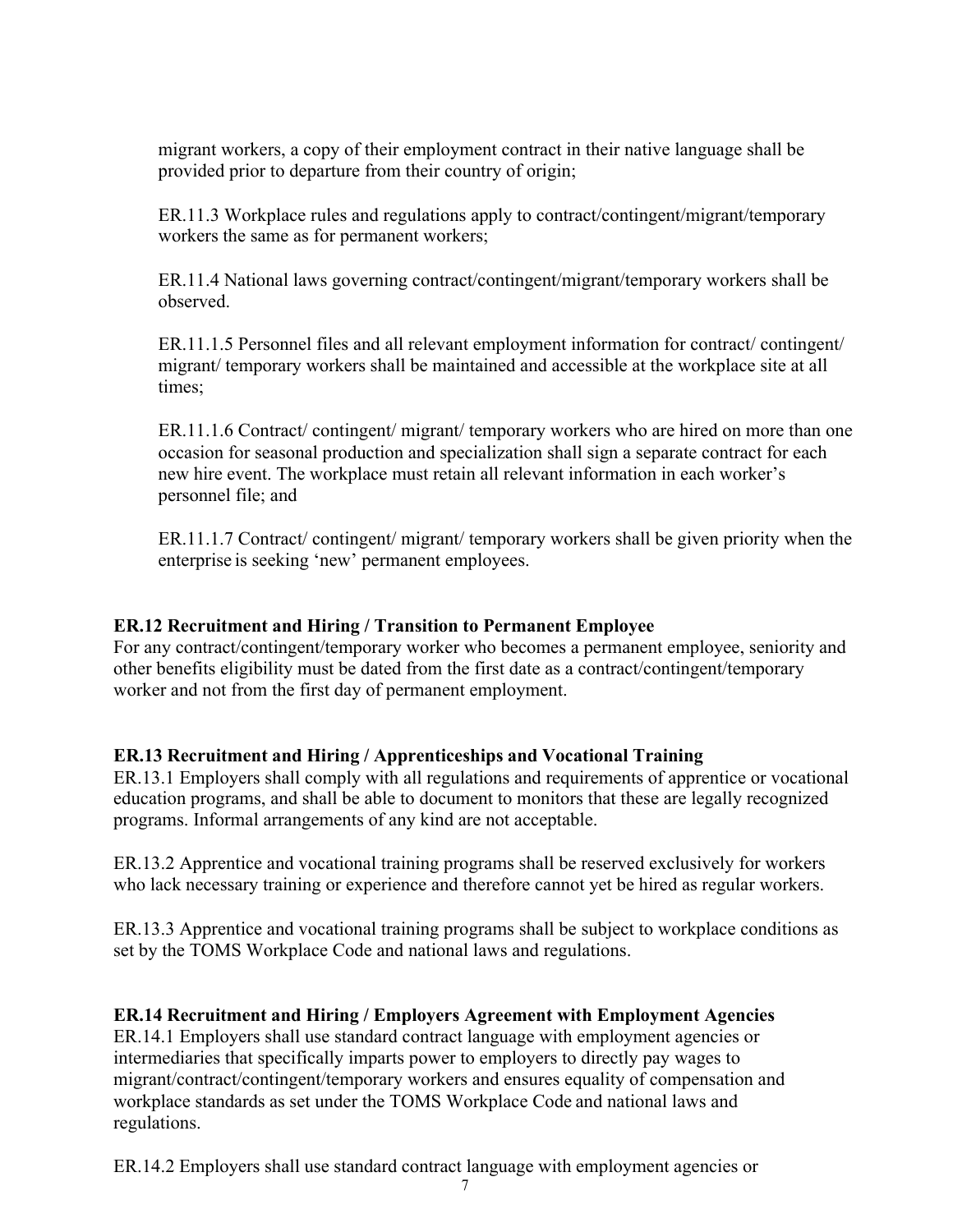intermediaries that specifically prohibits practices that restrict any worker's freedom of movement or ability to terminate their employment.

# **Termination and Retrenchment**

## **ER.15 Termination and Retrenchment / Termination Payouts**

ER.15.1 Employers shall have in place a procedure for determining termination payouts, including methods for correct assessment of payouts for all modes of termination/retrenchment, taking into account national legal requirements.

ER.15.2 Employers shall establish channels for workers to confidentially express any concerns or problems they may be experiencing around legally owed payment during a retrenchment process.

ER.15.3 Employers shall not demand that workers sign any declaration of good health, waivers or releases of other rights as a condition of receiving severance pay or other legal benefits<sup>\*</sup> from the company, and shall not threaten to withhold benefits if workers do not sign.

ER.15.4 Upon termination, severance shall be based upon the worker's current salary and seniority as calculated from the initial date of hire.

ER.15.4.1 Where employers provide advance termination payouts as allowed by law, these amounts may be subtracted from the final severance payment but must be included as itemized deductions in the final severance calculation.

ER.15.5 Where employers provide annual indemnization, original contracts should remain without being terminated.

# **ER.16 Termination and Retrenchment / Policies and Procedures**

ER.16.1 Employers shall maintain proper and accurate records in relation to termination and retrenchment.

ER.16.2 When employers are faced with major changes in production, program, organization, structure, or technology and those changes are likely to result in temporary or permanent layoffs, employers shall communicate any alternatives to retrenchment that have been considered and consult any workers' representatives as early as possible with a view to averting or minimizing layoffs.

ER.16.3 Where temporary or permanent layoffs are unavoidable, a plan should be developed and implemented that mitigates the adverse effects of such changes on workers and their communities.

ER.16.4 The plan should be clearly communicated and posted, and include feedback channels for workers to ask questions and provide feedback.

ER.16.5 Employers shall give retrenched workers opportunity to transfer to other owned facilities

<sup>\*</sup> Please see the glossary at the end of this document for the TOMS' definition of this and other terms.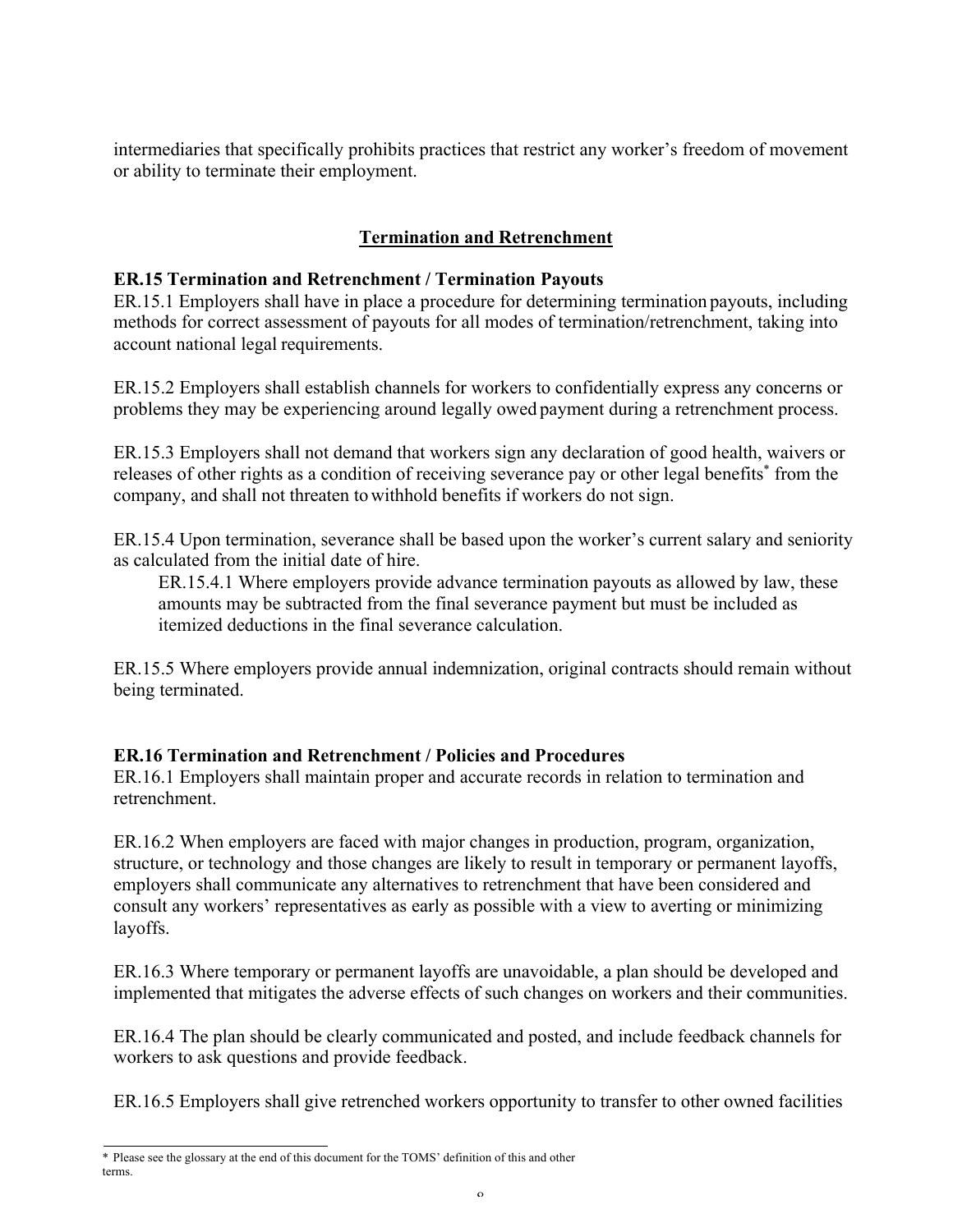in the country at a comparable wage and make all efforts to facilitate re- employment in other enterprises in the country.

# **Grievance System**

## **ER.17 Grievance System / Worker-Management Communication**

ER.17.1 Employers shall have a clear and transparent system of worker and management communication that enables workers to consult with and provide input to management. This might include suggestion boxes, worker committees, designated spaces for worker meetings, union representatives, and meetings between management and workers' representatives.

ER.17.2 There shall be a mechanism that allows workers to report harassment and grievances confidentially, including any concerns or problems they may be experiencing around legally owed payments during a retrenchment process.

ER.17.3 Employers shall have in place written procedures that allow a direct settlement of the grievance by the worker and the immediate supervisor. Where this is inappropriate or has failed, there should be additional options for senior management review and consideration, depending on the nature of the grievance and the structure and size of the enterprise.

ER.17.4 Employers shall ensure that the grievance procedures and applicable rules are known to workers, and that workers are fully trained on their use.

ER.17.5 Employers shall have in place procedures to track the number, types, and timing and resolution of grievances, and to communicate the resolution of grievances to the workforce.

ER.17.6 Employers shall have a system in place to prevent retaliation against or discrimination towards workers who are filing grievances, including grievances regarding harassment, abuse, violations of factory procedures, compensation\* , or unsafe working conditions

# **Workplace Conduct and Discipline**

# **ER.18 Work Conduct and Discipline / General Principles**

ER.18.1 Employers shall have written disciplinary rules, procedures and practices that embody a system of progressive discipline (e.g. a system of maintaining discipline through the application of escalating disciplinary action moving from verbal warnings to written warnings to suspension and finally to termination).

ER.18.1.1 The disciplinary system shall be applied in a fair and nondiscriminatory manner and include a management review of the actions by someone senior to the manager who imposed the disciplinary action.

ER.18.1.2 Employers shall maintain written records of all disciplinary actions taken.

<sup>\*</sup> Please see the glossary at the end of this document for the TOMS' definition of this and other terms.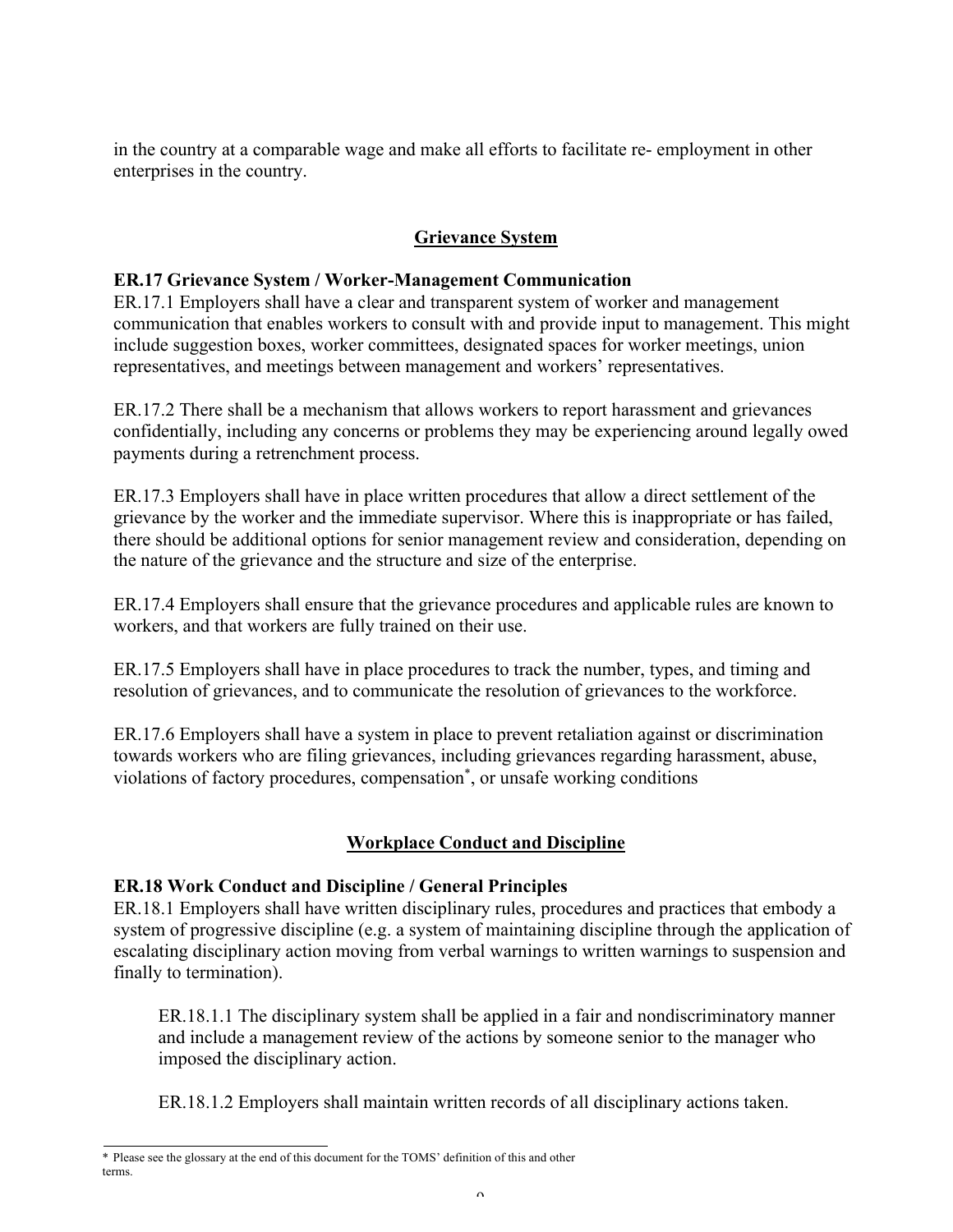ER.18.2 Employers shall ensure managers and supervisors are fully familiar with the workplace disciplinary system and in applying appropriate disciplinary practices.

ER.18.3 Workplace Rules and policies, and disciplinary procedures and practices shall be clearly communicated to all workers in the language(s) spoken by workers**.** Any exceptions to this system (e.g. immediate termination for gross misconduct, such as theft or assault) shall also be in writing and clearly communicated to workers.

ER.18.3.1 Workers must be informed in writing when a disciplinary procedure has been initiated against them.

ER.18.3.2 Workers have the right to participate and be heard in any disciplinary procedure against them.

ER.18.3.3 Workers must sign all written records of disciplinary action against them.

ER.18.3.4 Records of disciplinary action must be maintained in the worker's personnel file.

ER.18.4 The disciplinary system shall include a third-party witness during imposition, and an appeal process.

ER.18.5 Employers shall inform workers that any form of harassment or abuse in the workplace shall be subject to disciplinary measures.

ER.18.6 The workplace shall commit to non-retaliation for all steps of the disciplinary process, including for a worker requesting a witness and filing an appeal of disciplinary action.

# **General Compliance**

#### **ER.19 General Compliance / Documentation and Inspection**

ER.19.1 Employers shall maintain on file all documentation needed to demonstrate compliance with the TOMS Workplace Code and required laws.

ER.19.1.1 Employers shall make these documents available to third-party assessors commissioned by the TOMS and shall submit to inspections without prior notice.

ER.19.2 All notices that are legally required to be posted in the workplace work areas shall be posted by employers.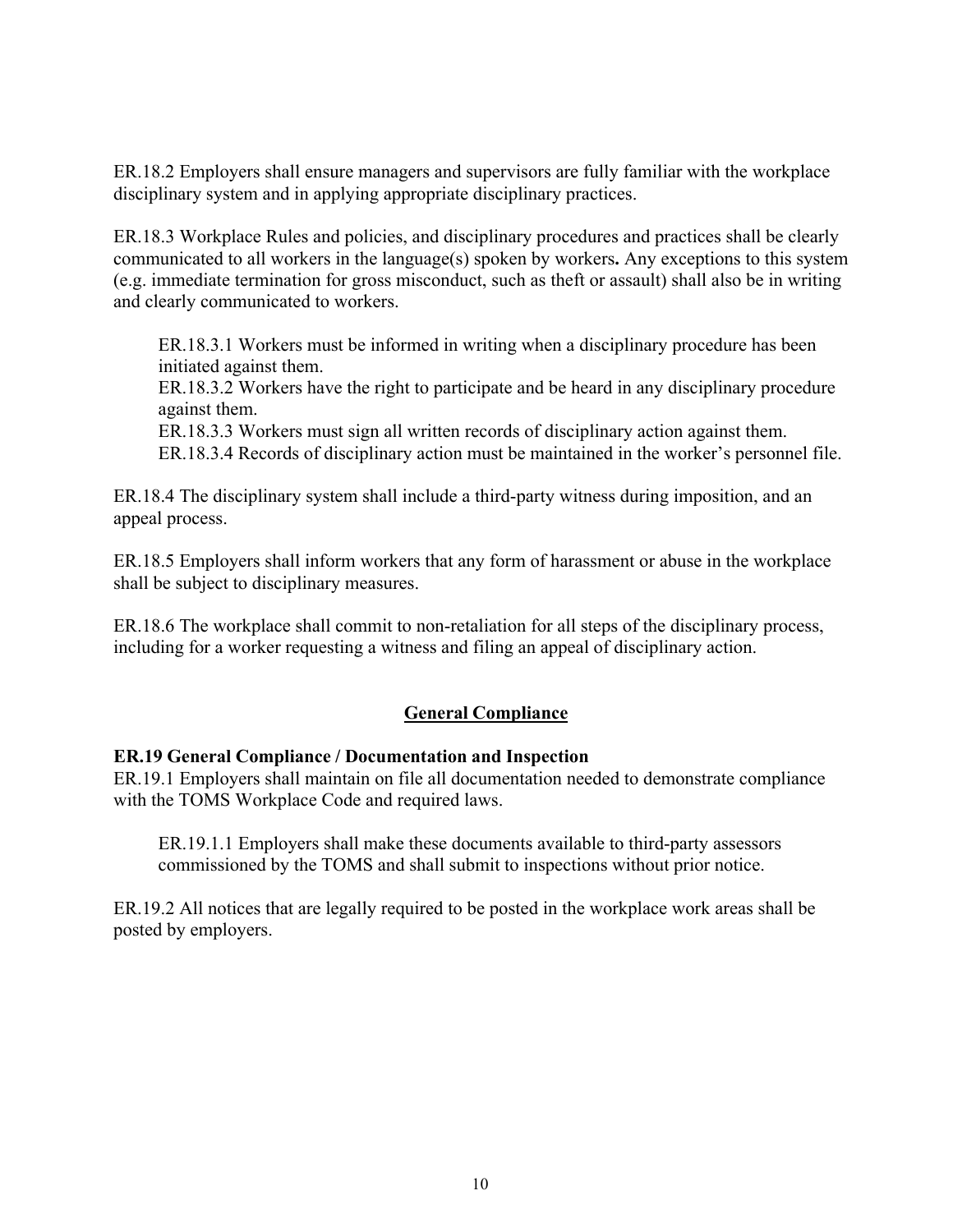# **II. NON-DISCRIMINATION (ND)**

**WORKPLACE CODE PROVISION: No person shall be subject to any discrimination in employment, including hiring, compensation, advancement, discipline, termination or retirement, on the basis of gender, race, religion, age, disability, sexual orientation, nationality, political opinion, social group or ethnic origin.** 

## **ND.1 General Compliance Nondiscrimination**

ND1.1 Employers, employment agencies, and intermediaries shall comply with all national laws, regulations and procedures concerning nondiscrimination. Where local laws and TOMS standards differ, the employer, employment agency, and intermediary is expected to follow the highest applicable standard.

ND.1.2 If not provided by law, employers must provide protection to workers who allege discrimination in any form, including recruitment and employment practices, compensation, marital, or health status.

#### **ND.2 Employment Decisions**

ND.2.1 All employment decisions shall be made solely on the basis of a person's qualifications, in terms of education, training, experience, demonstrated skills and/or abilities, as they relate to the inherent requirements of a particular job.

ND.2.2 Employment decisions shall not be made on the basis of gender, race, religion, age, sexual orientation, nationality, political opinion, social group, ethnic origin, marital status, or union affiliation or sympathy.

#### **ND.3 Job Advertisements, Job Descriptions and Evaluation Policies**

Recruitment and employment policies and practices, including job advertisements, job descriptions, application and interview questions and job performance/evaluation policies and practices shall be free from any type of discriminatory bias.

#### **ND.4 Disclosure of Personal Information**

Employers may not request the disclosure of any personal, non-job related information during the application, recruitment, or hiring process, including but not limited to gender, race, religion, disability, sexual orientation, nationality, political opinion, social group, ethnic origin, or marital status.

# **ND.5 Compensation Discrimination**

There shall be no differences in compensation for workers for work of equal value on the basis of gender, race, religion, age, disability, sexual orientation, nationality, political opinion, social group or ethnic origin.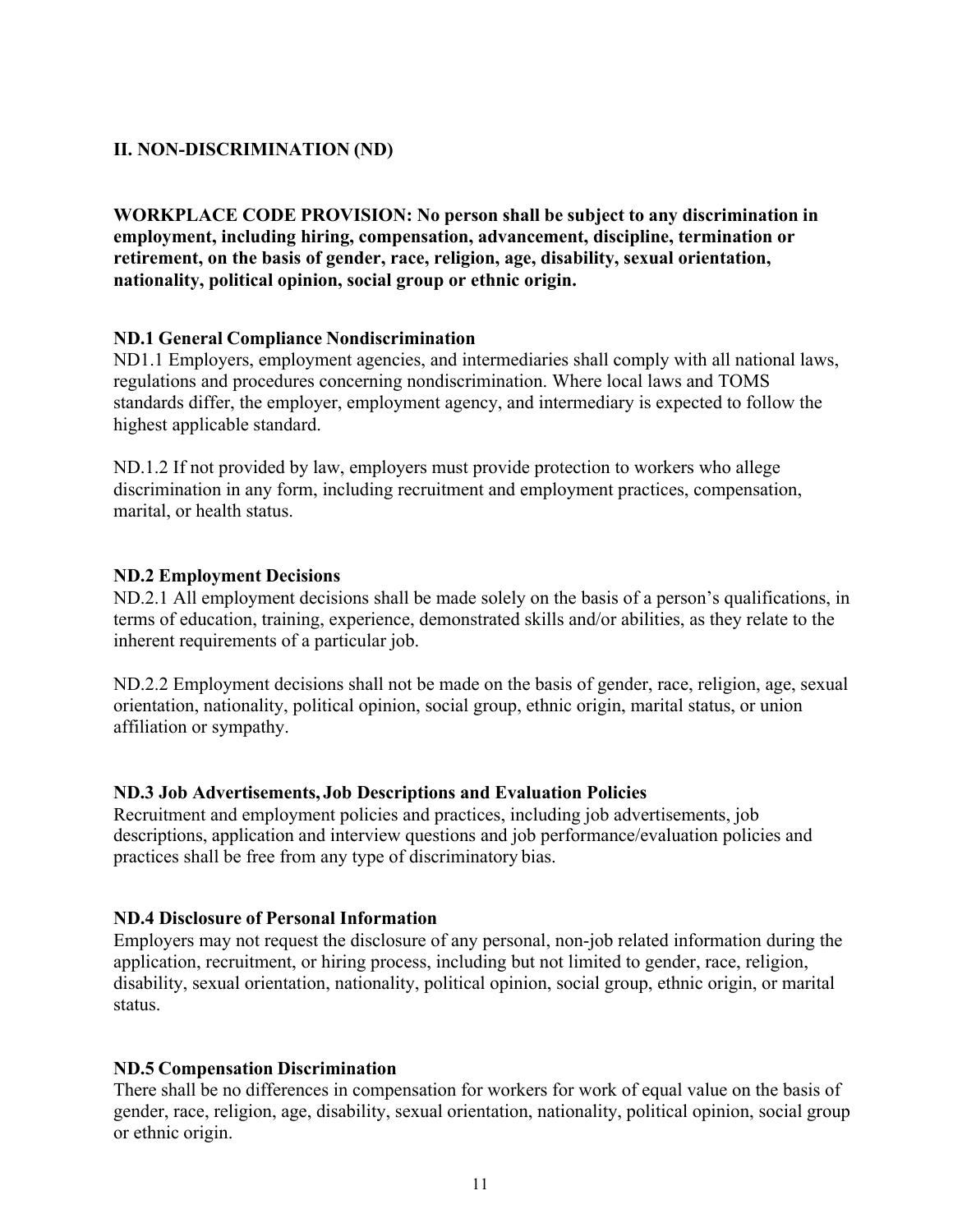## **ND.6 Marital, Partnership, or Family Discrimination**

ND.6.1 Employers shall not discriminate on the basis of marital, partnership, or family status.

ND.6.2 Employers shall not threaten workers with dismissal or any other employment decision that negatively affects their employment status in order to prevent them from changing their marital, partnership, or family status (including getting married or becoming pregnant.)

ND.6.3 Employers shall not, on the basis of a worker's marital, partnership, or family status (including pregnancy), make any employment decisions that negatively affect employment status, including decisions concerning dismissal, demotion, loss of seniority, or deduction of wages

## **ND.7 Pregnancy Testing**

ND.7.1 Employers shall not require pregnancy testing of workers, except as required by national law.

ND.7.1.1 Employers shall not under any circumstances use pregnancy tests or the use of contraception in their hiring or employment decisions, even in cases where pregnancy tests are required by national law.

#### **ND.8 Protection and Accommodation of Pregnant Workers and New Mothers**

ND.8.1 Employers shall abide by all protective provisions in national laws and regulations benefitting pregnant workers and new mothers, including provisions concerning maternity leave and other benefits; prohibitions regarding night work, temporary reassignments away from work stations and work environments that may pose a risk to the health of pregnant women and their unborn children or new mothers and their new born children, temporary adjustment of working hours during and after pregnancy, and the provision of breast-feeding breaks and facilities.

ND.8.1.1 Where such legal protective provisions are lacking, employers shall take all necessary measures to ensure the safety and health of pregnant women and their unborn children.

ND.8.1.2 Where legal protective provisions are lacking, employers shall, at minimum provide paid leave for regular pre-natal and post-natal doctor visits as well as breast-feeding breaks.

#### **ND.9 Health-Related Discrimination**

Employers shall not, on the basis of a person's health status, make any employment decisions that negatively affect the person's employment status, including decisions concerning recruitment, termination, promotion, or assignment of work, unless such decision is dictated by the inherent requirements of the job or a medical necessity to protect the worker and/or other workers.

#### **ND.10 Medical Examination**

Employers are allowed to require routine medical examination to assess general fitness as a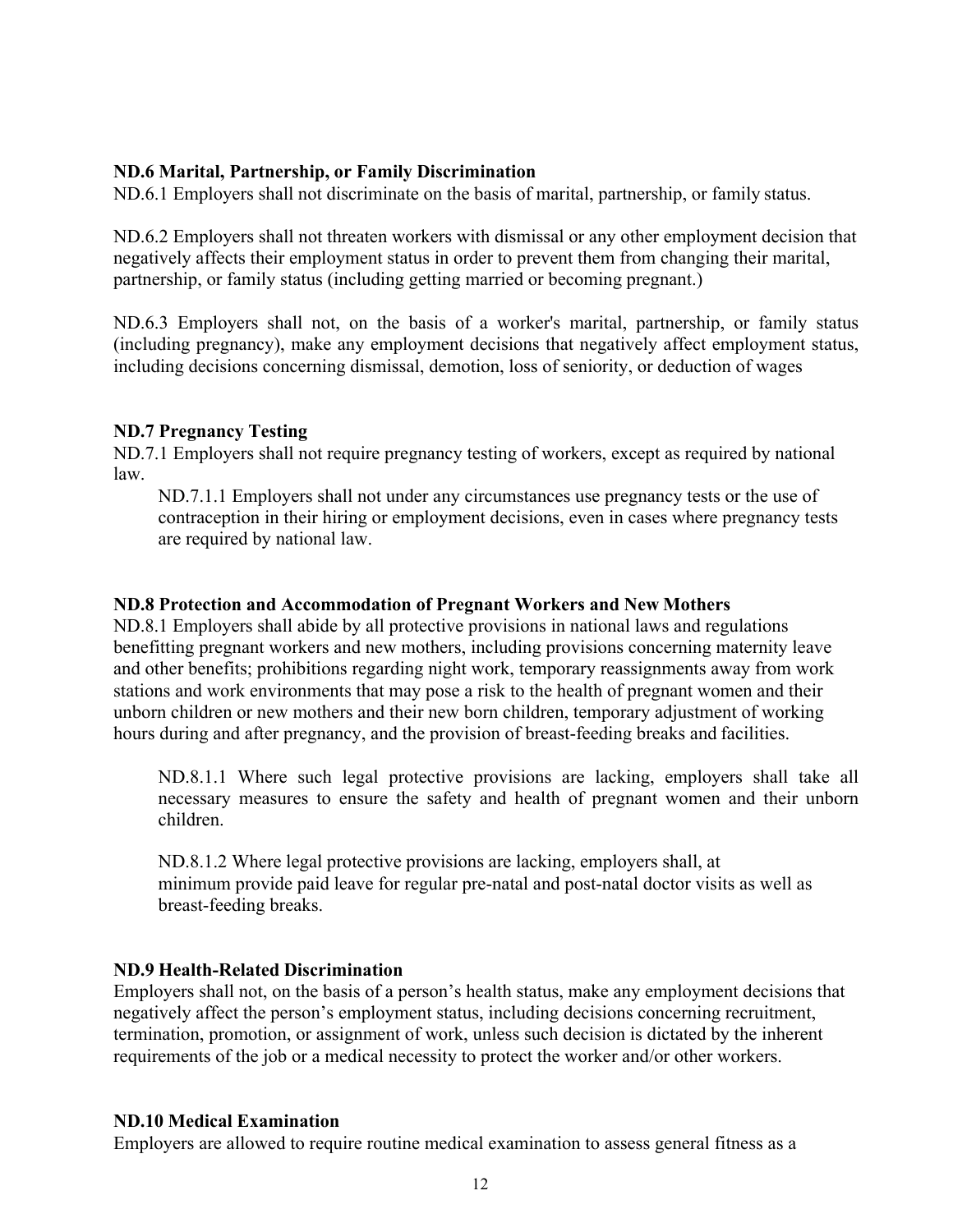condition for recruitment or continued employment but shall not include testing for any disease or illness, such as HIV/AIDS, that does not have an immediate effect on a person's fitness and is not contagious.

#### **ND.11 Confidentiality of Health Status**

Employers shall respect the confidentiality of workers' health status and not undertake any action that could lead to a breach of said confidentiality, including screening, whether by direct or indirect testing (for instance, by making an assessment of risk behavior), or asking questions about previously taken tests or medications.

#### **ND.12 Reasonable Accommodation for Health Reasons**

Employers shall take measures to reasonably accommodate workers with chronic illnesses, including HIV/AIDS-related illnesses, which could include rearrangement of working time, the provision of special equipment, opportunities for rest breaks, time-off for medical appointments, flexible sick leave, part-time work and return-to-work arrangements.

#### **ND.13 Reasonable Accommodation, Modifications, and Adjustments**

ND.13.1 Employers shall make all reasonable modifications and adjustments to accommodate specific religious, ethnic, gender, and disability-based needs of all workers within the workplace as well as within any employer-provided facilities such as dormitories or transportation.

ND.13.2 Workers shall not be required to reimburse the factory for the cost of these accommodations.

# **ND.14 Dress Codes and Uniforms**

ND.14.1 Employers shall not impose any discriminatory restrictions on the dress or appearance of workers.

ND.14.2 In cases where the workplace requires uniforms or other specific clothing,

accommodations shall be made for religious practice or disability.

ND.14.3 In cases where a workplace dress code is in place, the dress code shall not discriminate against or set different standards for ethnic or cultural groups.

#### **ND.15 Spoken Languages**

ND.15.1 Employers shall not require specific languages to be spoken in the work environment, nor shall they prohibit the use of any languages among workers.

ND.15.2 Employers shall make every reasonable effort to communicate to workers in their native language.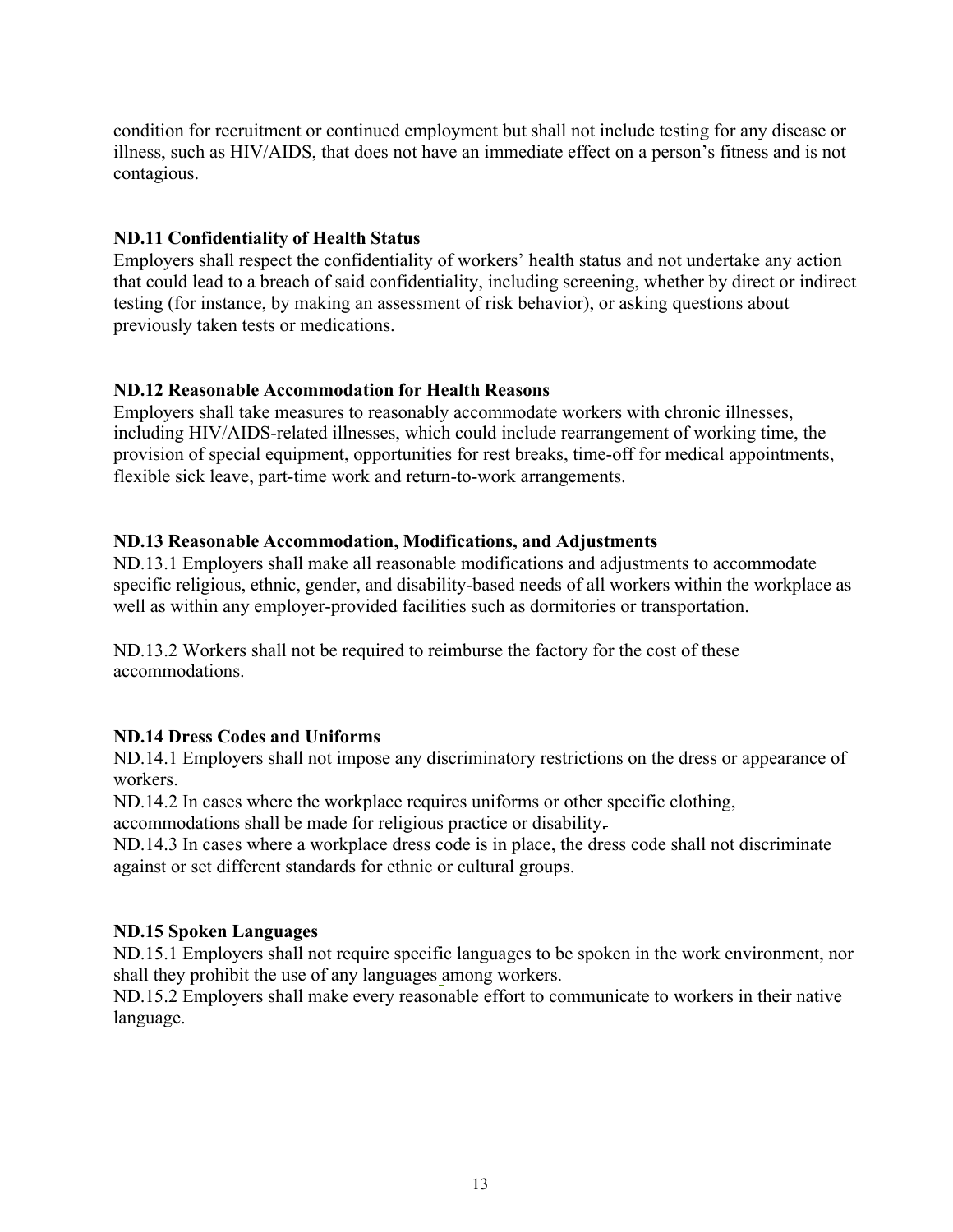## **III. HARASSMENT OR ABUSE (H/A)**

# **WORKPLACE CODE PROVISION: Every employee shall be treated with respect and dignity. No employee shall be subject to any physical, sexual, psychological or verbal harassment or abuse.**

#### **H/A.1 General Compliance Harassment or Abuse**

H/A.1.1 Employers shall comply with all national laws, regulations and procedures concerning discipline, violence, harassment and abuse, including that which is gender-based

H/A.1.2 If not provided under law, employers must provide protection to workers who allege harassment or abuse violations.

H/A.1.3 If not provided under law, employers must provide protection to workers who are victims of domestic violence.

#### **H/A.2 Discipline / Monetary Fines and Penalties**

Employers shall not use monetary fines and penalties as a means to maintain labor discipline, including for poor performance, for broken or lost tools/machinery, or for violating company rules, regulations, and policies.

#### **H/A.3 Discipline / Access to Facilities**

Access to food, water, toilets, medical care or health clinics or other basic necessities shall not be used as either reward or as a means to maintain labor discipline.

#### **H/A.4 Discipline / Physical Abuse**

Employers shall not use any form of – or threat of – physical violence, including slaps, pushes or other forms of physical contact as a means to maintain labor discipline.

#### **H/A.5 Discipline / Verbal Abuse**

Employers shall not use any form of verbal violence, including screaming, yelling, or the use of threatening, demeaning, or insulting language, as a means to maintain labor discipline.

#### **H/A.6 Discipline / Psychological Abuse**

Employers shall not use any form – or threat – of psychological abuse, such as forcing workers to sign letters of self-criticism or posting names of workers subject to disciplinary measures as a means to maintain labor discipline.

#### **H/A.7 Discipline / Freedom of Movement**

Employers shall not restrain the freedom of movement of workers, including movement in canteens, during breaks, using toilets, accessing water, or accessing necessary medical attention, as a means to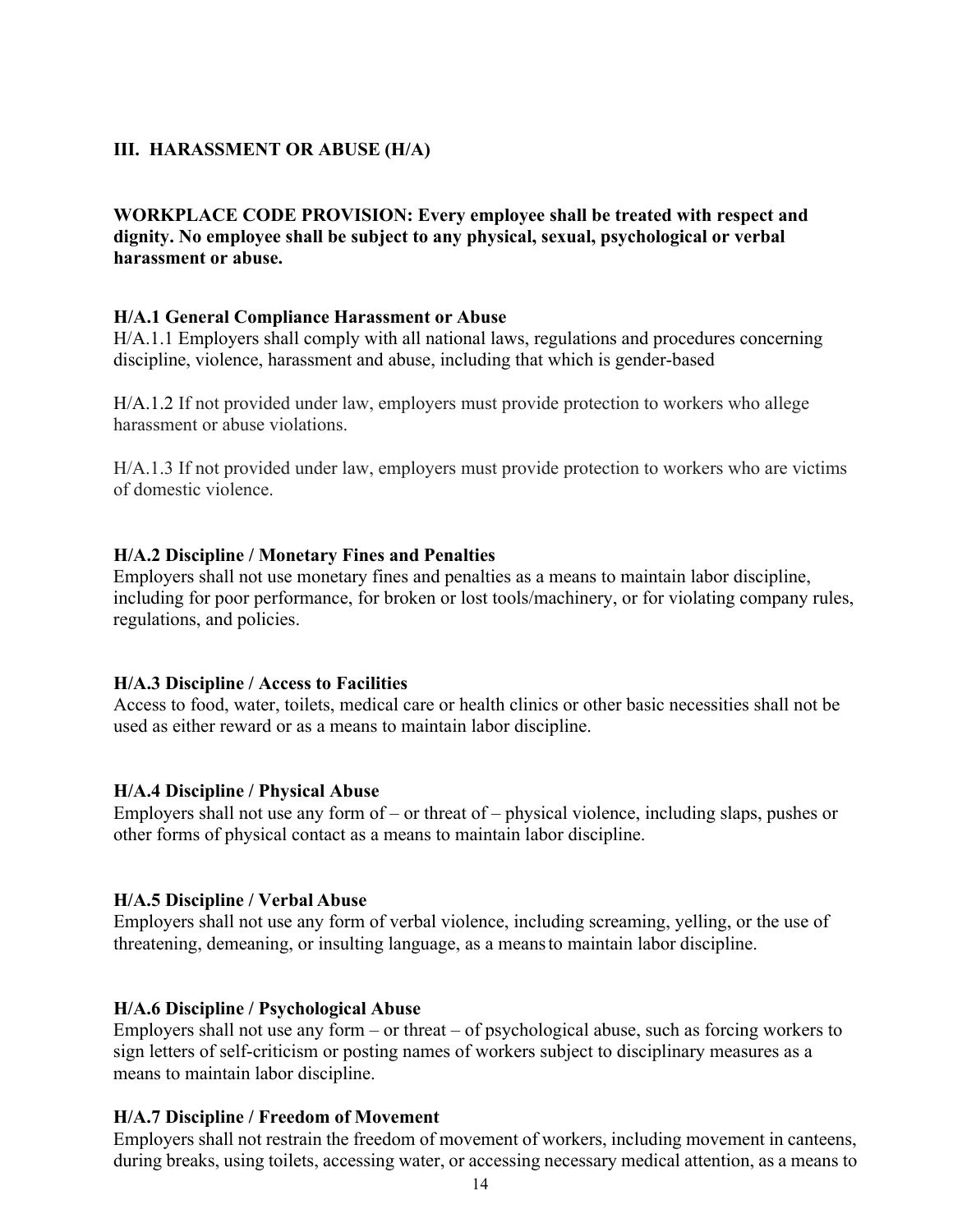maintain labor discipline.

# **H/A.8 Elimination of Violence, Harassment and Abuse in the Workplace**

H/A.8.1 Employers shall ensure that the workplace and all workplace facilities (such as employerprovided transportation or dormitories) are free from any type of violence, harassment or abuse, be it physical, sexual, psychological, verbal, or otherwise.

H/A.8.2 Employers, in consultation with worker/union representatives, shall assess specific hazards and risks of harassment and abuse in the workplace, including gender-based violence. This includes risks arising from working conditions, work arrangements (such as night shifts or other schedules,) work organization, and third parties such as recruitment agencies, contractors, or any other intermediaries.

H/A.8.3 Employers, shall develop, implement and monitor policy and procedures for eliminating the risk of violence, harassment, and abuse in the workplace. Policies and procedures shall include a clear statement that violence, harassment, and abuse will not be tolerated, procedures for the investigation of allegations, and measures to protect any complainants, victims, and witnesses.

H/A.8.4 Employers shall take all necessary precautions to eliminate any action (by the employer, between or among employees, or by third-parties who are retained by the employer or whose work is connected with the workplace) that would result in gender-based violence and/or harassment, regardless of whether such actions occur in or outside of the workplace and/or working hours.

#### **H/A.9 Sexual Harassment**

H/A.9.1 Employers shall refrain from:

H/A.9.1.1 any act of sexual harassment, including inappropriate remark, insult, joke, insinuation, and comment on a person's dress, physique, age, family situation, etc.;

H/A.9.1.2 a condescending or paternalistic attitude with sexual implications undermining dignity;

H/A.9.1.3 any unwelcome invitation or request, implicit or explicit, whether or not accompanied by threats;

H/A.9.1.4 any lascivious look or other gesture associated with sexuality; and

H/A.9.1.5 any unnecessary physical contact such as touching, caresses, pinching or assault.

H/A.9.2 Employers shall not offer, or take any action that may suggest an offer of, recruitment, continued employment, promotion, improved working conditions, preferential work assignments or other preferential treatment in exchange for a sexual relationship

H/A.9.3 Employers shall not subject workers to prejudicial treatment of any kind in retaliation for refused sexual advances or corrected inappropriate behavior.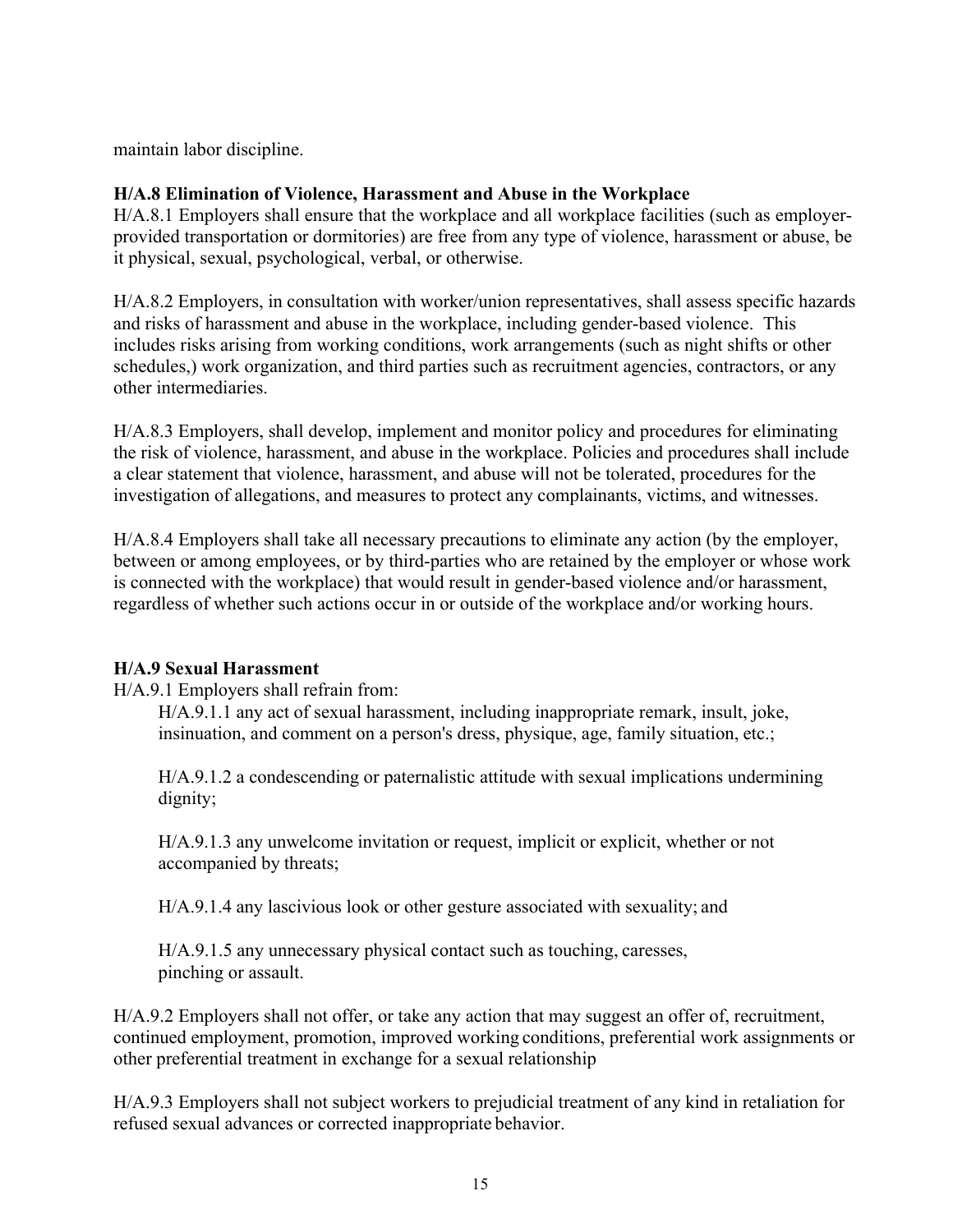# **H/A.10 Security Practices and Body Searches**

H/A/10.1 All security practices shall be gender appropriate and nonintrusive, so that the dignity of workers concerned is protected when a search is undertaken.

H/A.10.1.1 Searching of bags and other personal items to prevent theft is acceptable.

H/A.10.1.2 Body searches and physical pat downs shall only be undertaken when there is a specific, legitimate reason to do so and upon consent of workers, unless a state official with the power to do so (e.g. police officer) has ordered the search.

H/A.10.1.3 Body searches shall not be undertaken in public and the person who undertakes the search shall be of the same sex as the person who is being searched.

## **H/A.11 Punishment of Abusive Workers, Supervisors, or Managers**

Employers shall have a system to discipline supervisors, managers or workers who engage in any physical, sexual, psychological or verbal violence, harassment or abuse, through measures such as compulsory counseling, warnings, demotions, and terminations or a combination thereof regardless of whether such action was intended as a means to maintain labor discipline with a view to preventing the reoccurrence of violence and harassment, and facilitating their reintegration into work, where appropriate.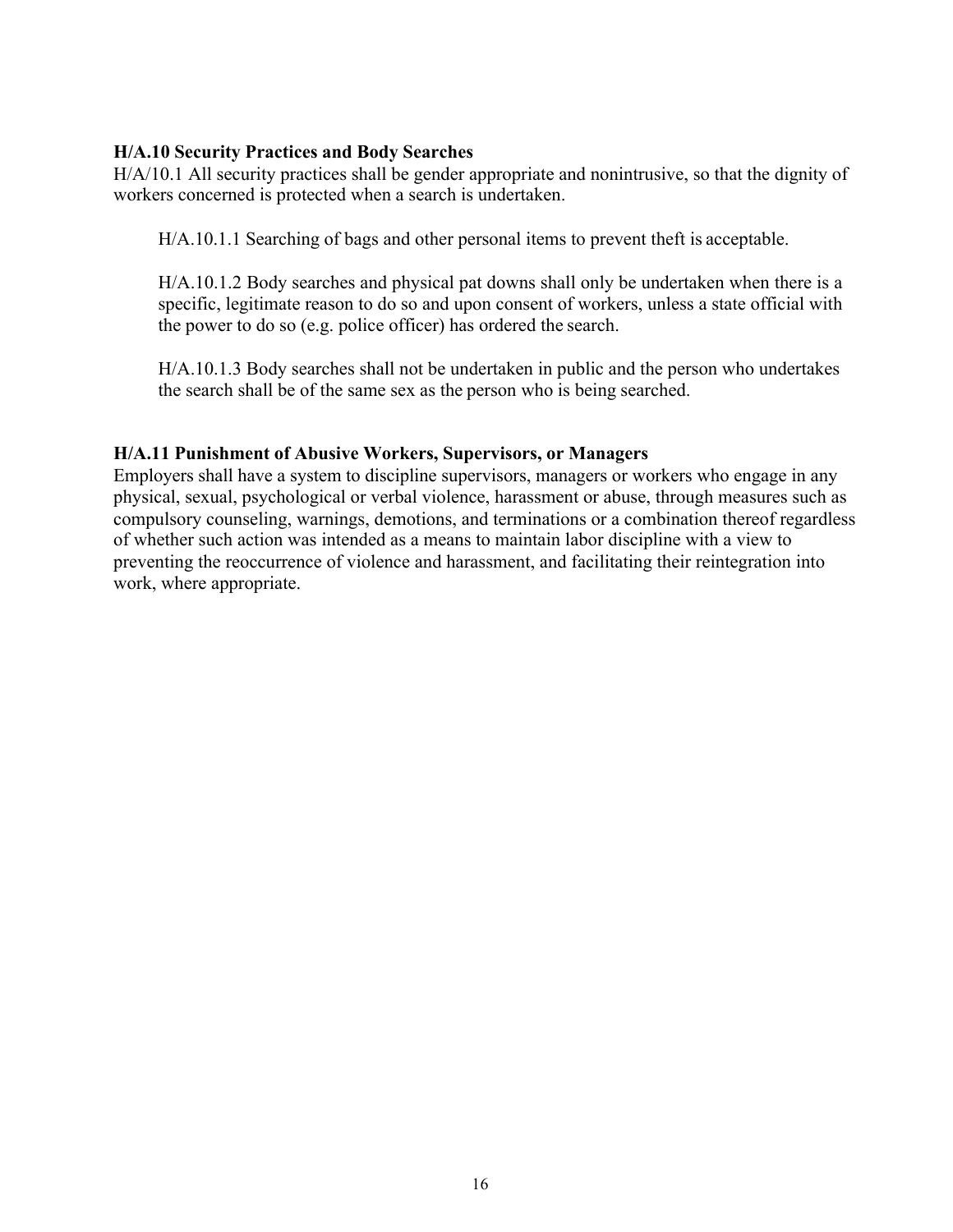# **IV. FORCED LABOR (F)**

## **WORKPLACE CODE PROVISION: There shall be no use of forced labor, including prison labor, indentured labor, bonded labor or other forms of forced labor.**

#### **F.1 General Compliance Forced Labor**

F.1.1 Employers, employment agencies, and intermediaries shall comply with all national laws, regulations and procedures concerning the prohibition of forced labor and human trafficking.

F.1.2 If not provided by law, employers must provide protection to workers who allege violations of forced labor.

#### **F.2 Freedom in Employment**

F.2.1 All workers shall have the right to enter into and to terminate their employment freely.

F.2.2 Employment terms shall be those to which the worker has voluntarily agreed, in as far as those terms do not fall below:

F.2.2.1 provisions of national laws;

F.2.2.2 freely negotiated and valid collective bargaining agreements; or

F.2.2.3 the TOMS Workplace Code.

F.2.3 There can be no employment terms which allow employers, employment agencies, or intermediaries:

F.2.3.1 to hold wages already earned; or

F.2.3.2 use earned back wages as penalties; and

F.2.3.3 in any way punishes workers for terminating employment.

#### **F.3 Debt / Bonded Labor**

F.3.1 Employers, employment agencies, or intermediaries shall not bind workers to employment as a condition of fulfilling terms of a debt

F.3.2 Employers, employment agencies, or intermediaries may provide loans directly to workers only if they are a component of a larger loan program (e.g. housing or education loans) available to all workers.

F.3.2.1 Lending and savings programs provided to workers by employers, employment agencies, or intermediaries must comply with all national laws and regulations for such programs.

F.3.3 The continuance of loans may not be dependent on continued employment at the workplace, and no penalties may be assessed on the loan for workers ending employment at the workplace.

F.3.4 Interest may not exceed the cost of administering the loan program and any tax liabilities incurred by the program, and according to legal limits.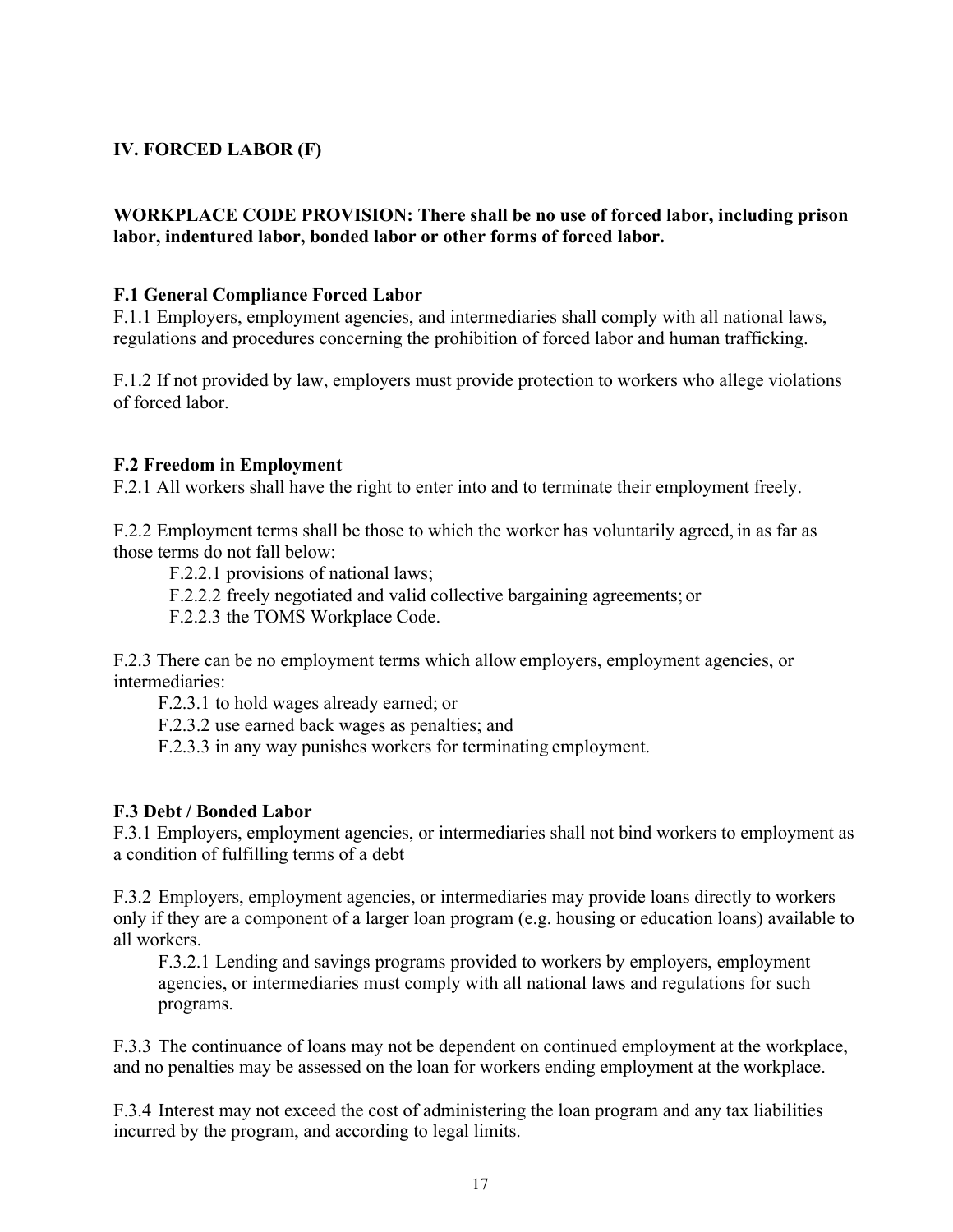## **F.4 Freedom of Movement**

F.4.1 If workplace entrances are locked or guarded to prevent nonemployee access to the premises for security reasons, workers shall have free egress at all times,

F.4.2 No terms imposed by the employer or any employment agencies or intermediaries shall confine or restrict employees' freedom of movement or free transit

## **F.5 Employer Controlled Residence**

Employers shall not require**,** or influence, workers to live in employer-owned or -controlled residences as a condition of recruitment, continued employment or to receive the same terms of employment and working conditions as other workers in the same position.

## **F.6 Freedom of Movement in Employer Controlled Residence**

The freedom of movement of workers who live in employer-owned or -controlled residences shall not be unreasonably restricted.

## **F.7 Threat of Penalty**

F.7.1 Employers shall not utilize, nor shall they use employment agencies or intermediaries that utilize, practices that restrict any worker's freedom of movement, ability to terminate their employment, or that create a threat of penalty. Examples of such practices include, but are not limited to:

F.7.1.1 (the threat of) physical or mental coercion;

F.7.1.2 requiring deposits;

F.7.1.3 imposing financial penalties;

F.7.1.4 requiring workers to pay recruitment and/or employment fees\*;

F.7.1.5 providing precarious employment<sup>\*</sup>;

F.7.1.6 using false information to recruit workers

#### **F.8 Forced Overtime**

The imposition of overtime where workers are unable to leave the work premises constitutes forced labor.

#### **F.9 Personal Identification and Other Documents**

Workers shall retain possession and control of their passports, identity papers, travel documents, work permits, and other personal legal documents.

# **F.10 Storage for Employee Documents**

F.10.1 Employers shall provide at employee request secure storage for employee's documents such

<sup>\*</sup> Please see the glossary at the end of this document for the TOMS' definition of this and other terms.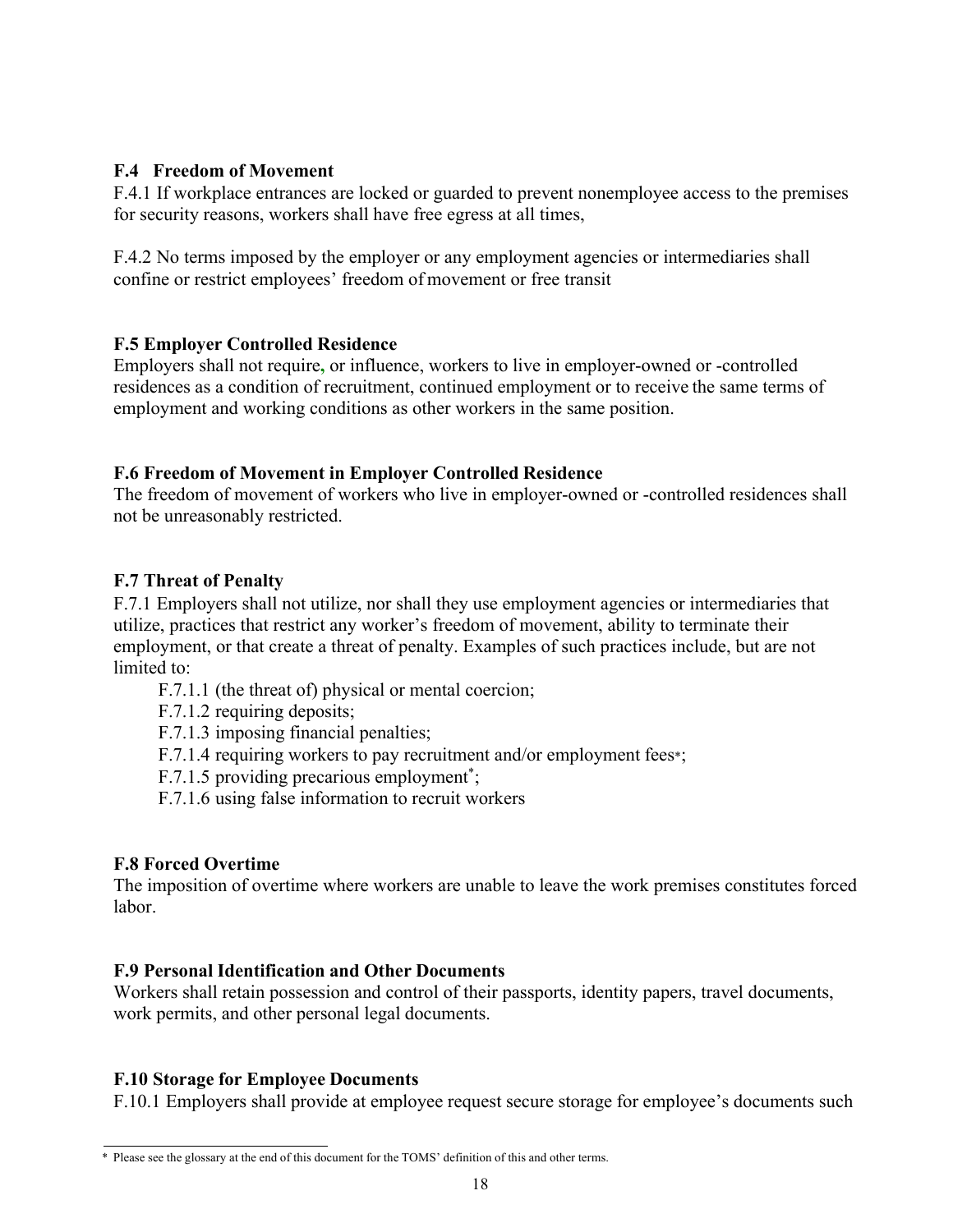as passports, identity papers, travel documents, and other personal legal documents. Such storage shall be freely accessible to workers at all times.

F.10.2 Employers shall not withhold any such documents or restrict workers' access to them for any reason, including ensuring that workers shall remain in employment in the workplace.

#### **F.11 Employment Fees**

Fees and other costs associated with the employment of workers, including migrant/contingent/contract/temporary workers, shall be the sole responsibility of the employer.

#### **F.12 Free Disposal of Wages**

F.12.1 Employers may not limit in any manner the freedom of workers to dispose of their wages.

F.12.2 Workers must be free from any coercion to make use of enterprise or employer-operated stores.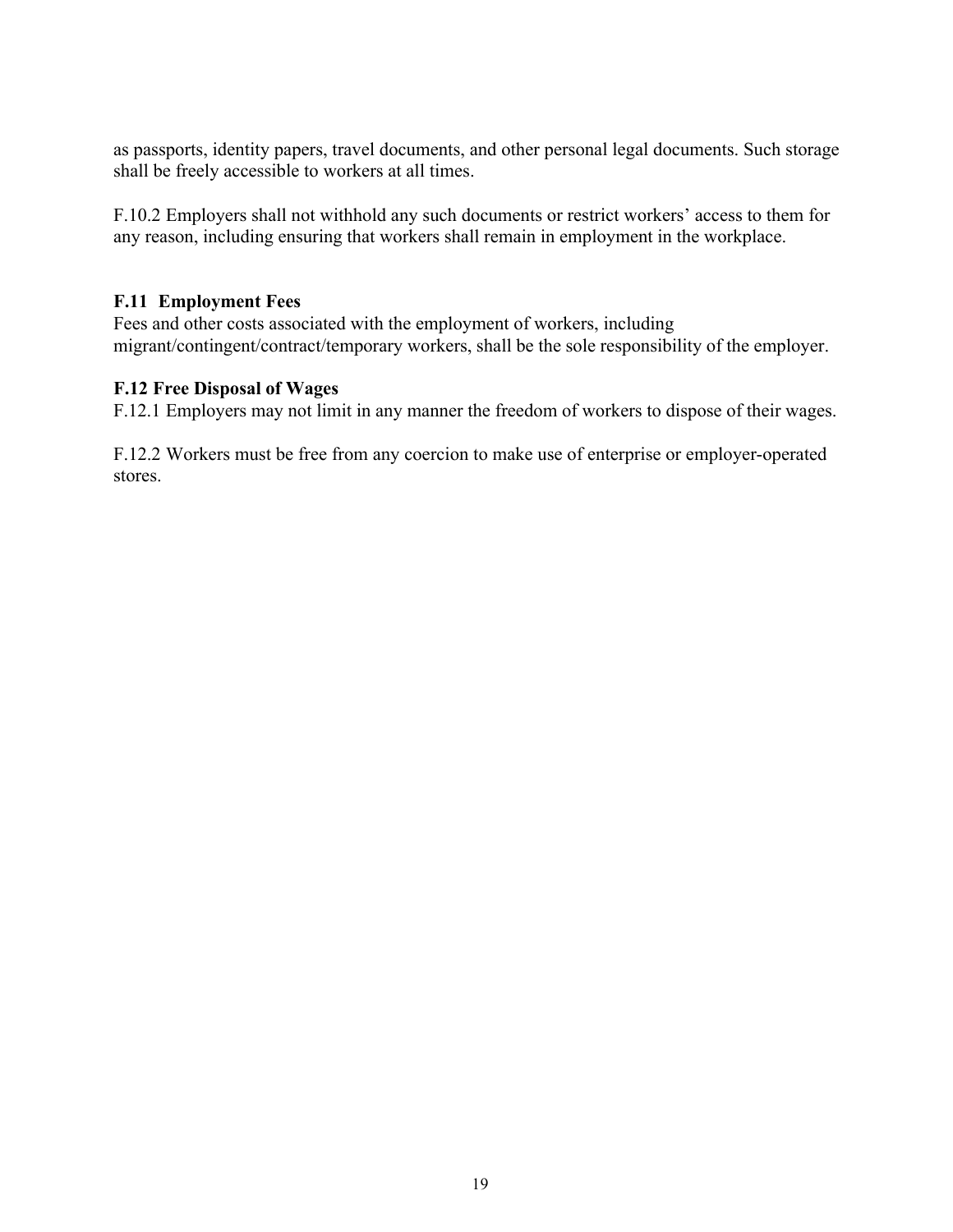# **V. CHILD LABOR (CL)**

# **WORKPLACE CODE PROVISION: No person shall be employed under the age of 15 or under the age for completion of compulsory education, whichever is higher.**

# **CL.1 General Compliance Child Labor**

Employers shall comply with all national laws, regulations and procedures concerning the prohibition of child labor.

## **CL.2 Child Labor**

Employers shall not employ anyone under the age of 15 or under the age for completion of compulsory education, whichever is higher.

#### **CL.3 Government Permits and Parental Consent Documentation**

Employers shall abide by all relevant rules and procedures where the law requires government permits or permission from parents as a condition of employment, and shall keep documentation on-site for inspection at all times.

# **CL.4 Employment of Young Workers**

Employers shall comply with all relevant laws that apply to young workers (e.g. those between the minimum working age and the age of 18), including regulations related to hiring, working conditions, types of work, hours of work, proof of age documentation, and overtime.

#### **CL.5 Hazardous Work for Young Workers**

No person under the age of 18 shall undertake hazardous work, i.e. work which, by its nature or the circumstances in which it is carried out, is likely to harm the health or safety or morals of persons under the age of 18.

#### **CL.6 Young Workers Identification System**

Employers shall have a system for identifying workstations and operations that are inappropriate for young workers according to applicable laws.

#### **CL.7 Apprenticeships and Vocational Training / Minimum Working Age**

Apprentices or vocational students shall not be under the age of 15 or under the age for completion of compulsory education, whichever is higher.

# **CL.8 Proof of Age Documentation**

CL.8.1 Employers shall collect and maintain all documentation necessary to confirm and verify date of birth of all workers, such as birth certificates.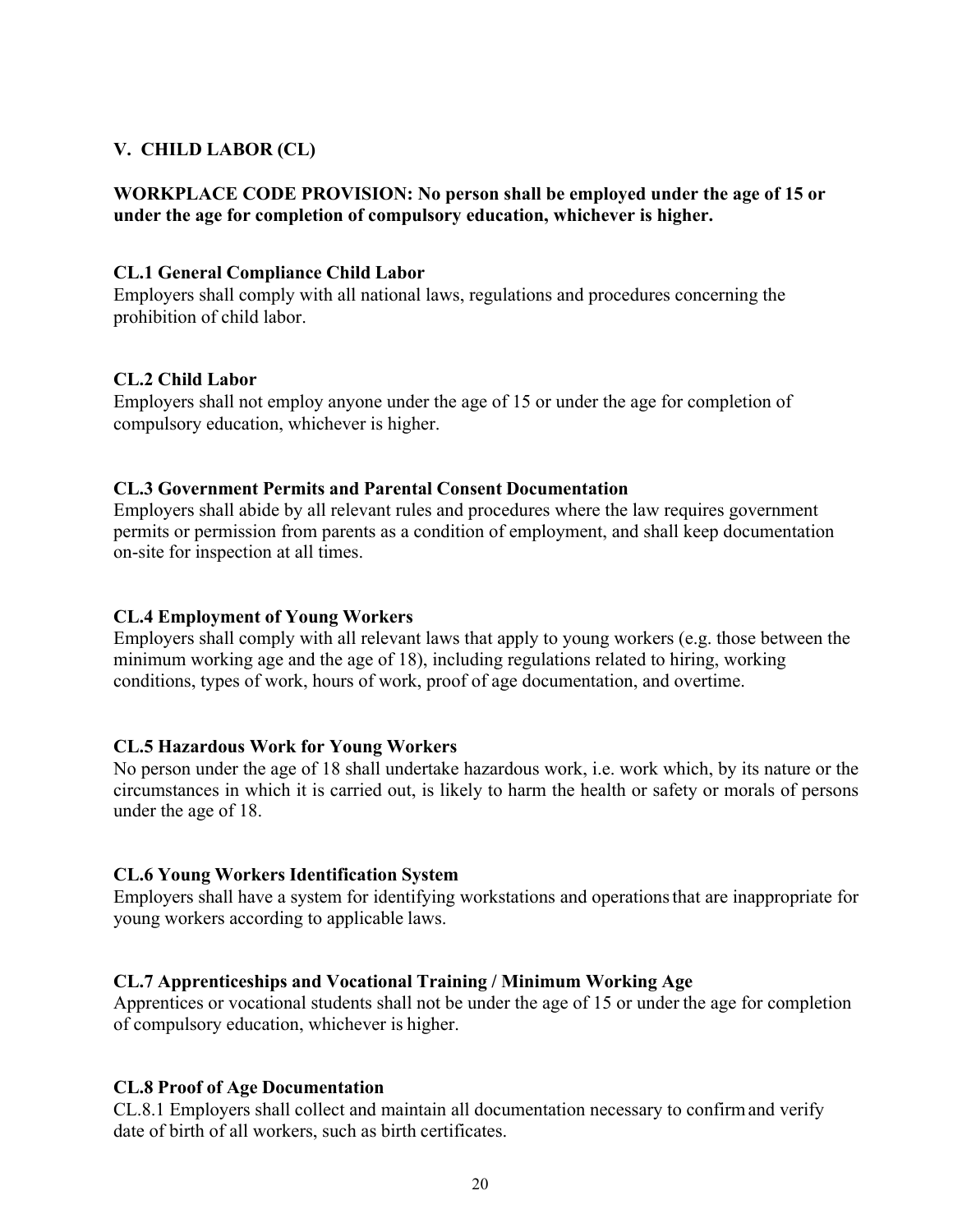CL.8.1.1 Employers shall take reasonable measures to ensure such documentation is complete and accurate.

CL.8.1.2 In those cases where proof of age documentation is not readily available or unreliable, employers shall take all necessary precautions which can reasonably be expected of them to ensure that all workers are at least the minimum working age, including requesting and maintaining medical or religious records of workers, or through other means considered reliable in the local context.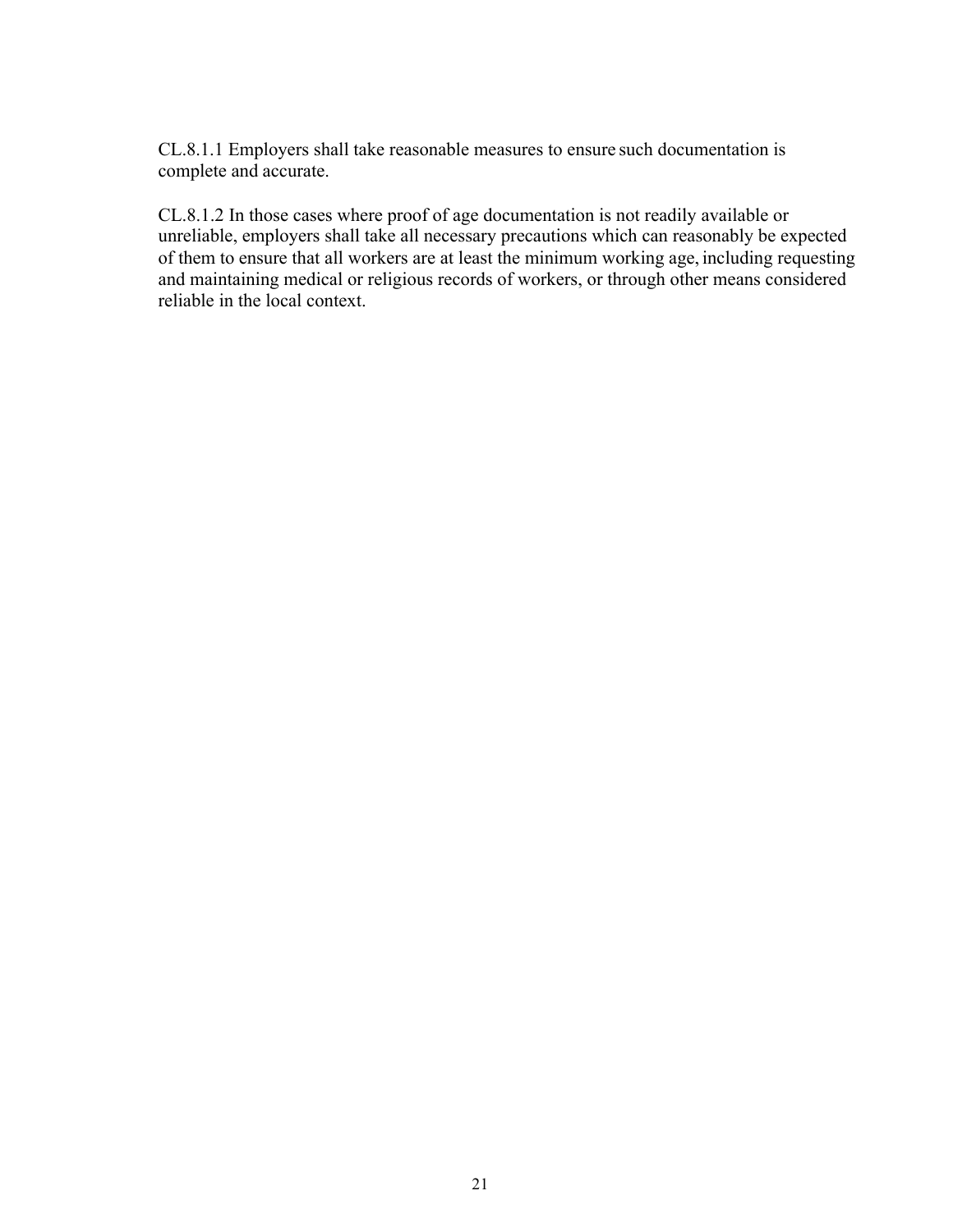# **VI. FREEDOM OF ASSOCIATION AND COLLECTIVE BARGAINING (FOA)**

# **WORKPLACE CODE PROVISION: Employers shall recognize and respect the right of employees to freedom of association and collective bargaining.**

#### **FOA.1 General Compliance Freedom of Association**

FOA.1.1 Employers shall comply with all national laws, regulations and procedures concerning freedom of association and collective bargaining. national laws, rules, and procedures protecting the rights of workers to organize and bargain collectively. Where local laws and TOMS standards differ, the employer is expected to follow the highest applicable standard.

FOA.1.2 If not provided by law, employers must provide protection to workers who allege violations of freedom of association.

#### **FOA.2 Right to Freely Associate**

Workers, without distinction whatsoever, shall have the right to establish and to join organizations of their own choosing, subject only to the rules of the organization concerned, without previous authorization. The right to freedom of association begins at the time that workers seeks employment and continues through the course of employment, including eventual termination of employment, and is applicable as well to unemployed and retired workers.

#### **FOA.3 Alternative Means of Association**

When the right to freedom of association and collective bargaining is restricted under law, employers shall not obstruct legal alternative means of worker association.

#### **FOA.4 Anti-Union Violence, Harassment or Abuse**

FOA.4.1 Employers shall not use any form of physical or psychological violence, threats, intimidation, retaliation, harassment or abuse against union representatives and workers seeking to form, in the process of forming, or who have joined an organization of their own choosing.

FOA.4.1.1 Such practices shall not be used against workers' organizations or workers participating or intending to participate in formal or informal organizing activities, including strikes.

# **FOA.5 Anti-Union Discrimination / Dismissal, Other Loss of Rights, and Blocklisting**

FOA.5.1 Employers shall not engage in any acts of anti-union discrimination or retaliation, i.e. shall not make any employment decisions which negatively affect workers based wholly or in part on a workers' union membership or participation in union activity, including the formation of a union, previous employment in a unionized facility, participation in collective bargaining efforts or participation in a legal strike.

FOA.5.1.1 Employers shall not use blocklists to restrict freedom of association, for instance blocklists based on union membership or participation in union activity.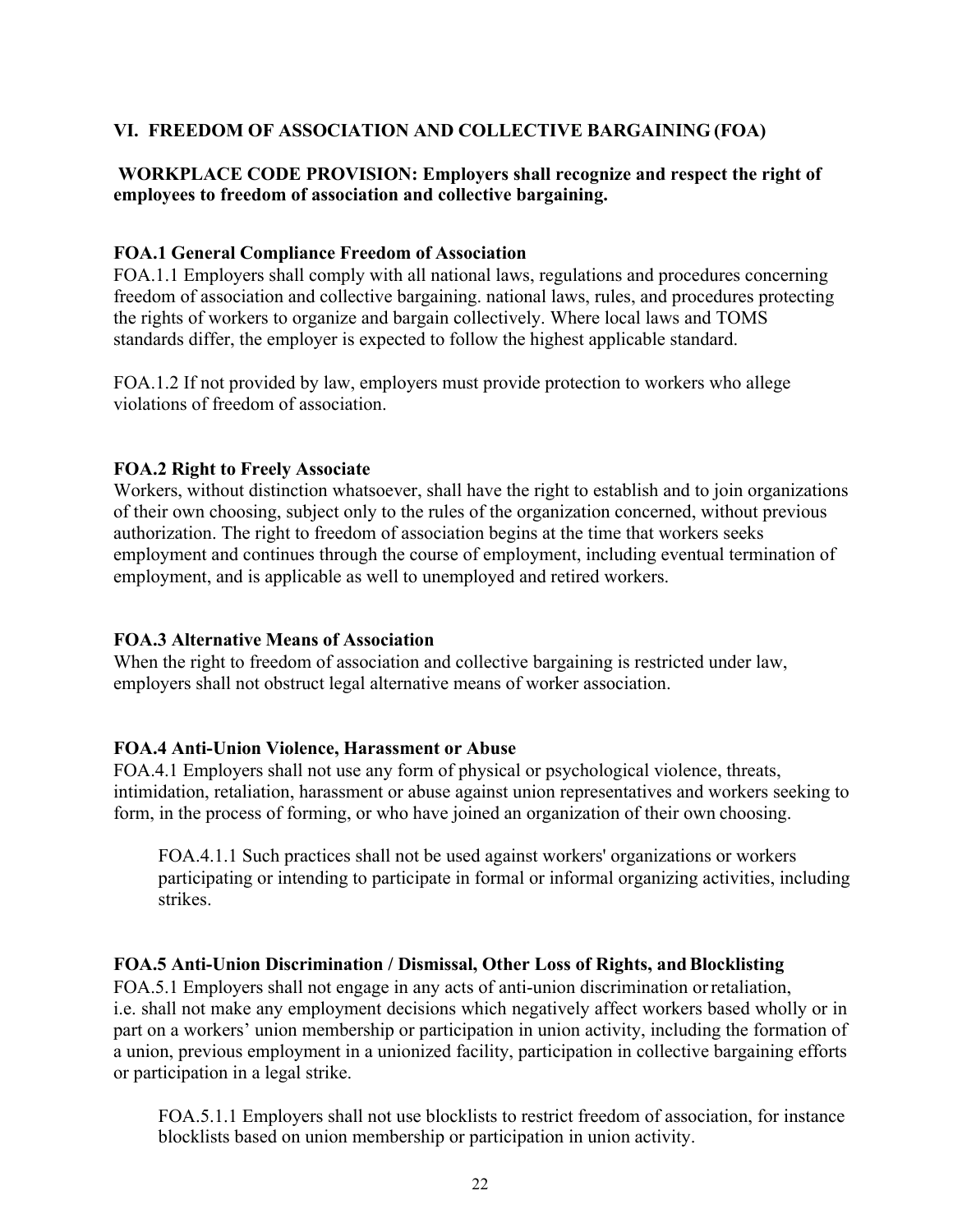## **FOA.6 Restoration of Workers Rights / Worker Reinstatement**

Workers who have been unjustly dismissed, demoted or otherwise suffered a loss of rights and privileges at work due to an act of union discrimination shall, subject to national laws, be entitled to restoration of all the rights and privileges lost, including reinstatement and retroactive payment of wages, if they so desire.

## **FOA.7 Protection of Union Representatives**

Employers shall comply with all relevant provisions where national laws provide special protection to workers or worker representatives engaged in a particular union activity (such as union formation) or to worker representatives with a particular status (such as founding union members or current union office holders).

# **FOA.8 Production Shift/Workplace Closure**

FOA.8.1 Employers shall not (threaten to) shift production or close a workplace site in an attempt to prevent the formation of a union, in reaction to the formation of a union, in reaction to any other legitimate exercise of the right to freedom of association and collective bargaining, including the right to strike, or in an effort to break up a union.

FOA.8.2 If a workplace is closing and there is a dispute that the closure was done to prevent or hamper the legitimate exercise of the right to freedom of association, employers shall provide proof that can be assessed by a third party to determine the validity of the reasons given for closure.

#### **FOA.9 Severance Pay**

Employers shall not offer or use severance pay in any form or under any other name as a means of contravening the right to freedom of association, including attempts to prevent or restrict union formation or union activity, including strikes.

#### **FOA.10 Employer Interference**

Employers shall refrain from any acts of interference with the formation or operation of workers' organizations, including acts, which are designed to establish or promote the domination, financing or control of workers' organizations by employers.

# **FOA.11 Employer Interference / Constitution, Elections, Administration, Activities & Programs**

FOA.11.1Employers shall not interfere with the right of workers to:

FOA.11.1.1 Draw up their constitutions and rules; FOA.11.1.2 Elect their representatives; or FAO.11.1.3 Organize their administration and activities.

# **FOA.12 Employer Interference / Registration**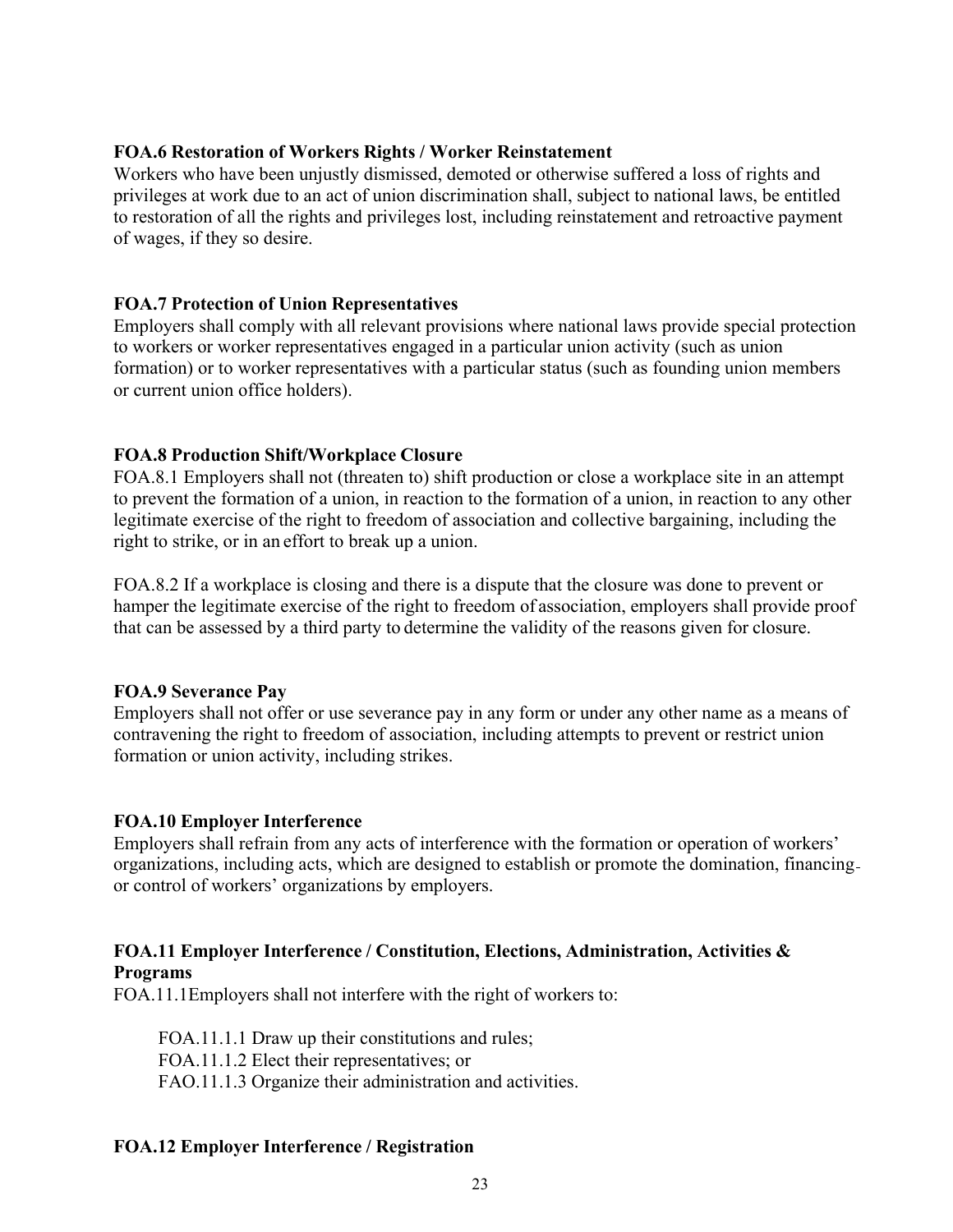Employers shall not attempt to influence or interfere in any way, to the detriment of workers' organizations, with government registration decisions, procedures and requirements regarding the formation of workers' organizations.

#### **FOA.13 Employer Interference / Favoritism**

FOA.13.1 Employers shall not interfere with the right to freedom of association by favoring one workers' organization over another.

FOA.13.1.1 In cases where a single union represents workers, employers shall not attempt to influence or interfere in any way in workers' ability to form other organizations that represent workers.

## **FOA.14 Employer Interference / Police and Military Forces**

Employers shall not in any way threaten the use of or use the presence of police or military, to prevent, disrupt or break up any activities that constitute an exercise of the right to freedom of association, including union meetings, assemblies and strikes.

## **FOA.15 Facilities for Worker Representatives**

Worker representatives shall have the facilities necessary for the proper exercise of their functions, including access to workplaces and office space where required by law.

# **FOA.16 Right to Collective Bargaining / Good Faith**

FOA.16.1 Employers shall recognize the rights of workers to free and voluntary collective bargaining with a view to the regulation of terms and conditions of employment by collective agreements.

FOA.16.2 Employers and worker representatives shall bargain in good faith, i.e. engage in genuine and constructive negotiations and make every effort to reach an agreement.

# **FOA.17 Right to Collective Bargaining / Exclusive Bargaining & Other Recognized Unions**

Employers shall bargain with any union that has been recognized by law or by agreement between the employer and that union, provided such agreement does not contravene national law, as a, or the exclusive, bargaining agent for some or all of its workers.

#### **FOA.18 Right to Collective Bargaining / Unorganized Workers**

Employers can only engage in collective bargaining with representatives of unorganized workers when no workers' organization exists.

#### **FOA.19 Right to Collective Bargaining / Compliance with Collective Bargaining Agreement**

FOA.19.1 Employers, unions and workers shall honor in good faith, for the term of the agreement, the terms of any collective bargaining agreement they have agreed to and signed.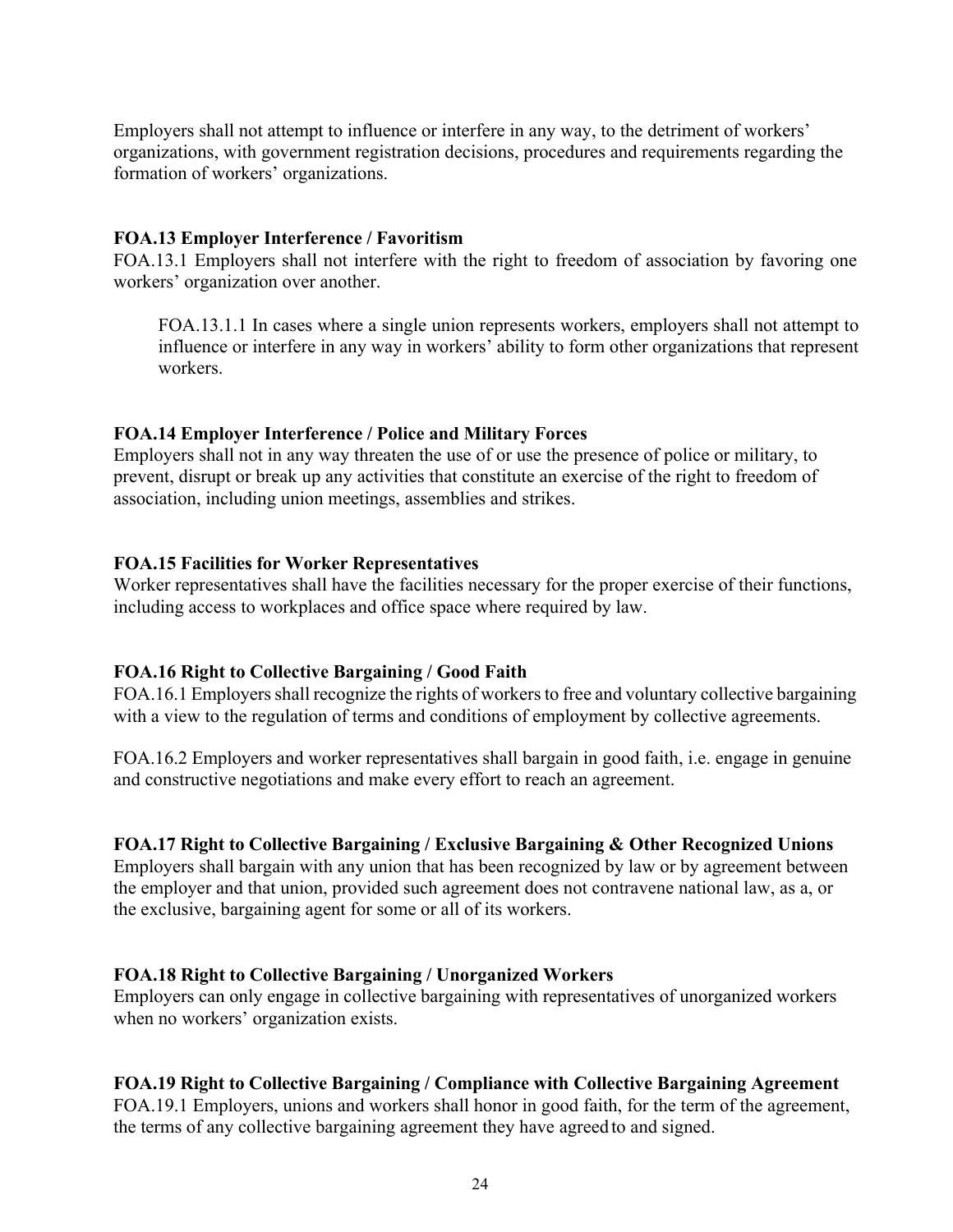FOA.19.2 Worker representatives and workers shall be able to raise issues regarding compliance with a collective bargaining agreement by employers without retaliation or any negative effect on their employment status.

FOA.19.3 Where a union exists in the workplace, employers shall make available a copy of the collective bargaining agreement to all workers and other interested parties.

#### **FOA.20 Right to Collective Bargaining / Validity of Collective Bargaining Agreement**

FOA.20.1 Collective bargaining agreements that have not been negotiated freely, voluntarily and in good faith shall be considered not applicable.

FOA.20.2 Provisions in collective bargaining agreements that contradict national laws, rules and procedures or offer less protection to workers than provisions of the TOMS Workplace Code shall also be considered not applicable.

## **FOA.21 Rights of Minority Unions and their Members**

Unions not recognized as a bargaining agent of some or all of the workers in a facility shall have the means for defending the occupational interests of their members, including making representations on their behalf and representing them in cases of individual grievances and disciplinary actions, within limits established by applicable law.

#### **FOA.22 Right to Strike / Sanction for Organizing or Participating in Legitimate Strikes**

Employers shall not impose any sanction on workers organizing or having participated in a strike in accordance with ILO standards and jurisprudence.

#### **FOA.23 Right to Strike / Replacement Workers**

Employers shall not hire replacement workers in order to prevent or break up a strike that is in accordance with ILO standards and jurisprudence, or to avoid negotiating in good faith.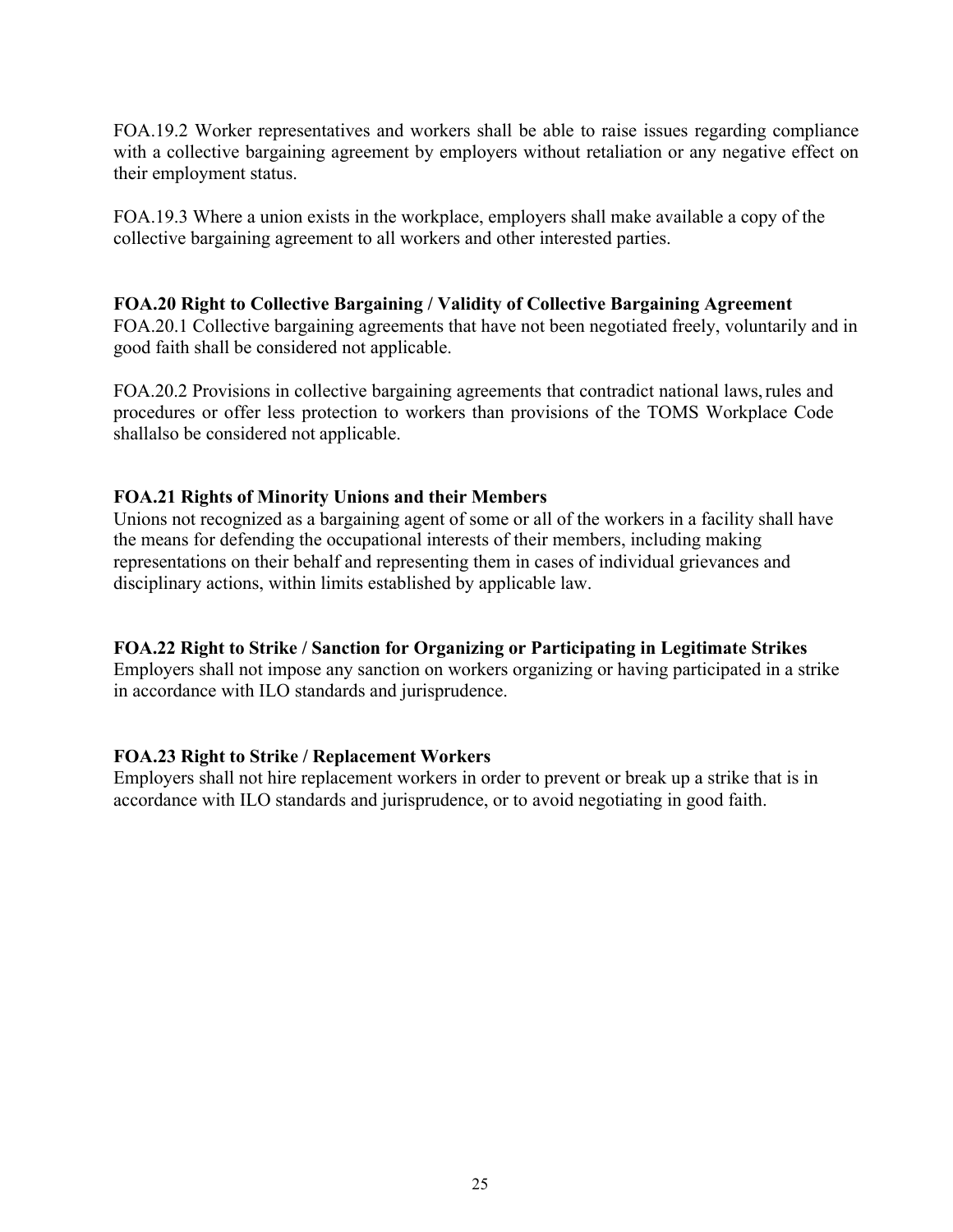# **VII. HEALTH, SAFETY, AND ENVIRONMENT (HSE)**

**WORKPLACE CODE PROVISION: Employers shall provide a safe and healthy workplace setting to prevent accidents and injury to health arising out of, linked with, or occurring in the course of work or as a result of the operation of employers' facilities.** 

# **Employers shall adopt responsible measures to mitigate negative impacts that the workplace has on the environment.**

# **HSE.1 General Compliance Health, Safety, and Environment**

Employers shall comply with all national laws, regulations and procedures concerning health and safety, and the environment.

## **HSE.2 Document Maintenance / Workers Accessibility and Awareness**

All documents required to be available to workers and management by applicable laws (e.g. health and safety policies, MSDS, environmental emergency procedures) shall be made available in the prescribed manner and in the local language and language spoken by the workers, if different from the local language.

## **HSE.3 Notification and Record Maintenance**

HSE.3.1 Employers shall notify the relevant national and/or local authorities of all illnesses and accidents and environmental emergencies as required by applicable laws.

HSE.3.2 All illness, safety, accident, and emergency reports shall be maintained on site for at least one year, or longer if required by law.

#### **HSE.4 Permits and Certificates**

HSE.4.1 Employers shall at all times be in possession of all legally required and valid permits and certificates related to health, safety, and environmental issues, such as:

- HSE.4.1.1 Purchase and storage of chemicals;
- HSE.4.1.2 Fire safety inspections;
- HSE.4.1.3 Machinery inspections;
- HSE.4.1.4 Waste disposal;
- HSE.4.1.5 Environmental licenses/permits;
- HSE 4.1.6 Sanitation permits, including those required for canteens; and
- HSE 4.1.7 Vehicle inspection and driver permits for all employer provided transportation.

#### **HSE.5 Evacuation Requirements**

HSE.5.1 All applicable, legally required or recommended elements of safe evacuation shall be complied with, including all of the following elements:

- HSE.5.1.1 posting evacuation plans;
- HSE.5.1.2 installation and maintenance of fire alarms;
- HSE.5.1.3 Installation and maintenance of emergency lighting;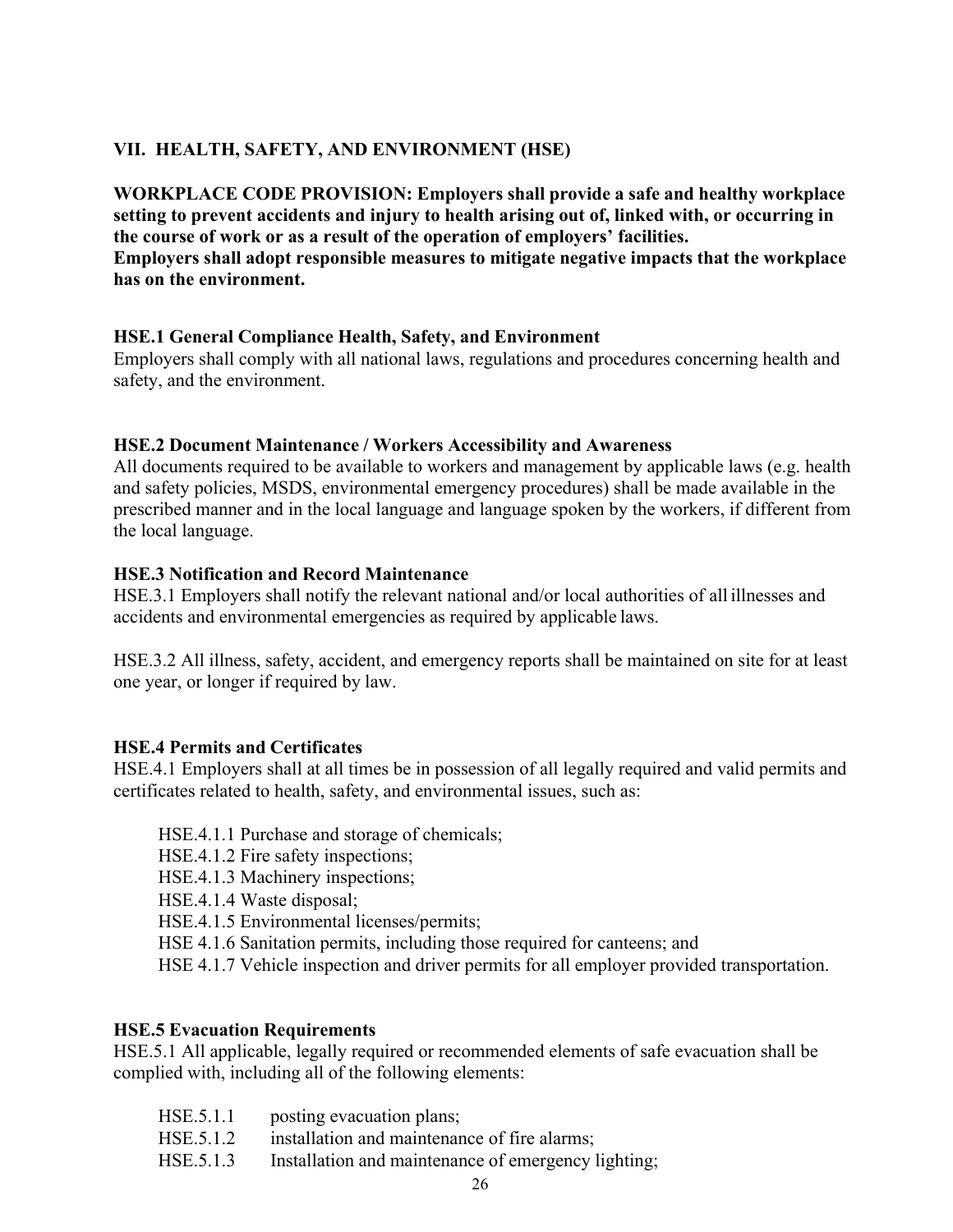HSE.5.2 Workers shall be trained in evacuation procedures.

HSE.5.3 Alarm systems shall be regularly tested and evacuation drills shall be undertaken at least annually.

HSE.5.4 The emergency evacuation procedure (EEP) includes procedures for notifying local community authorities in case of accidental discharge or release of chemical/waste products or any other environmental emergency.

## **HSE.6 Safety Equipment and First Aid Training**

HSE.6.1 All safety and medical equipment (e.g. fire-fighting equipment, first aid kits) shall be available in sufficient numbers throughout the workplace, maintained and stocked as prescribed, and easily accessible to workers.

HSE.6.2 A sufficient number of workers shall be trained in first aid and firefighting techniques. Training shall be upon hire and with periodic refresher training.

#### **HSE.7 Personal Protective Equipment**

Workers shall be provided at no cost with all the appropriate and necessary personal protective equipment (e.g. gloves, eye protection, hearing protection, respiratory protection) to effectively prevent unsafe exposure (e.g. inhalation or contact with solvent vapors, noise, dust) to health and safety hazards, including medical waste.

#### **HSE.8 Use of Personal Protective Equipment**

Workers shall be provided with training on the use and maintenance of personal protective equipment. Training shall be upon hire with periodic refresher training offered to all workers. Management will ensure use of PPE as necessary.

#### **HSE.9 Chemical Management and Training**

HSE.9.1 All chemicals and hazardous substances shall be properly labeled and stored in secure and ventilated areas and disposed of in a safe and legal manner, in accordance with applicable laws and international standards.

HSE.9.1.1 Labels shall be placed in the local language and the language spoken by workers, if different from the local language.

HSE.9.2 Workers shall receive training, appropriate to their job responsibilities, concerning the hazards, risks and the safe use of chemicals and other hazardous substances.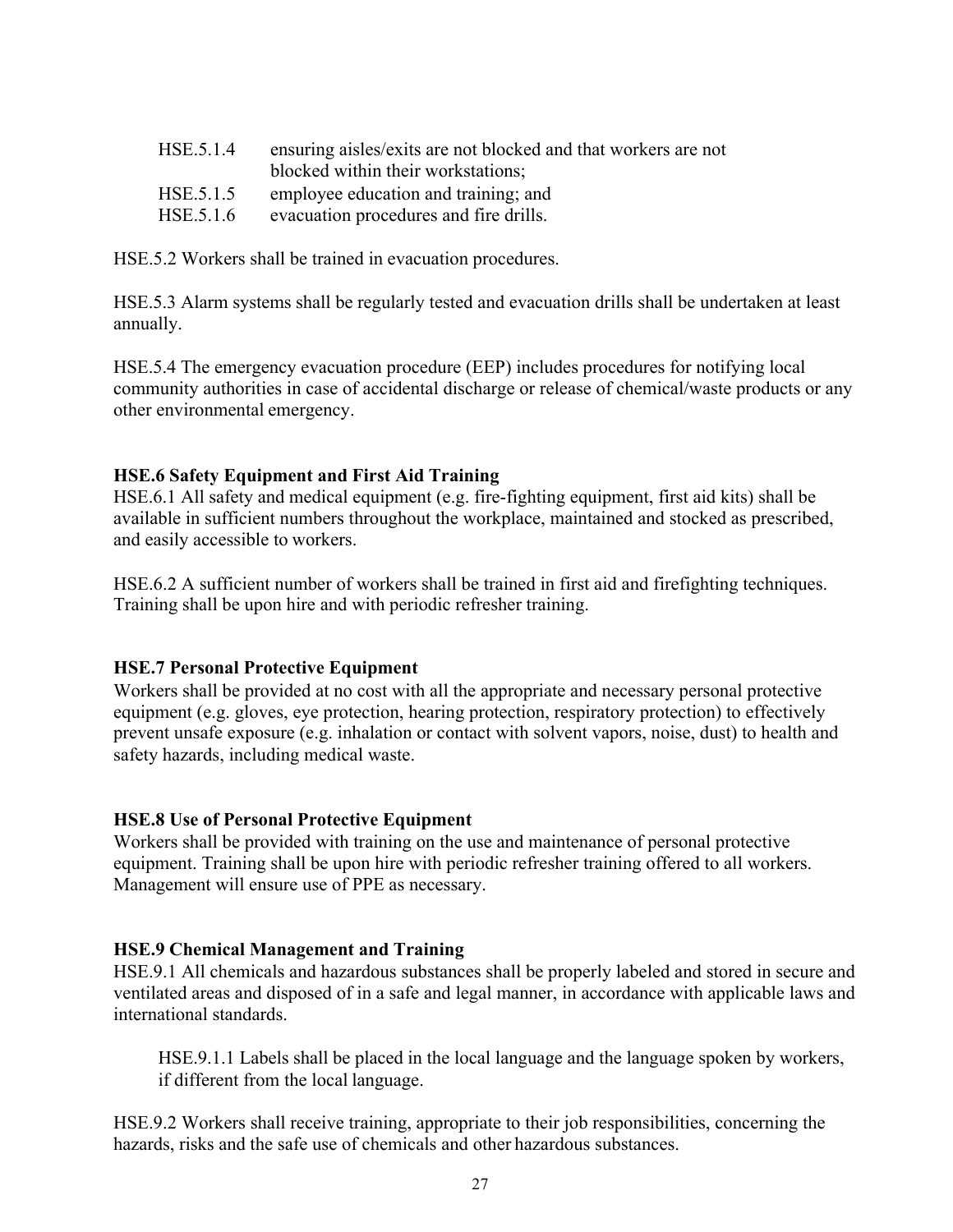# **HSE.10 Material Safety Data Sheets/Workers Access and Awareness**

HSE.10.1 Material Safety Data Sheets (MSDS) for all chemicals and hazardous substances used in the workplace must be available at the usage and storage sites of the chemicals and hazardous substances, in the local language and the language spoken by workers, if different from the local language.

HSE.10.2 Workers shall have free access to MSDS.

#### **HSE.11 Chemical Management / Pregnant Women and Young Workers**

To prevent unsafe exposure to hazardous chemicals and hazardous substances, appropriate accommodations shall be made for pregnant women and workers under the age of 18, as required by applicable laws or the provisions of the TOMS Workplace Code, in a manner that does not unreasonably disadvantage workers.

#### **HSE.12 Protection Reproductive Health**

Employers shall ensure that women are not engaged in work that constitutes a substantial risk to their reproductive health.

#### **HSE.13 Ventilation/Electrical/Facility Installation and Maintenance**

All necessary ventilation, plumbing, electrical, noise and lighting services shall be installed and maintained to conform to applicable laws and to prevent or minimize hazardous conditions to workers in the facility.

#### **HSE.14 Machinery Safety, Maintenance and Workers Training**

HSE.14.1 All production machinery, equipment and tools shall be properly guarded and regularly maintained.

HSE.14.2 Workers shall receive training in the proper use and safe operation of machinery, equipment and tools they use.

HSE.14.3 Employers shall ensure safety instructions are either displayed or posted near all machinery or are readily accessible to the workers in language(s) spoken by workers.

#### **HSE.15 Proper Use of Machinery**

Employers shall not use negative incentives like monetary penalty schemes to ensure workers use machinery, equipment and tools safely and properly. Rather, training on risk awareness, proper machine use, as well as positive incentives like bonuses should be used.

#### **HSE.16 Workers Refusal to Use Unguarded or Unsafe Machinery**

Workers shall not suffer any negative consequences for refusing to work with machinery, equipment or tools that are not properly guarded or reasonably considered unsafe.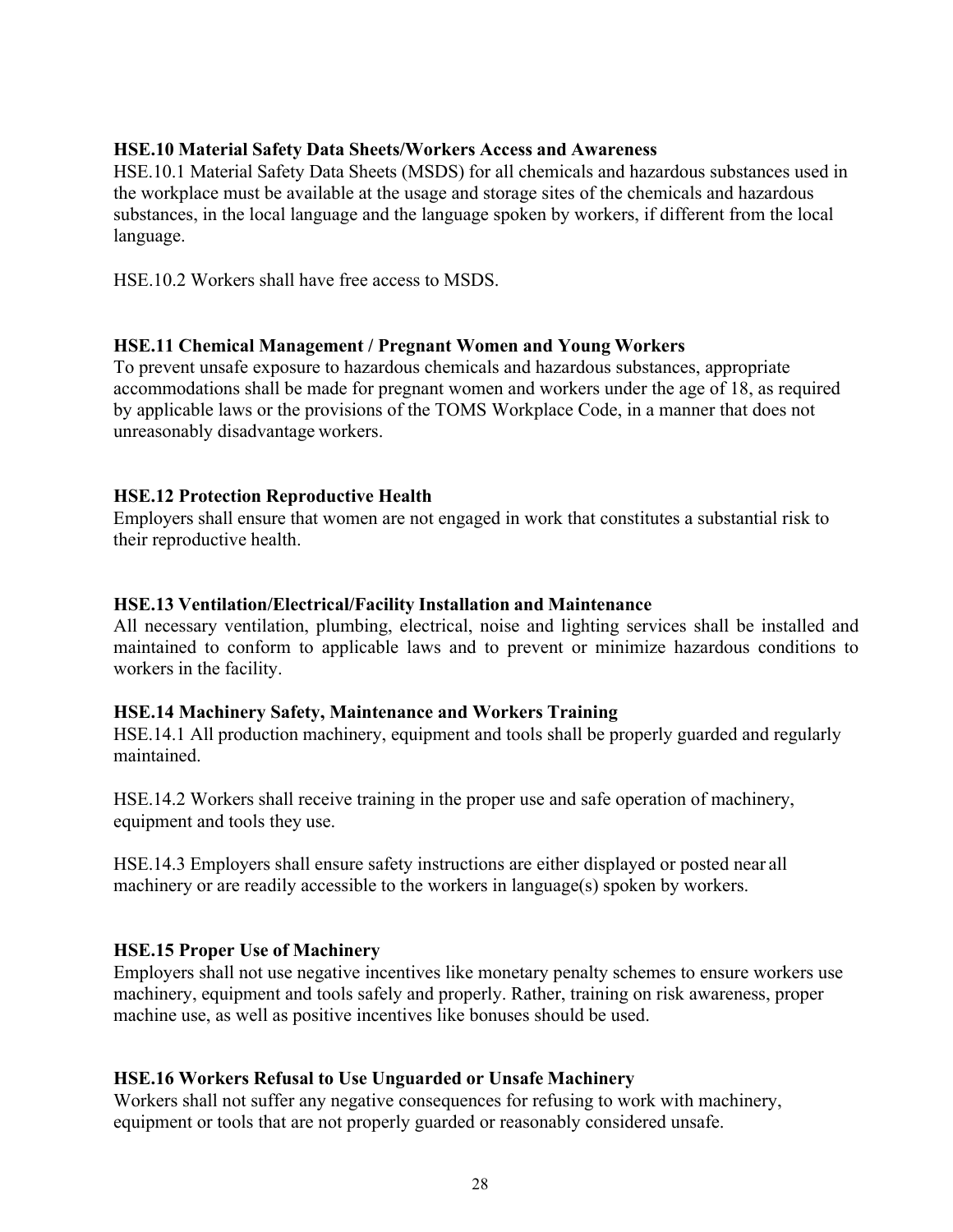## **HSE.17 Ergonomics**

HSE.17.1 Workstations, including seating and standing arrangements and reach required to obtain tools, shall be designed and set-up in such a manner as to minimize bodily strains.

HSE.17.2 Employers shall train workers in proper lifting techniques, and items such as lifting belts shall be provided.

#### **HSE.18 Medical Facilities**

HSE.18.1 Medical facilities shall be established and maintained in factories as required by applicable laws.

HSE.18.2 Medical staff shall be fully licensed and recognized under applicable national rules and regulations.

HSE.18.2.1 An appropriate number of medical staff shall be on duty during all working hours, including any type of overtime, as required under national law.

HSE.18.3 An appropriate stock of medical supplies shall be maintained at all times.

HSE.18.3.1 Medicines of which the expiration date has passed must be replaced immediately and disposed of in a safe manner.

#### **HSE.19 Sanitation in Workplace Facilities**

All facilities including workplace buildings, toilets, canteens, kitchens, and clinics, shall be kept clean and safe and be in compliance with all applicable laws, including relevant sanitation, medical, and safety and health regulations.

#### **HSE.20 Toilets**

Employers shall establish the number of toilets required under applicable laws within reasonable distance of the workplace. In addition, the following should also be considered: number of toilets based on number of workers, privacy for each individual and gender, accessibility and hygiene.

#### **HSE.21 Toilets/Restrictions**

Employers shall not place any undue restrictions on toilet use in terms of time and frequency.

#### **HSE.22 Food Preparation**

HSE.22.1 All food made available to workers shall be prepared, stored, and served in a safe and sanitary manner in accordance with all applicable laws and international standards.

HSE.22.2 All workers handling food must be trained and/or certified to work in the facility preparing or serving food.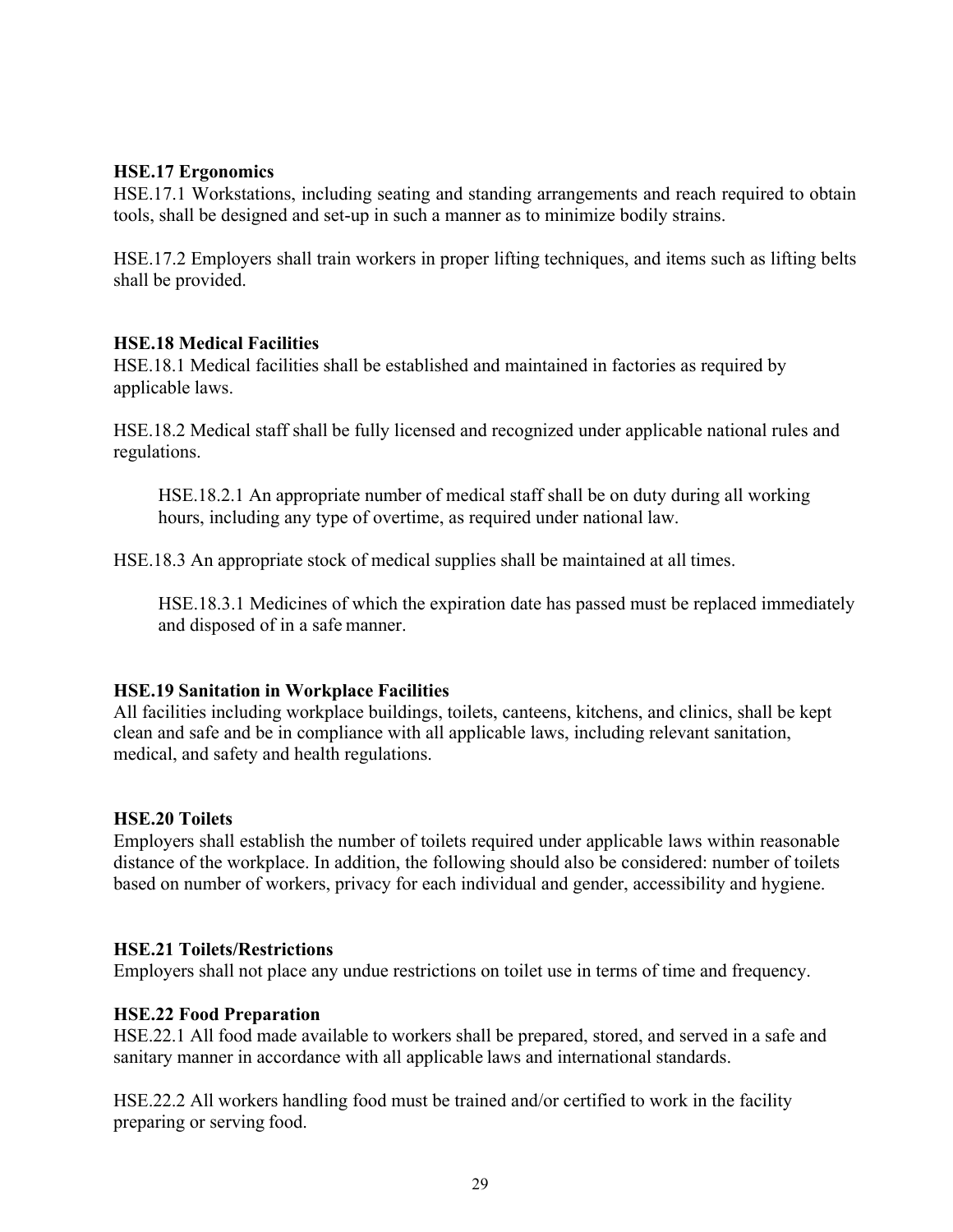## **HSE.23 Drinking Water**

HSE.23.1 Safe and clean drinking water shall be freely available at all times, within reasonable distance of the workplace.

HSE.23.1.1 Drinking water shall be of a reasonable temperature.

HSE.23.1.2 The means to drink water (e.g. cups) must be safe and sanitary and available in an appropriate number.

## **HSE.24 Drinking Water/Restrictions**

Employers shall not place any undue restrictions on drinking water in terms of time and frequency.

## **HSE.25 Dormitory Facilities**

HSE.25.1 Dormitory facilities, including those provided by employment agencies or intermediaries associated with the employer, shall meet all applicable laws and regulations related to health, safety, and environment, including fire safety, sanitation, risk protection and electrical, mechanical, and structural safety.

HSE.25.1.1 All dormitories shall be kept secure, clean, and have safety provisions (e.g. fire extinguishers, first aid kits, unobstructed emergency exits, emergency lighting).

HSE.25.1.2 Emergency evacuation drills shall also be conducted at least semi-annually.

#### **HSE.26 Dormitories Separate from Production Facilities**

All dormitory facilities must be structurally sound, in good repair, and located separately from production, warehouse and hazardous chemical storage areas.

# **HSE.27 Childcare Facilities/Children on Premises**

HSE.27.1 Childcare facilities shall not physically overlap with production areas and children shall not have access to production areas.

HSE.27.2 Children under the minimum working age shall not be allowed in workplace areas at any time, unless they are part of a guided school tour or other such unusual event.

HSE.27.3 All childcare workers must be fully trained and licensed to provide the level of care necessary at the factory. Where local legal requirements are missing, childcare workers must have at least some vocational training for childcare.

HSE.27.4 Childcare facility hours must match the working hours of the factory shift schedule, following any regulations provided by local law.

#### **HSE.28 External Contractors**

Employers shall create a system to ensure that all necessary Health and Safety protections are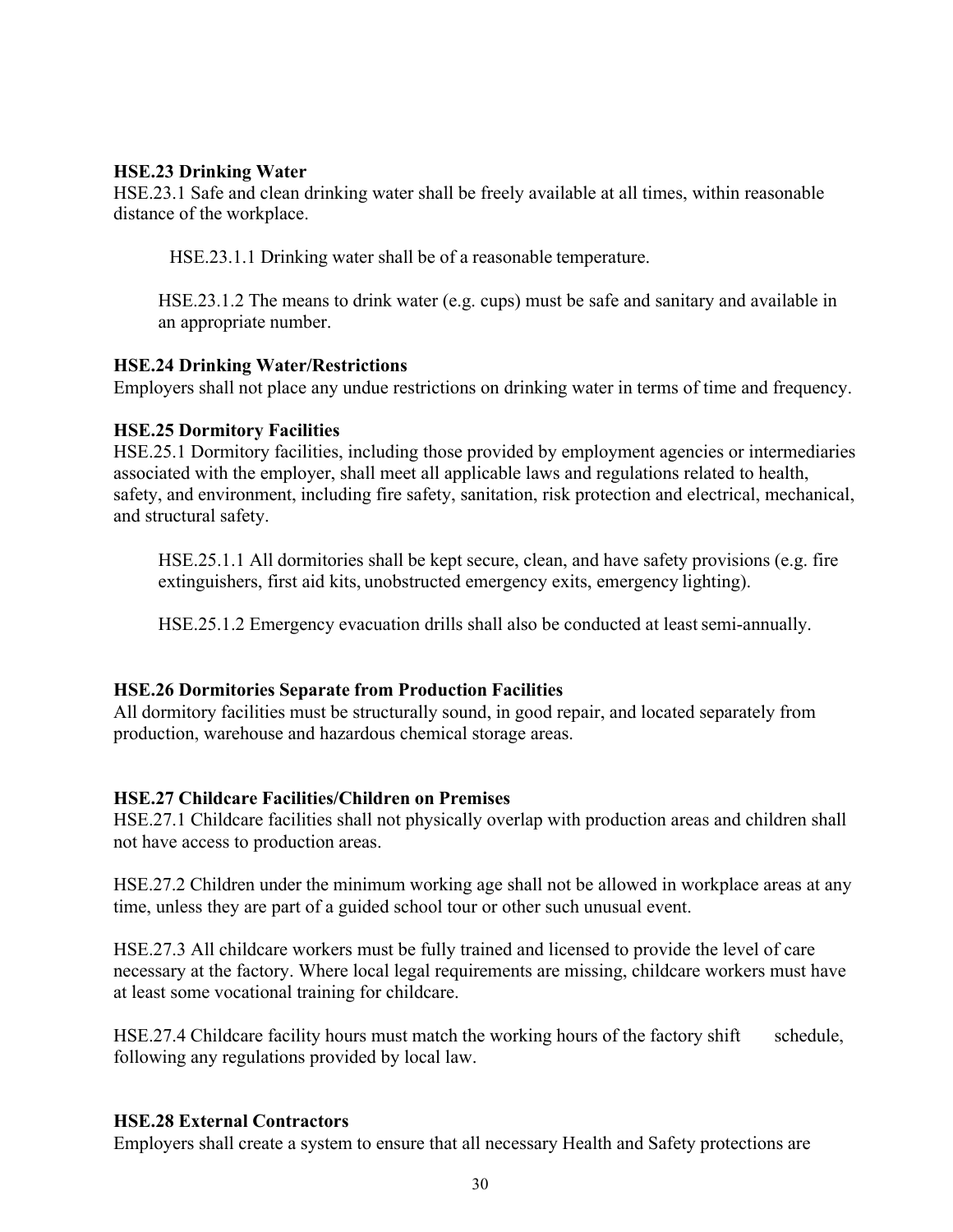provided for external contractors; including protection when working within confined spaces, maintenance issues, and general Health and Safety Issues.

#### **HSE.29 High-Risk Areas**

Employers shall provide all necessary protection for workers when working at heights, confined spaces, and other high-risk areas.

#### **HSE.30 Health, Safety & Environmental Management System, Policies & Procedures**

HSE.30.1 Employers shall develop, maintain, and regularly review health, safety, and environmental policies to ensure that they comply with all national laws, regulations and the TOMS Workplace Code concerning health, safety, and environmental standards, regulations and procedures.

HSE.30.2 The health, safety, and environmental policies shall contain the framework for a comprehensive health, safety, and environmental management system including a HS&E risk assessment within which the following are clear and regularly tested and reviewed:

HSE.30.2.1 employers' responsibilities; HSE.30.2.2 workers' rights and duties; HSE.30.2.3 responsibilities of designated personnel; HSE.30.2.4 procedures that enable workers to raise health, safety, and environmental concerns; HSE.30.2.5 procedures for reporting death, injury, illness and other health and safety issues (for instance, near-miss accidents) and environmental emergencies; HSE.30.2.6 protections to workers who allege health, safety, and environmental violations; HSE.30.2.7 conducting root cause analysis on workplace accidents and taking proactive action to prevent future accidents.

HSE.30.3 Environmental policies shall include procedures to minimize environmental impacts with respect to energy, air emissions, water, waste, hazardous materials, and other significant environmental risks.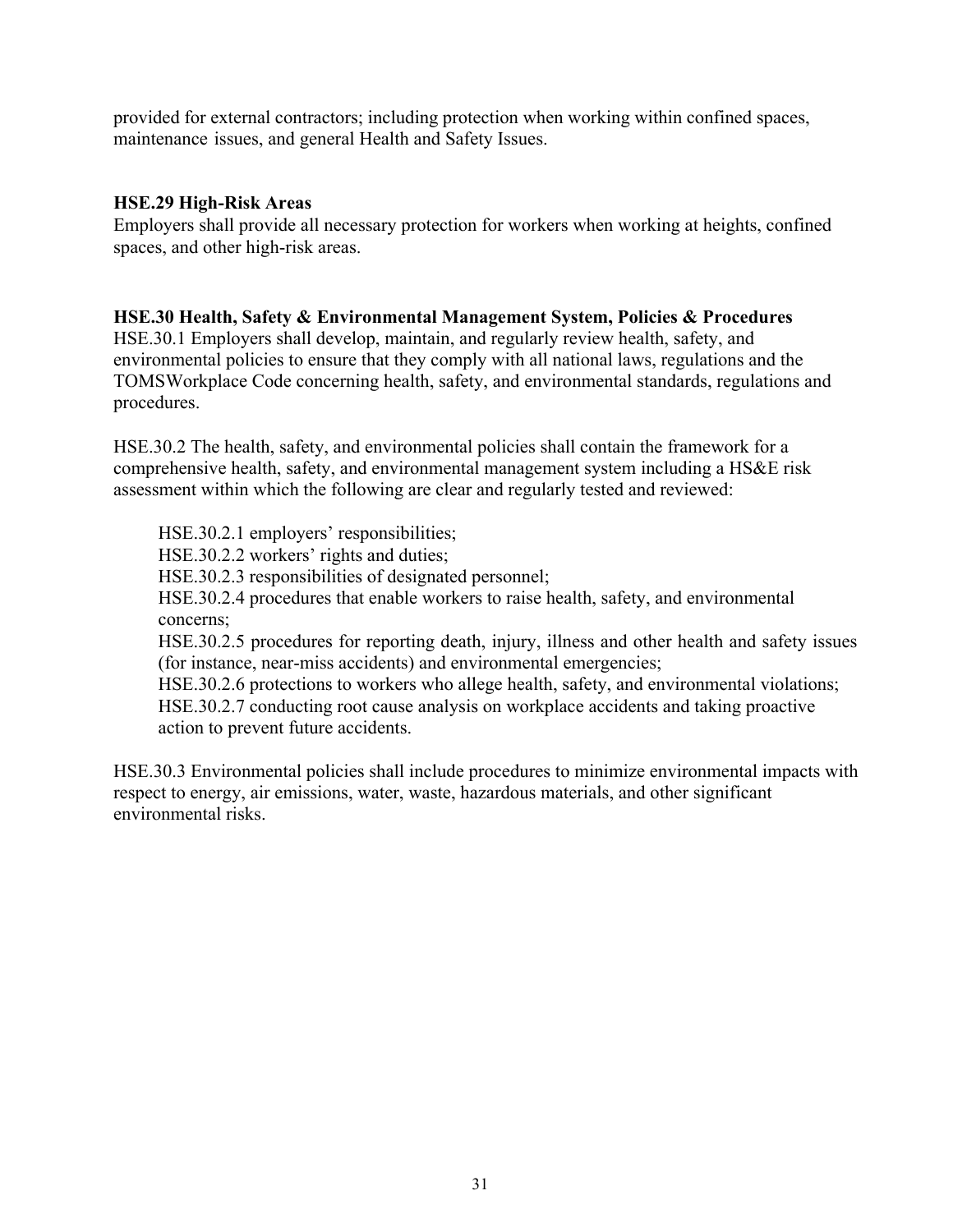#### **VIII. HOURS OF WORK (HOW)**

**WORKPLACE CODE PROVISIONS: Employers shall not require workers to work more than the regular and overtime hours allowed by the law of the country where the workers are employed. The regular work week shall not exceed 48 hours. Employers shall allow workers at least 24 consecutive hours of rest in every seven-day period. All overtime work shall be consensual.** 

**Employers shall not request overtime on a regular basis and shall compensate all overtime work at a premium rate. Other than in exceptional circumstances\* , the sum of regular and overtime hours in a week shall not exceed 60 hours.** 

#### **HOW.1 General Compliance Hours of Work**

HOW.1.1 Employers shall comply with all national laws, regulations and procedures concerning hours of work, public holidays and leave.

HOW.1.2 If not provided by law, employers must provide protection to workers who allege violations of laws governing work hours.

#### **HOW.2 Rest Day**

Workers shall be entitled to at least 24 consecutive hours of rest in every seven- day period. If workers must work on a rest day, an alternative consecutive 24 hours must be provided within that same seven-day period or immediately following.

#### **HOW.3 Meal and Rest Breaks**

Employers shall provide reasonable meal and rest breaks, which, at a minimum, must comply with national laws.

#### **HOW.4 Protected Workers (Women and Young Workers)/Regulations on Hours of Work**

The workplace shall comply with all applicable laws governing work hours regulating or limiting the nature, frequency and volume of work performed by women or workers under the age of 18.

#### **HOW.5 Protected Workers (Women and Young Workers) / Record Keeping**

Employers shall maintain necessary records identifying all women workers and all workers under the age of 18 entitled to legal protection concerning work hours.

#### **HOW.6 Maintenance of Reasonable Levels of Staff**

Employers' personnel practices shall demonstrate an effort to maintain a level of staffing that is reasonable in view of predictable or continuing fluctuations in business demand.

<sup>\*</sup> Please see the glossary at the end of this document for the TOMS' definition of this and other terms.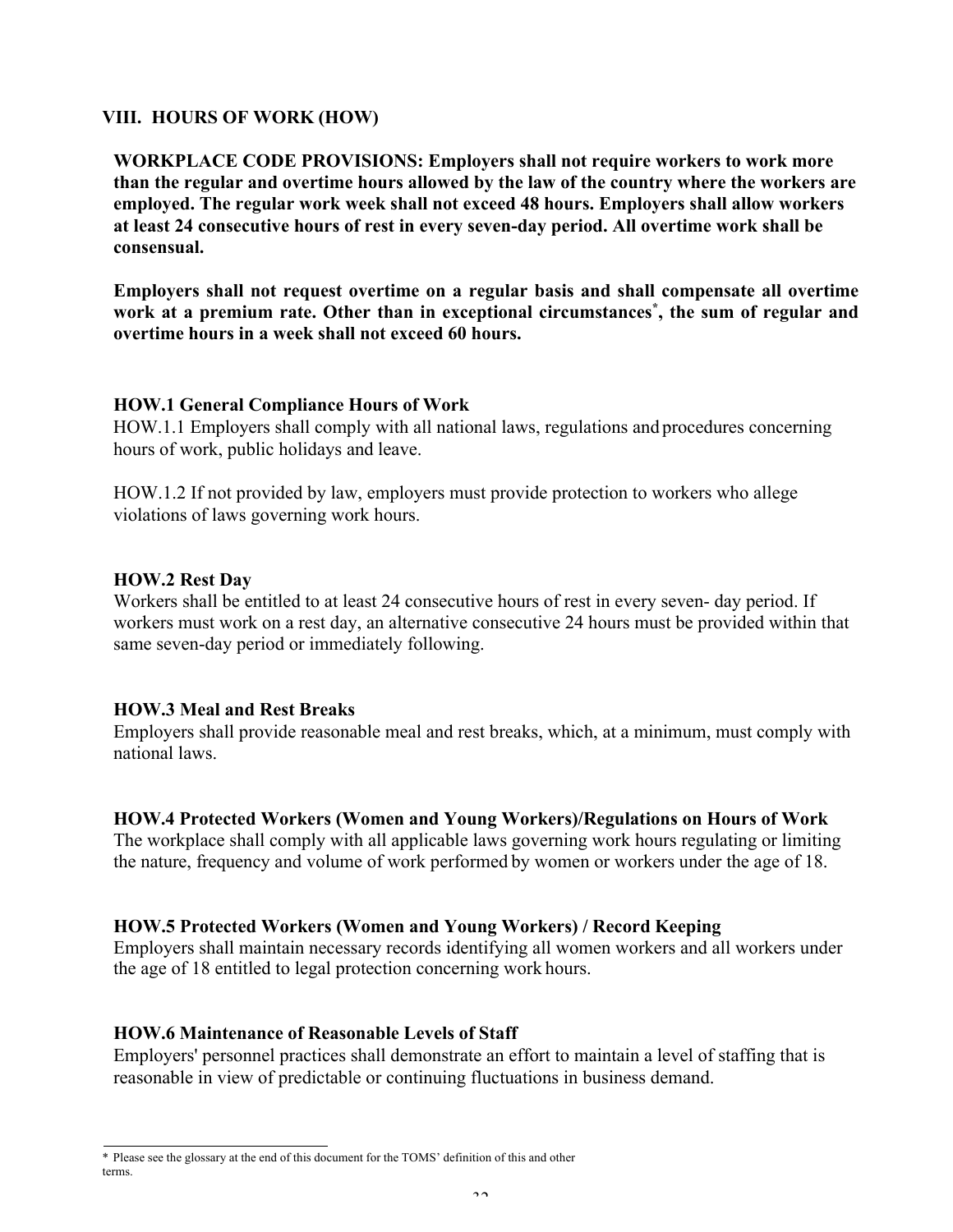# **HOW.7 Overtime Calculation over Period Longer than One Week**

Employers are allowed to calculate regular hours of work as an average over a period of longer than one week, where national laws, regulations and procedures provide for such a possibility, but only when all formal and procedural requirements attached to such calculation (for instance, obtaining official permission from the relevant authorities or limits to the period during which such calculations can be made) are met. However, the basis for such calculation shall not exceed 48 hours per week.

# **HOW.8 Forced Overtime**

HOW.8.1 Employers shall not require or permit workers to work more than the overtime hours allowed by the law of the country where the workers are employed.

HOW.8.2 All overtime work shall be consensual, and employers shall enact a voluntary overtime system, including for overtime utilized in exceptional circumstances\*.

#### **HOW.9 Explanation for Overtime in Exceptional Circumstances**

HOW.9.1 Employers shall be able to provide explanation for all periods when the exceptional circumstances exception has been used.

HOW.9.2 Employers shall take reasonable steps to inform workers about the nature and expected duration of the circumstances sufficiently in advance to allow workers to make alternative plans.

#### **HOW.10 Public Holidays**

HOW.10.1 Employers shall provide workers with all official public holidays as required under national laws, regulations and procedures.

HOW.10.2 If not prohibited by local law, any replacement of official holidays with alternative days off must be voluntary and agreed upon in writing by the worker in advance.

HOW10.3 When using replacement holidays, all legal and TOMS requirements regarding overtime and hours of work apply.

#### **HOW.11 Annual Leave**

HOW.11.1 Employers shall provide workers with paid annual leave as required under national laws, regulations and procedures.

HOW.11.2 Even where national laws allow employers to pay extra compensation in lieu of paid annual leave, employers shall ensure that this option is not utilized.

# **HOW.12 Annual Leave Determination**

HOW.12.1 Employers shall not impose any undue restrictions on workers' use of annual leave.

HOW.12.2 The time at which annual leave is taken is determined by employers in consultation with workers, taking into account work requirements and the opportunities for rest and relaxation

<sup>\*</sup> Please see the glossary at the end of this document for the TOMS' definition of this and other terms.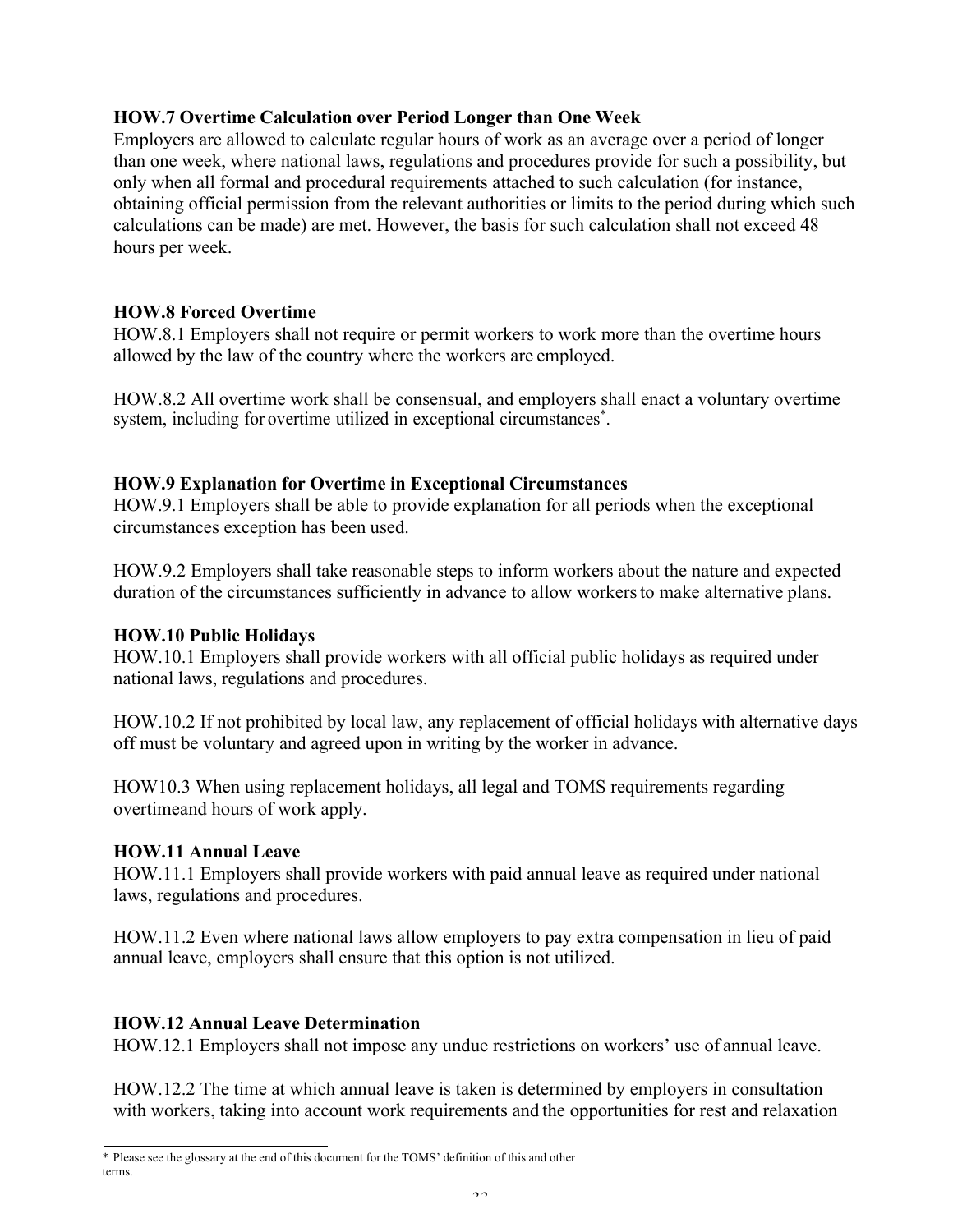available to workers.

#### **HOW.13 Annual Leave Procedures**

HOW.13.1 Any workplace procedures regulating the timing of annual leave (e.g., requiring a minimum period of service before being allowed to use annual leave, written requests to be submitted a certain time before the annual leave) must be in line with national laws, regulations and procedures.

HOW13.2 Workplace procedures regulating the timing of annual leave must be communicated in full to all workers.

## **HOW.14 Annual Leave Wage Payments**

Employers shall provide workers taking annual leave their normal or average wages for the full period of annual leave in advance, unless specified differently under national laws, regulations and procedures.

## **HOW.15 Retaliation for Taking Leave**

Employers shall not impose any sanction on workers for requesting or taking any type of leave, such as annual, sick, or maternity, in line with all applicable rules and procedures.

#### **HOW.16 Sick Leave**

Employers shall provide workers with sick leave as required under national laws, regulations and procedures.

#### **HOW.17 Sick Leave Restrictions**

Employers shall not impose any undue restrictions on sick leave. Any workplace procedures regulating sick leave (e.g. informing the employer as soon as possible, the provision of medical certificates,) must be in line with national laws, regulations and procedures and must be communicated in full to all workers.

#### **HOW.18 Calculation of Absences**

Absences from work for reasons beyond the control of workers, such as sick leave or periods during which workplace operations are suspended, shall not be counted as annual leave nor shall they be deducted from calculations concerning length of service, unless specified differently under national laws, regulations and procedures.

#### **HOW.19 Suspension of Work**

HOW.19.1 Employers can only suspend work in accordance with national laws, regulations and procedures.

HOW.19.2 Workers shall be paid in full during periods of suspension, unless national laws stipulate otherwise, workers and their representative organizations agree otherwise, or the relevant national authorities authorize the alternative arrangement.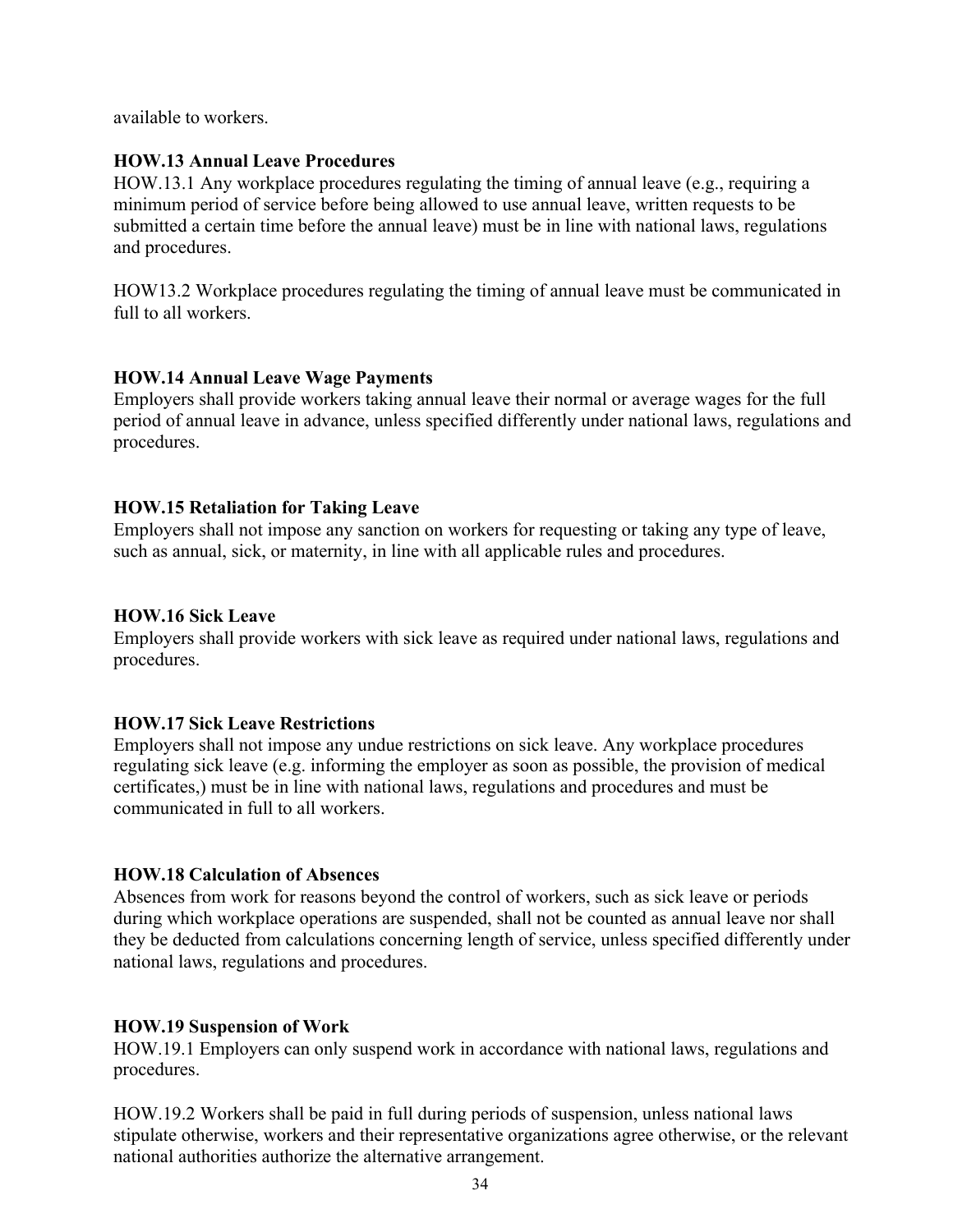HOW.19.3 Conditions of suspension should be communicated in full to all workers.

## **HOW.20 Excessive Hours Reduction**

Employers shall have in place practices that conduct regular analysis of hours of work in their workplaces and procedures that demonstrate a commitment to progressively reducing excessive hours of work.

## **HOW.21 Overtime Hours**

Other than in exceptional circumstances, the total weekly work hours (regular work hours plus overtime including any alternative shifts such as 4x4 or 3x3) shall not exceed 60 hours per week.

## **HOW.22 Time Recording System**

HOW.22.1 Employers shall have in place policies for managing all working hour, overtime, and leave records in normal and exceptional circumstances.

HOW.22.2 Accurate time records shall be maintained by employers, including overtime, breaks, and leave.

HOW.22.3 Time worked by all workers, regardless of wage system, shall be fully documented by timecards or other mechanical or electronic recording systems.

HOW.22.4 Employers shall not maintain multiple time-keeping systems and/or records.

HOW.22.5 Time records maintained shall be authentic and accurate.

HOW.22.6 If not provided by law, employers must provide protection to workers who allege existence of multiple time-keeping systems or falsification of work time records.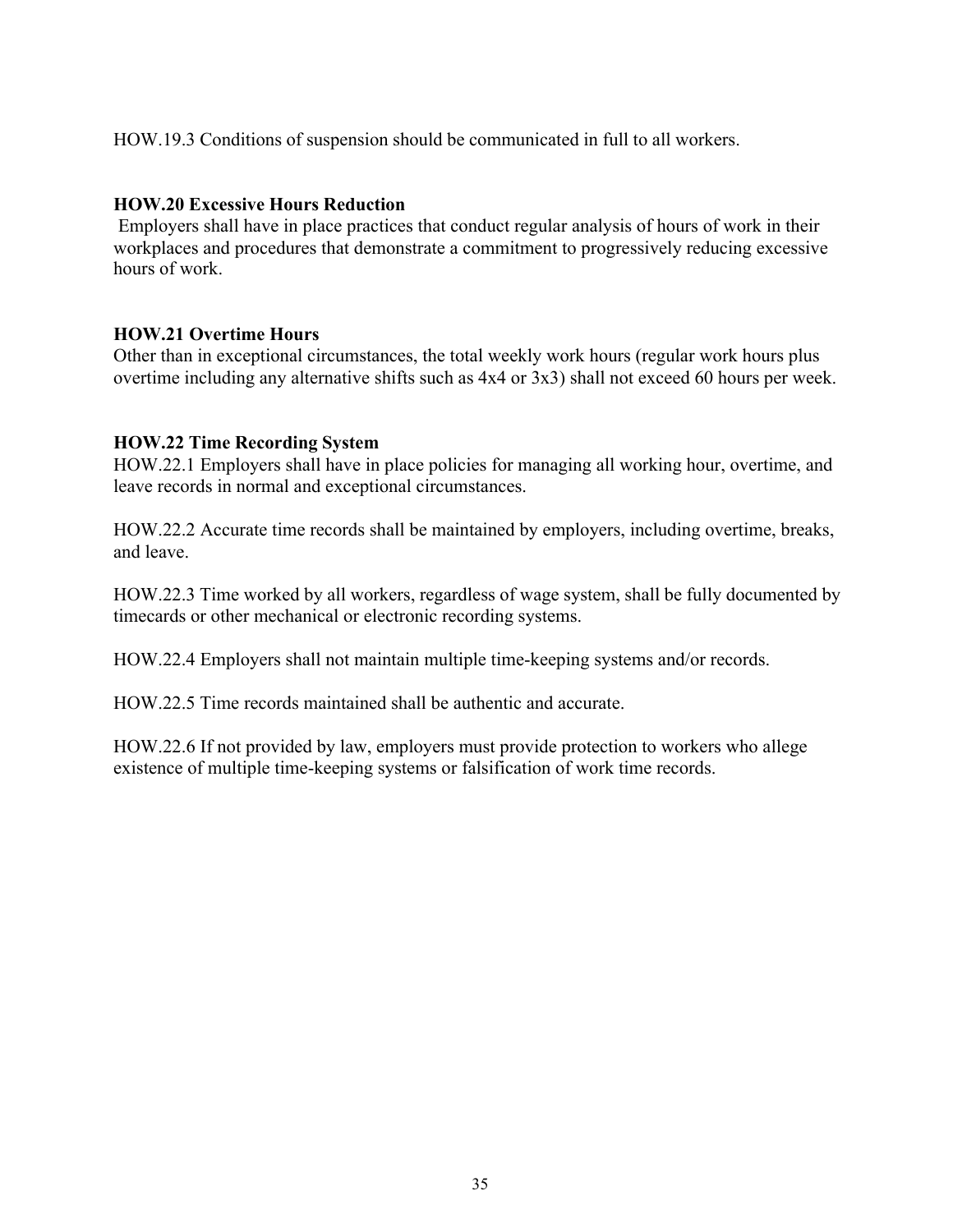# **IX. COMPENSATION (C)**

**WORKPLACE CODE PROVISIONS: Every worker has a right to compensation for a regular work week that is sufficient to meet the worker's basic needs\* and provide some discretionary income\* . Employers shall pay at least the minimum wage or the appropriate prevailing wage, whichever is higher, comply with all legal requirements on wages, and provide any benefits required by law or contract. Where compensation does not meet workers' basic needs and provide some discretionary income, each employer shall work with the TOMS to take appropriate actions that seek to progressively realize a level of compensation that does.** 

## **C.1 General Compliance Compensation**

C.1.1 Employers shall comply with all national laws, regulations and procedures concerning the payment of compensation to workers.

C.1.2 In any case where differences or conflicts in national law and TOMS Workplace Code arise, employers are expected to apply the highest standard.

C.1.3 In any case where national laws, regulations and procedures do not address the payment of compensation to workers, employers shall follow all standards in the TOMS Workplace Code that apply to administration and payment of compensation and shall provide an employment contract that includes stipulation of compensation payment to workers.

# **C.2 Minimum Wage**

Employers shall pay workers at least the legal minimum wage or the prevailing industry wage, whichever is higher, for regular working hours (not including overtime). Workers should also be informed about the legal minimum wage.

#### **C.3 Wage & Benefits / Probationary Status**

C.3.1Where probationary employment is legally allowed, workers shall:

C.3.1.1 Receive at least the minimum wage for regular workers or the prevailing industry wage for regular workers, whichever is higher;

C.3.1.2 Receive all legally mandated benefits;

C.3.1.3 No workers shall work more than three months in this employment category.

# **C.4 Wage & Benefits / Apprenticeship or Vocational Training**

C.4.1 For the time-period during which they receive training, apprentices and vocational trainees shall:

C.4.1.1 receive at least the minimum wage for regular workers or the prevailing industry wage for regular workers, whichever is higher; and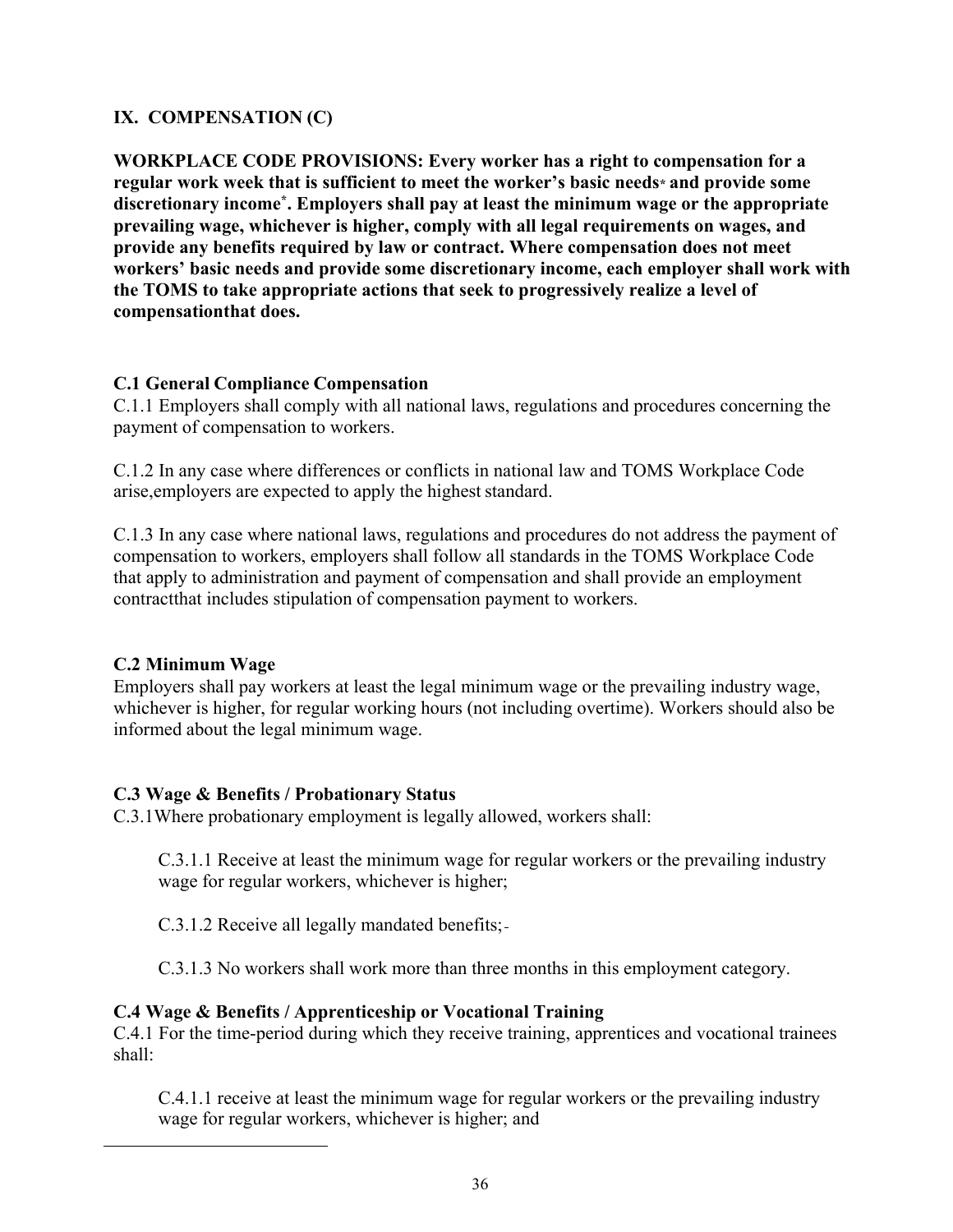C.4.1.2 receive all legal mandated benefits.

C.4.1.3 If local law allows for a lower minimum wage for apprentices/trainees, this lower minimum wage may only be applied for the first 30 days, if that time is dedicated primarily to training and not to production or other essential tasks.

# **C.5 Wage & Benefits / Contract, Contingent or Temporary Workers**

C.5.1 Contract/contingent/migrant/temporary workers shall:

C.5.1.1 Receive at least the minimum wage for regular workers or the prevailing industry wage for regular workers, whichever is higher;

C.5.1.2 Receive all legally mandated benefits; and

C.5.1.3 Receive at least the same compensation as regular workers performing the same job functions or tasks with similar levels of experience or seniority.

# **C.6 Timely and Direct Payment of Wages**

All wages, including payment for overtime, shall be paid directly and in full within legally defined time limits. When no time limits are defined by law, compensation shall be paid at least once a month.

# **C.7 Accurate Calculation, Recording, and Payment of Wage**

All payments to all workers, including hourly wages, piecework, benefits and other incentives, shall be calculated, recorded, and paid accurately .

# **C.8 Accurate Length of Service Calculation**

All workers shall be credited with all-time worked for an employer for purposes of calculating length of service and determine the benefits to which workers are entitled.

# **C.9 Calculation Basis for Overtime Payments**

C.9.1Employers shall compensate workers for all hours worked.

C.9.2 The factory shall comply with all applicable laws, regulations and procedures governing the payment of premium rates for work on holidays, rest days, and overtime.

C.9.3 Employees shall be compensated for overtime hours at such premium rate asis legally required in the producing country.

C.9.3.1 In those countries where there is no legally established overtime premium, employees shall be compensated for overtime hours at the prevailing industry premium rate or at the internationally recognized overtime rate\* , whichever is higher.

<sup>\*</sup> Please see the glossary at the end of this document for the TOMS' definition of this and other terms.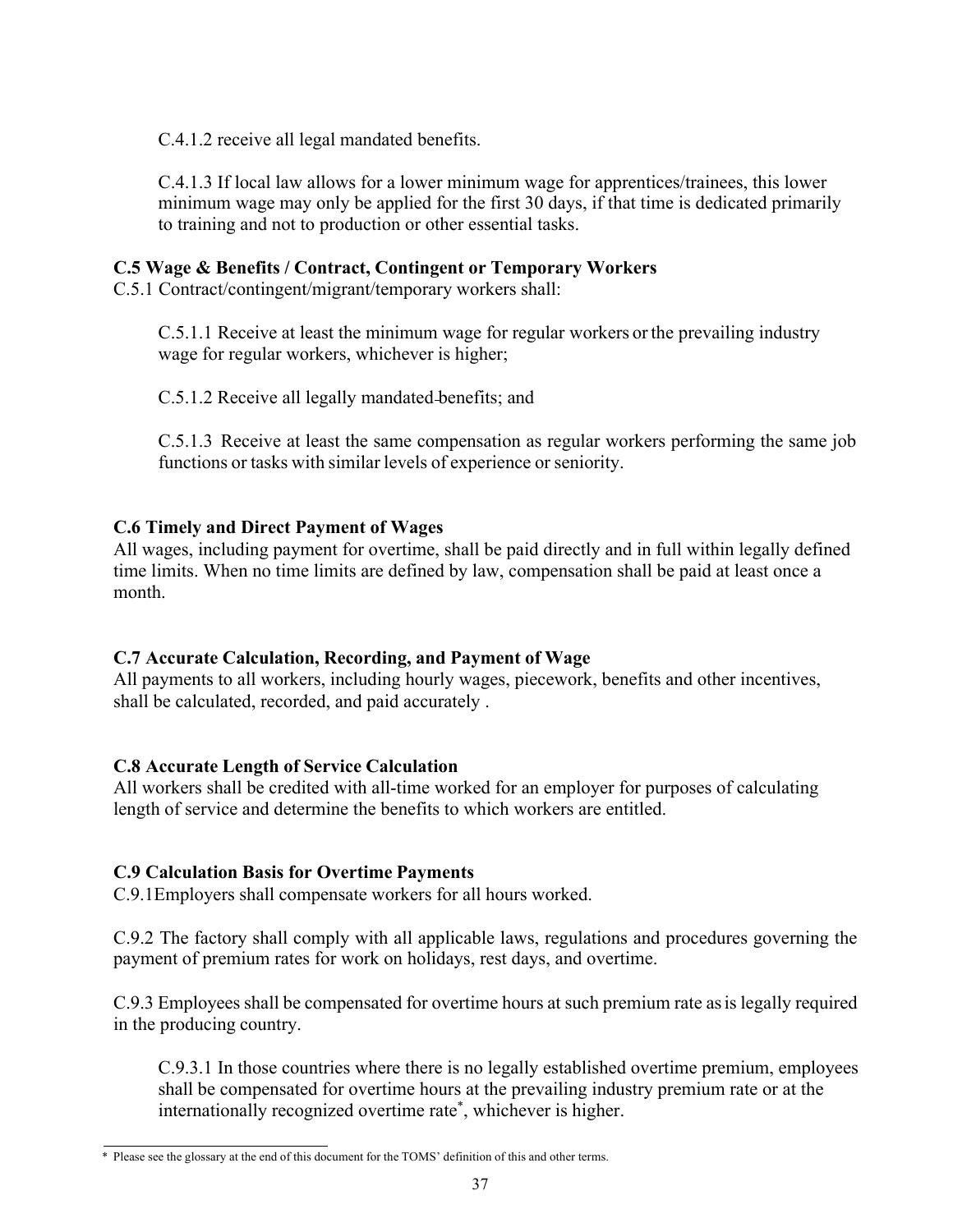#### **C.10 Overtime Wage Awareness**

Workers shall be informed, orally and in writing, in language(s) spoken by workers about overtime wage rates prior to undertaking overtime.

# **C.11 Nonpayment of Incentives**

Regardless of any production quotas, incentives shall not be reduced or not paid if the result shall be wages below the legal minimum wage or the prevailing industry wage, whichever is higher.

# **C.12 Deposit of Legally Mandated Deductions**

C.12.1 All legally mandated deductions for taxes, social insurance, or other purposes shall be deposited each pay period in the legally defined account or transmitted to the legally defined agency. This includes any lawful garnishments for back taxes, etc.

C.12.2 Employers shall not hold over any of these funds from one pay period to the other unless the law specifies that deposits are to be made less frequently than pay periods (e.g. monthly deposits, weekly pay).

C.12.3 If the law does not specify, then deposits shall be made before the next pay period in all cases.

# **C.13 Voluntary Wage Deductions**

C.13.1 Voluntary wage deductions, including for savings clubs, loan payments, union membership dues, or any other union fees, can only be made with the express and written consent of individual workers unless (in the case of union dues and fees) specified otherwise in freely negotiated and valid collective bargaining agreements. In all cases, voluntary wage deductions must fall within the limits and conditions specified by law.

C.13.2 Written consent for voluntary wage deductions shall be documented in employee files.

C.13.3 All such voluntary deductions shall be credited to proper accounts and employers shall not hold funds illegally or inappropriately.

# **C.14 Voluntary Wage Deduction / Workers Access to Information**

Workers shall have access to regular and full information concerning the status of relevant accounts and the status and level of their payments thereto.

#### **C.15 Pay Statement**

C.15.1 Employers shall provide workers a pay statement in languages understood by workers each pay period and not less frequently than once a month, which shall show:

C.15.1.1 earned wages, C.15.1.2 wage calculations, C.15.1.3 total number of hours worked,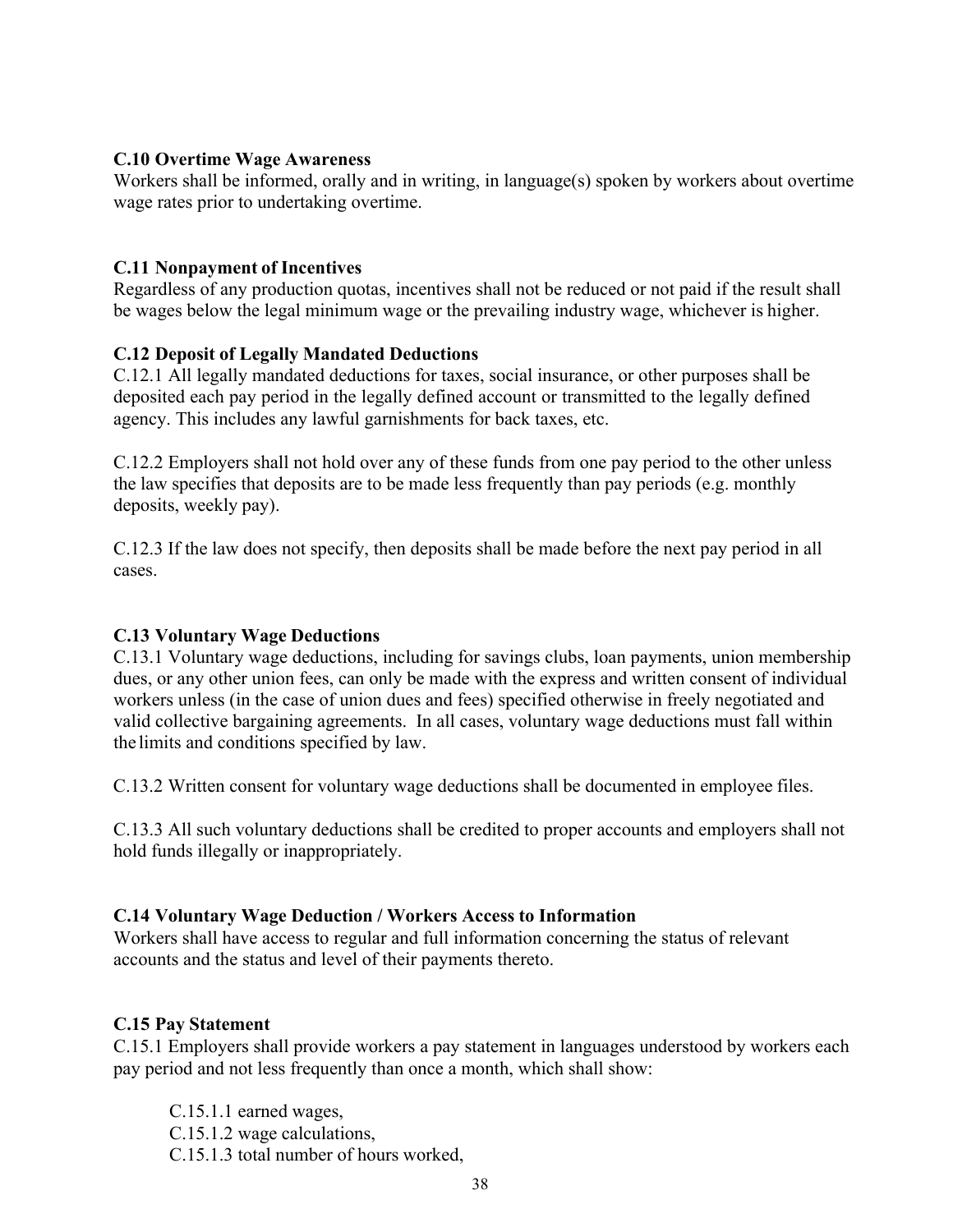C.15.1.4 regular and overtime pay, C.15.1.5 bonuses, C.15.1.6 all deductions, and C.15.1.7 final total wage.

# **C.16 Compensation Receipt**

C.16.1 All compensation records, including wages and benefits whether in cash or in-kind, must be properly documented and their receipt and accuracy must be confirmed by the relevant worker in writing (e.g. signature, thumbprint).

C.16.2 No one can receive wages on behalf of a worker, unless the worker concerned has, in full freedom, authorized in writing for another person to do so.

## **C.17 Record Maintenance**

Employers shall ensure that all legally required payroll documents, journals and reports are available, complete, accurate and up-to date.

## **C.18 False Payroll Records**

C.18.1 Employers shall not use hidden or multiple payroll records in order to hide overtime, to falsely demonstrate hourly wages, or for any other fraudulent reason.

C.18.2 Payroll records maintained shall be authentic and accurate.

#### **C.19 Workers Awareness and Understanding of Compensation**

C.19.1 Employers shall make every reasonable effort to ensure workers understand their compensation, including:

- C.19.1.1 the calculation of wages,
- C.19.1.2 incentives systems,
- C.19.1.3 benefits, and
- C.19.1.4 bonuses they are entitled to at the workplace and under applicable laws.

C.19.1.5 Employers shall communicate orally and in writing to all workers all relevant information in the local language or language spoken by the workers, if different from the local language.

#### **C.20 Employer Provided Benefits**

C.20.1 All workers have a right to use or not to use services provided by employers, such as housing or meals.

C.20.2 Deductions for services to workers shall not exceed the cost of the service to employers.

C.20.3 Employers must be able to demonstrate the accuracy or reasonableness of these charges.

#### **C.21 Legally Mandated Benefits**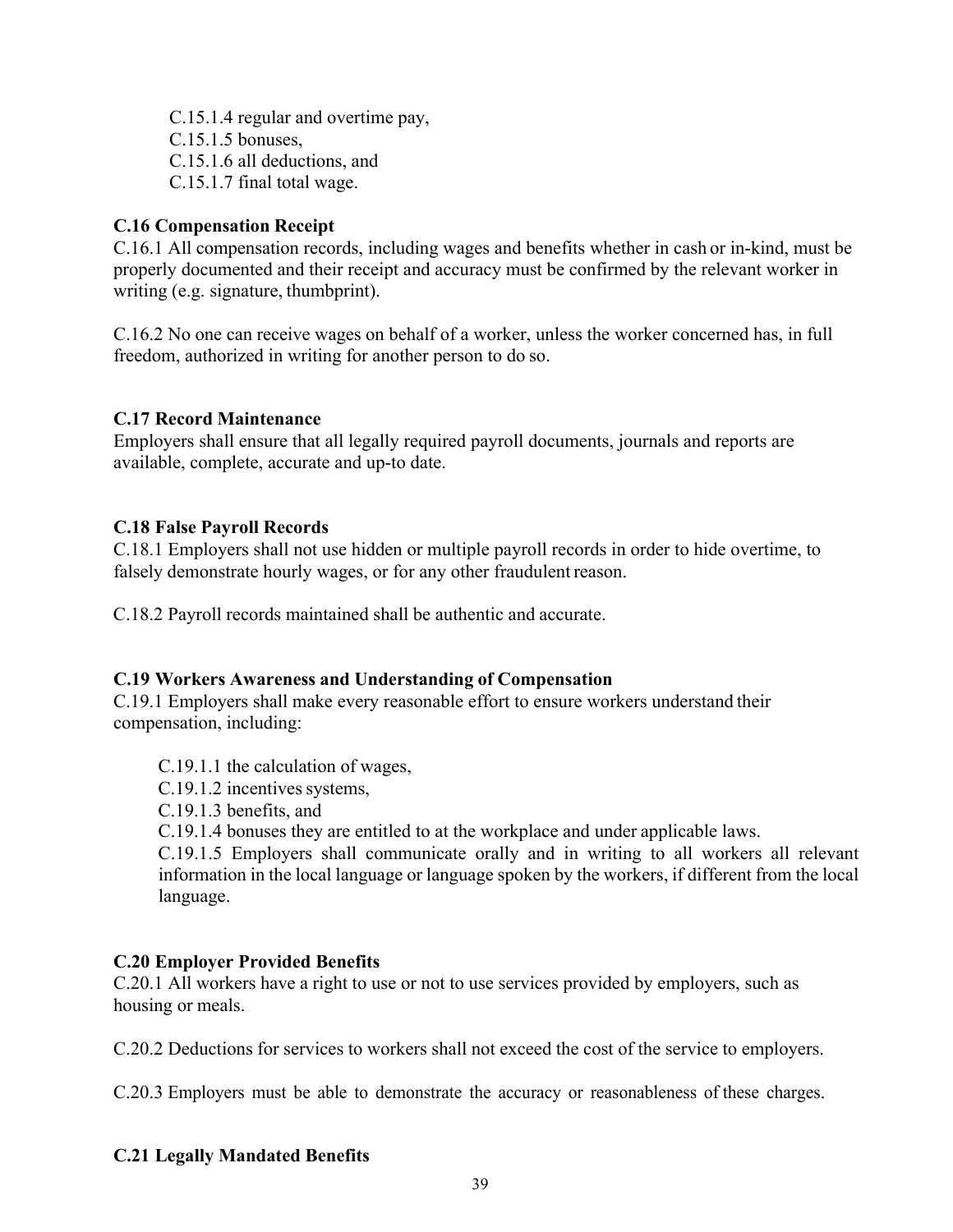C.21.1 Employers shall provide all legally mandated benefits, including holidays, leave, bonuses, severance payments and 13<sup>th</sup> month payments to all eligible workers within legally defined time periods.

C.21.2 All benefits shall be calculated correctly.

## **C.22 Compensation Disputes**

Employers must establish a system through which workers can dispute compensation and receive clarifications in this respect in a timely manner.

## **C.23 Fair Compensation / Basic Needs**

Where compensation for a regular workweek is not sufficient to meet workers' basic needs\* and provide some discretionary income\*, each employer shall work with the TOMS to take appropriate actions that seek to progressively realize a level of compensation that does.

## **C.24 Piece Rate/Minimum Wage**

C.24.1 Employers shall not set production targets, piece rates or any other incentive or production system at such a level that workers need to work beyond regular working hours as set under the TOMS Workplace Code, excluding overtime, in order to make at least the minimum wage or the prevailing industry wage, whichever is higher.

C.24.2 Employers shall not set production targets, piecework, or any other incentive or production system at such a level that the payment for overtime work performed is less than the premium pay required by law or the TOMS Workplace Code.

#### **C.25 Wage Advances**

C.25.1 Wage advances shall not exceed three months' pay or legal limits, whichever is less.

C.25.2 Advances shall only be made following clearly established rules which have been communicated to workers.

C.25.2.1 Advances must be properly documented and their receipt and accuracy must be confirmed by the relevant worker in writing (e.g. signature, thumbprint).

C.25.3 No interest may be charged for wage advances.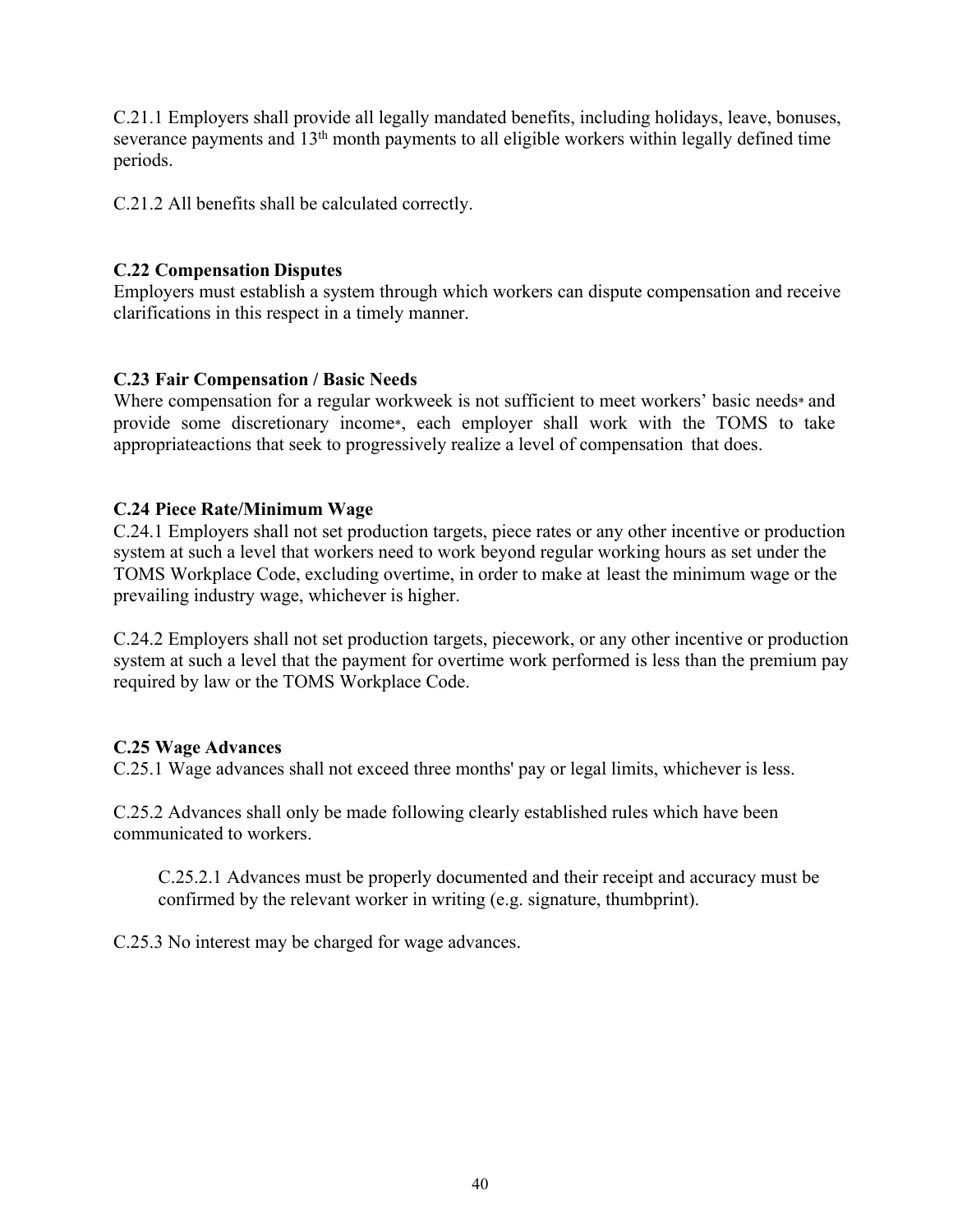# **GLOSSARY OF TERMS**

**APPLICABLE FACILITIES**. The facilities producing Applicable Products for a Company or University Licensee affiliated with the TOMS, other than its de Minimis facilities.

**BASIC NEEDS**. The minimum necessary for a worker and two dependents to have access to resources, including food, safe drinking water, clothing, shelter, energy, transportation, education, sanitation facilities, access to health care services, and other essential needs including provisions for unexpected events. Where internationally recognized living wage benchmarks are available (such as the regionally specific Anker research methodology\* ), a more specific family size is utilized.

**BENEFIT.** Remuneration in cash or in kind, in addition to payment for work done. This takes the form of holidays or leave with pay, social security benefits, medical care, health services, various allowances and bonuses, and housing, educational or recreational facilities. Additional benefits may be granted by the employer, either on their own initiative or as a result of collective bargaining. Not all legally mandated benefits or contributions can be included when evaluating workers' compensation against internationally recognized living wage benchmarks.

**COMPENSATION**. Total remuneration, in cash and in kind, payable by the employer to an employee in return for work done by the latter during a specific pay period. Compensation of employees has two main components:

- a) Wages and salaries payable in cash and/or direct or electronic deposit;
- b) The amount of benefits payable by employers.

**DISCRETIONARY INCOME**. The remaining income of a worker after taxes, legal deductions, and basic needs expenses.

**EXCEPTIONAL CIRCUMSTANCES**. Events or circumstances which substantially disrupt production and which are out of the ordinary and out of the control of the employer, including earthquakes, floods, fires, national emergencies, force majeure, or periods of prolonged political instability. The definition does not include peak production periods, which can be planned for, or holidays or seasonal fluctuations.

**EMPLOYEES**. All men and women directly employed or contracted by an employer, including executives, managers, supervisors, and workers.

**EMPLOYER.** A person or institution that has the authority to sign contracts, including employment contracts and to hire and dismiss persons in the workplace. Employers offer wages or a salary to workers in exchange for the workers' work or labor. Employers are responsible for implementing the TOMS Workplace Code in applicable facilities.

**EMPLOYMENT AGENCY**. Any person or entity, independent of the public authorities, which provides services for matching offers of and applications for employment and other services

<sup>\*</sup> Please refer to Anker, R., & Anker, M. (2017). *Living Wages Around the World: Manual for Measurement*. Edward Elgar Pub.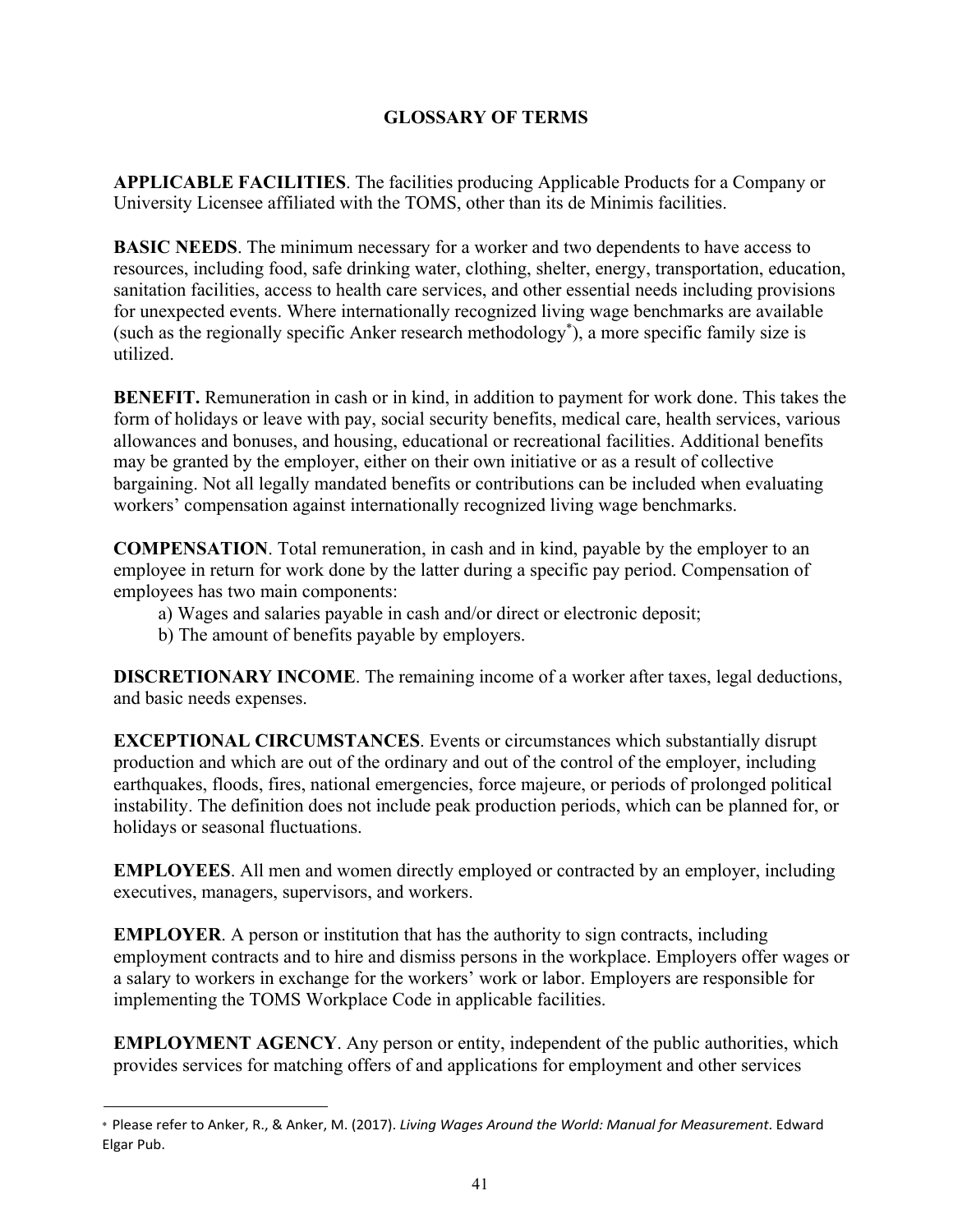relating to job seeking, such as the provision of information, or which employs workers with a view to making them available to a third party.

**EMPLOYMENT DECISION.** Employment decisions include: hiring; termination; job security; job assignment; compensation; promotion; downgrading; transfer; (vocational) training; discipline; and assignment of work and conditions of work including hours of work, rest periods, and occupational safety and health measures.

**EMPLOYMENT FEES.** All costs associated with the recruitment, compensation, training, and ongoing employment of a worker. These may include, but are not limited to: recruitment fees and related costs, as well as illegitimate costs, legal filing fees, registration fees, social security, training costs, health examination costs, and personal protective equipment costs.

**HUMAN TRAFFICKING.** Recruitment, transportation, harboring, or receipt of people for the purposes of slavery, forced labor (including bonded labor or debt bondage), or servitude.

**INTERNATIONALLY RECOGNIZED OVERTIME RATE**. The internationally recognized rate of pay for work beyond regular hours. ILO Convention 30, Hours of Work (Commerce and Offices) Convention, Article 7.4, establishes such rate at no less than one-and-a-quarter times the regular rate.

**INTERNATIONAL STANDARDS.** Practices and requirements recommended by relevant international industry associations, health and safety organizations, or inter-governmental bodies e.g. ILO, OECD, UN, the international hazard communication standards, etc.

**MANAGEMENT**. Person or persons appointed by the owners or directors of an applicable facility to supervise or manage its operations.

**PIECEWORK**. Method of wage payment solely based on the number of units produced, or any work for which piece rates are paid.

**PIECE RATE**. Predetermined amount paid per unit of output to workers executing piecework.

**PRECARIOUS EMPLOYMENT**. Work arrangement where employment security, which is considered one of the principal elements of the labor contract, is lacking. This term encompasses temporary and fixed-term labor contracts, home workers, contract workers, and contingent workers.

**RETRENCHMENT**. The permanent dismissal of an employee or employees in order to reduce the workforce.

**WAGE**. Payment made for work performed.

**LEGAL REQUIREMENTS ON WAGES**. All laws and regulations, national and

local, concerning wages, including, but not limited to, full and on-time payment of wages for regular and overtime work; provision of benefits, including paid holidays; payment of social-security contributions; payment of legal taxes and deductions; and compliance with prohibitions on discrimination in wage setting and payment practices.